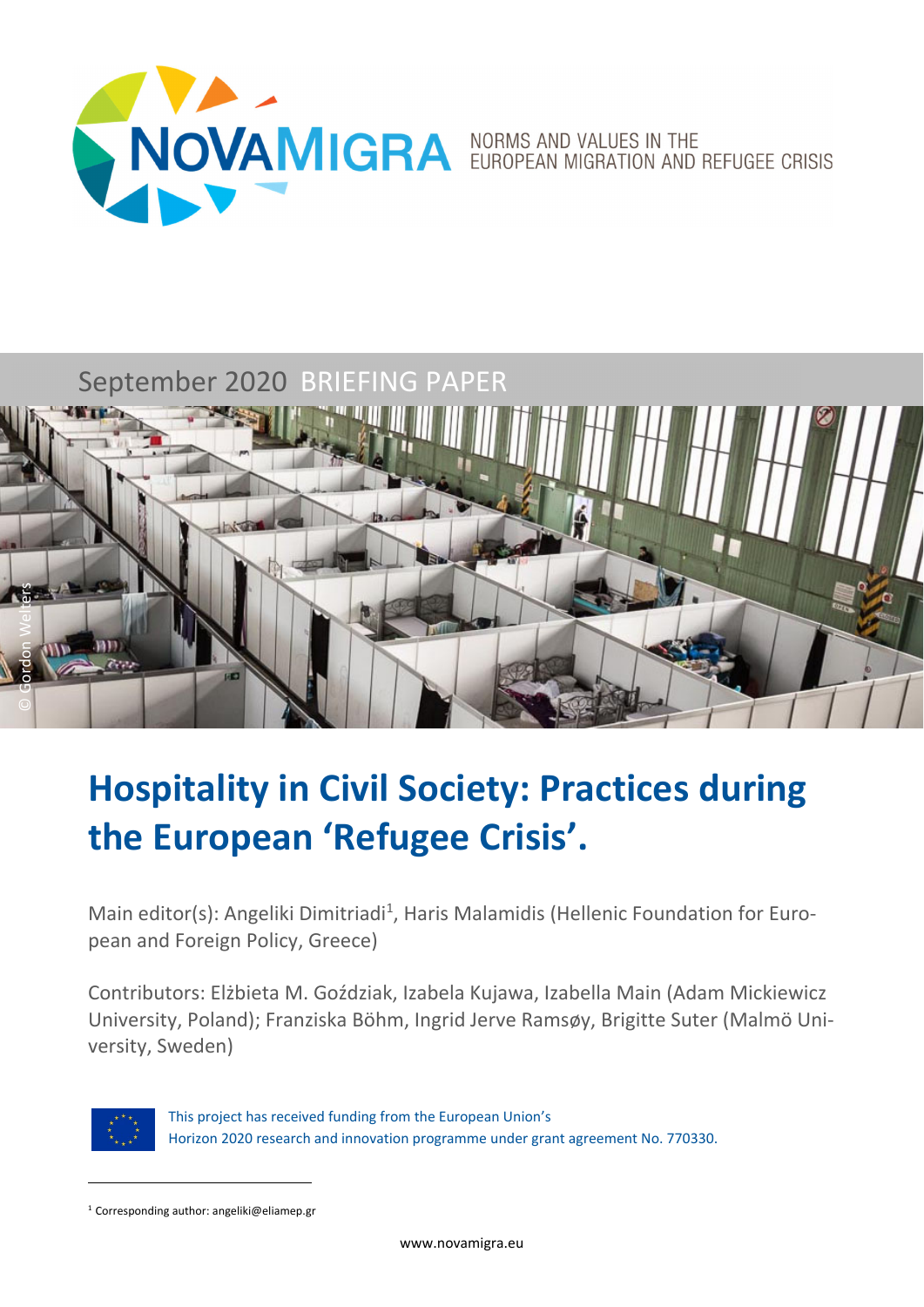

**DOI** 10.17185/duepublico/72832



This work is licensed under a Creative Commons Attribution‐NonCommercial‐NoDerivs 4.0 Unported License.

 $2<sup>1</sup>$ 

#### **Disclaimer**

This work only reflects the author's view. The European Commission is not responsible for any use that may be made of the information it contains.

www.novamigra.eu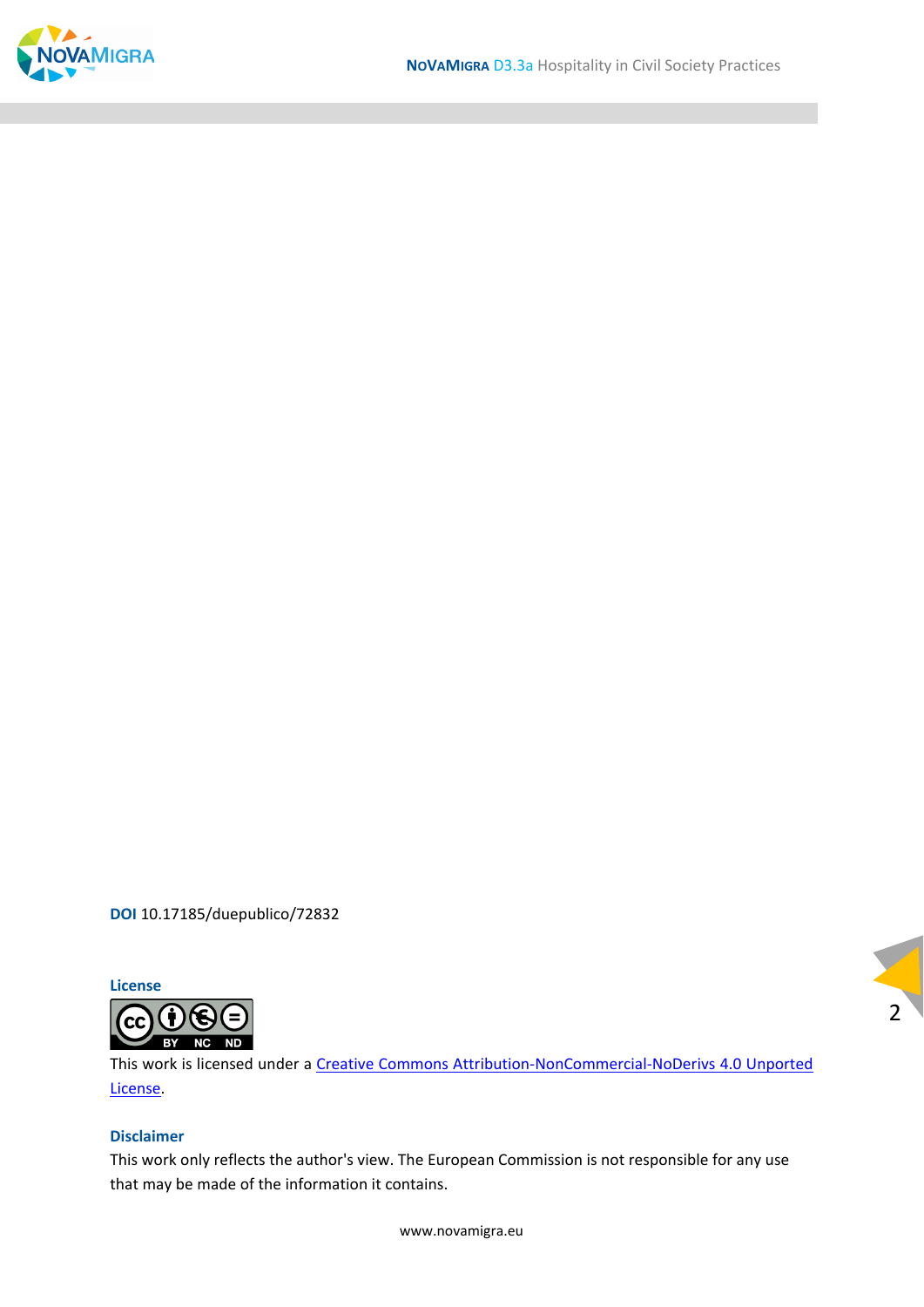

#### **Key recommendations**

The report examines the concept of hospitality, a critical value in the EU in the period 2015-2018 during the European 'refugee crisis'. The advent of more than 1 million asylum seekers, revealed significant differences in how member states understand solidarity, burden sharing, but also hospitality and hu‐ manitarianism.

Hospitality is intrinsically linked to asylum and reception. It has been codified in the European asylum law through the Reception Conditions Directive. In practice, hospitality is offered by the State as the official 'host' and responsible for asylum processing, and by the civil society from professional NGOs to grassroot movements who receive and care for asylum seekers. State-led reception practices coexist and are often complemented by the work of civil society and professional NGOs, grounded in "human‐ itarian ethos", i.e. a shared sense of humanitarianism and ethical responsibility to assist. In this report, this type of hospitality is approached as social hospitality, since it is not administered by the State and seeks to produce social relations between guest and host. In both cases, reception is the practical implementation of hospitality.

The report draws on fieldwork in Greece, Hungary, Poland, Germany and Sweden and analyses how hospitality manifested in the period 2015-2018 through the process of reception and, particularly, accommodation. Rather than looking at State‐led hospitality, which has been thoroughly researched in the past, we focus on professional NGOs and civil society. Their role and contribution in most cases has been significant in both welcoming and hosting asylum applicants.

The report highlights the divergence between the countries of focus. Greece represents one side of the spectrum, where the State relied extensively on NGOs for the reception of asylum seekers and hospitality. Germany and Sweden pursue a middle-of-the road approach, with national reception systems established, where NGOs and civil society complement state-led policies. On the other end of the hospitality spectrum, the cases of Hungary and Poland reveal civil societies that sought to assist and welcome asylum applicants despite the official policies.

The report discusses how hospitality is understood and practiced, and the limitations encountered seeking to approach reception not merely as the offer of services but as the contemporary interpretation and practice of the value of hospitality. Some of the key recommendations based on our field research on hospitality include:

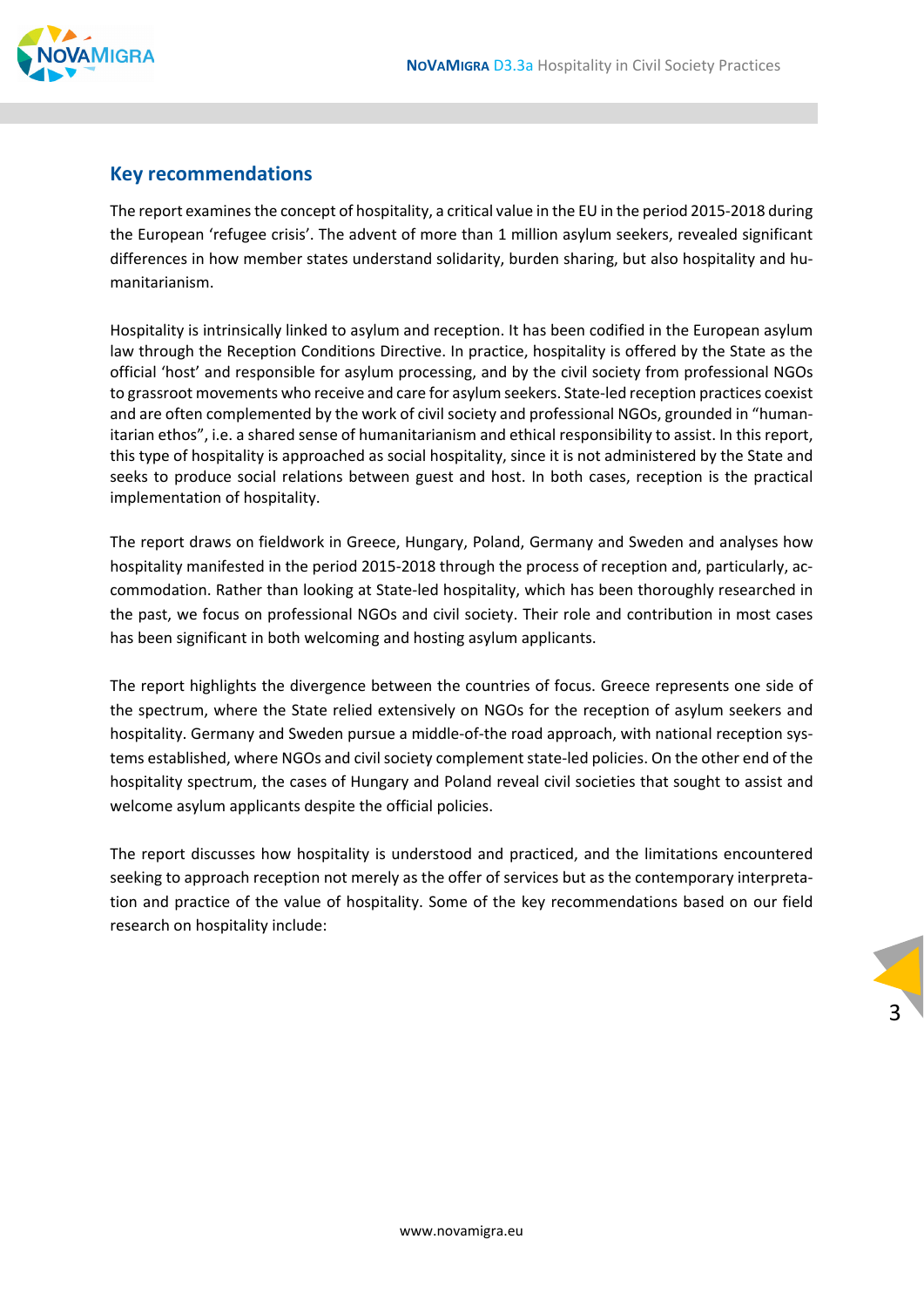

- **Ensuring safe access to EU territory.** Hospitality begins with access to the territory of member states.
- ◆ The reduction of asylum processing time. Field research showed it impacts family reunification procedures and quality of reception particularly for short-term hospitality.
- **The incorporation of the role of NGOs in the Common European Asylum System**, to create a formal framework of cooperation with the national and supranational levels.
- **State and NGO partnerships for accommodation in national reception systems,** particularly for countries falling short in the provision of reception services.
- **Recognition of the needs of refugees and local societies** through skills & needs assessments
- **Inclusion of civil society in the consultation processes** regarding the design and priorities of EU and national migration policies.
- **Defining the practical application of hospitality at State and civil society levels** to reduce di‐ vergence between countries and organisations and produce a level of harmonisation where possible.

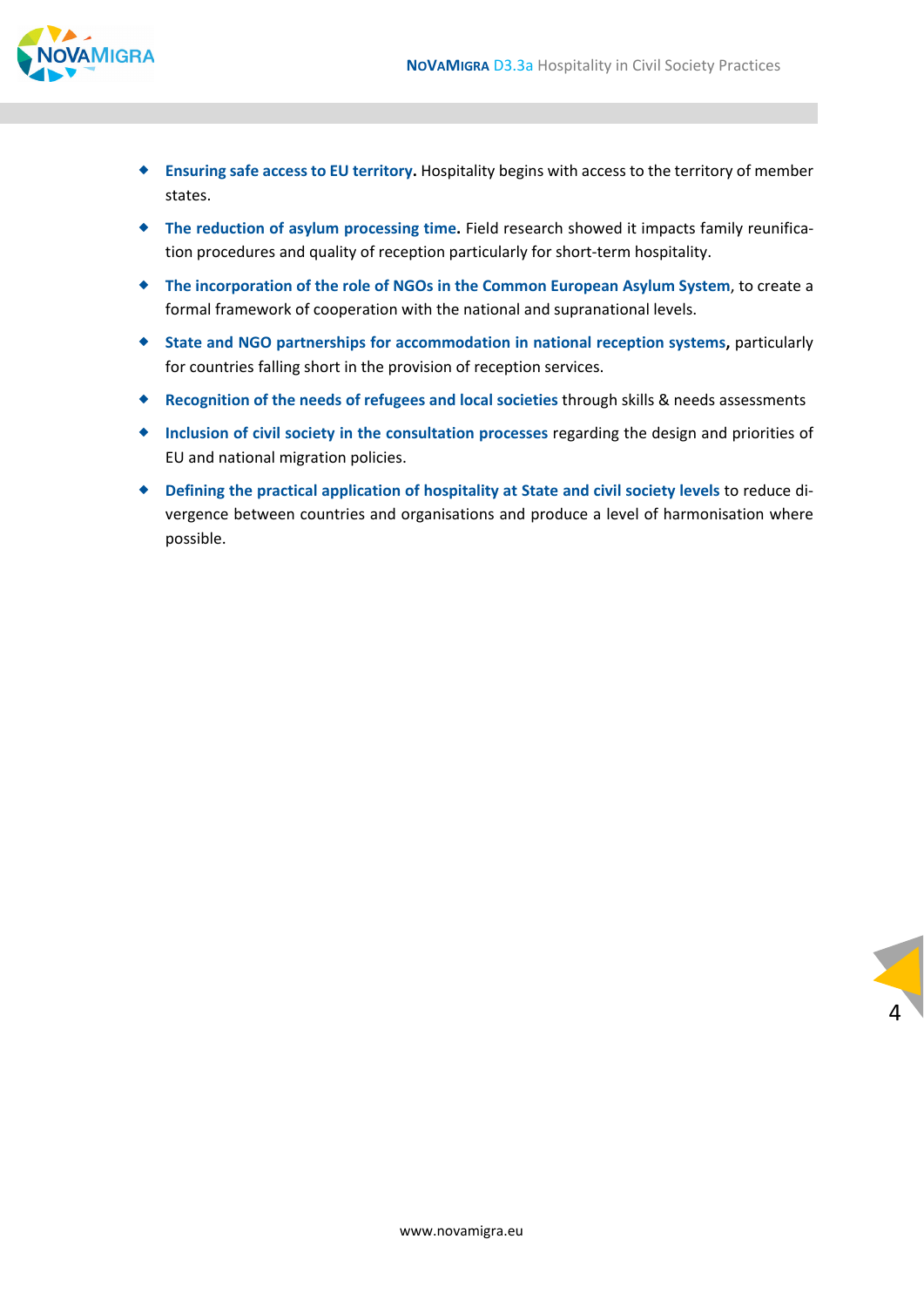

# **Contents**

| $\mathbf{1}$ . |  |  |  |  |
|----------------|--|--|--|--|
| 2.             |  |  |  |  |
| 3.             |  |  |  |  |
| 4.             |  |  |  |  |
| 5.             |  |  |  |  |
| 6.             |  |  |  |  |
| 7.             |  |  |  |  |
| 8.             |  |  |  |  |
| 9.             |  |  |  |  |
| 10.            |  |  |  |  |
|                |  |  |  |  |
|                |  |  |  |  |
|                |  |  |  |  |

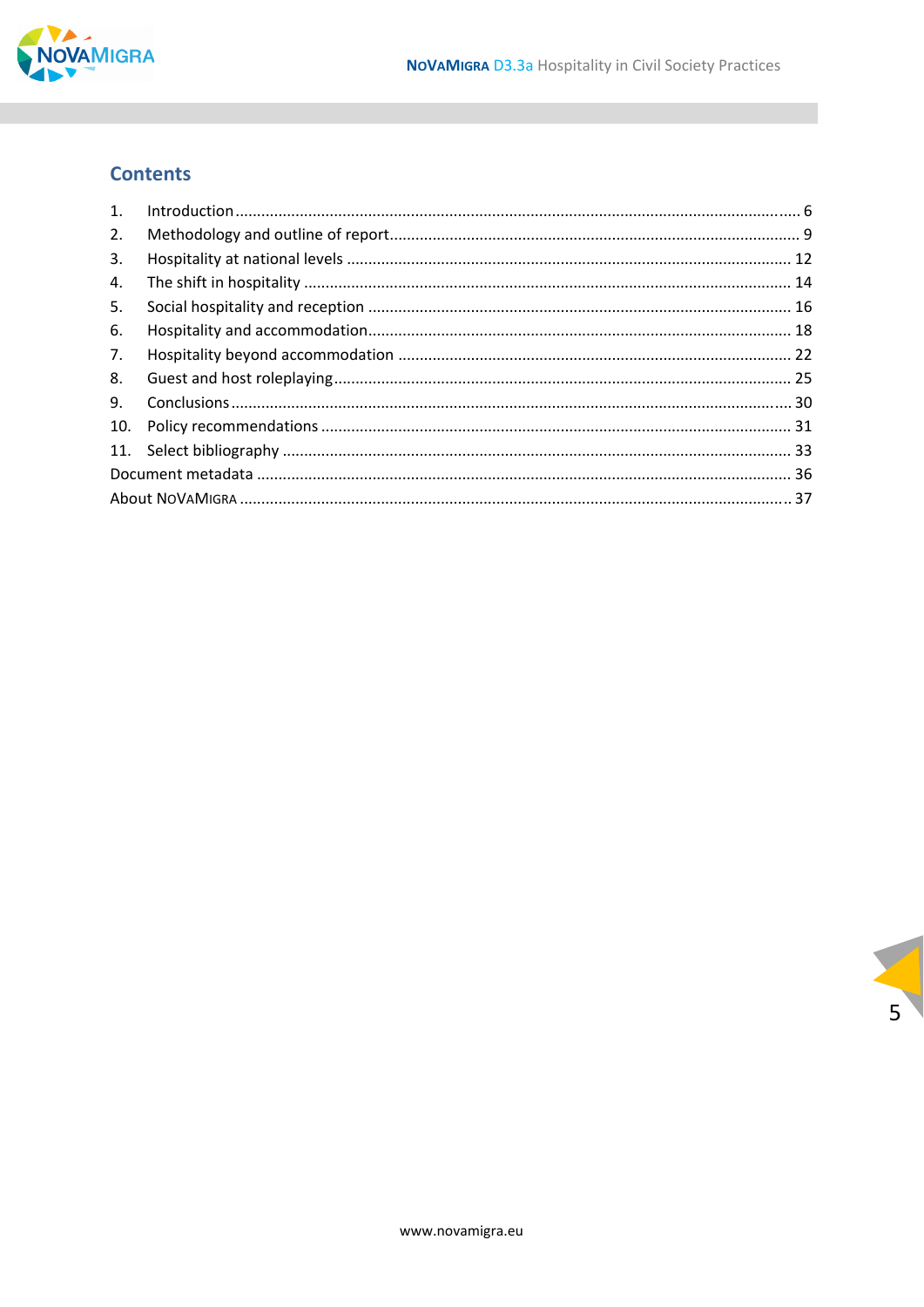

# **1. Introduction2**

In 2015, 1,032,408 irregular migrants (including economic migrants and asylum seekers) entered the EU via external borders<sup>3</sup> - 850,000 were recorded entering at the Greek-Turkish sea border between May and December 2015<sup>4</sup>. The "long summer of migration"<sup>5</sup> unfolded predominantly in the Southeastern Mediterranean in three stages: firstly with the arrival and disembarkation of arrivals on the Greek North Aegean islands, secondly with their transfer to the mainland and urban centers (Athens and Thessaloniki), and thirdly with their transit journey through the Western Balkans. Main destina‐ tions included Germany, Sweden, Austria and the Netherlands.

Despite the absence of a unified approach, most EU Member States, such as Hungary, initially allowed transitory movement through their territory, and recorded significant first-time asylum applications (see Chart 1). However, from the chart, it is clear that Greece only began recording significant numbers post 2016, as a result of the EU‐Turkey Statement (March 2016). The numbersincrease, asthey reduce in Sweden and Germany largely due to the closure of the Western Balkan route and the implementa‐ tion of the geographical containment on the Greek islands (part of the EU‐Turkey Statement)



**Chart 1.** First time asylum applicants per country, 2014‐2019

Source: EUROSTAT 2020, author's compilation

However, the EU response fell short considering the scale of arrivals. This is evident in the relocation programme of 2015 (initially intended for 120,000 people) that was adopted with a qualified majority, despite the dissent of Hungary, Slovakia, the Czech Republic, and Romania.

> *"There is not enough Europe in this Union. And there is not enough Union in this Union".*

Former EU President Jean Claude Juncker, September 2015

<sup>&</sup>lt;sup>2</sup> We would like to thank the numerous individuals that agreed to be interviewed for this research. Though they remain anonymous this report is only made possible due to their input.

<sup>&</sup>lt;sup>3</sup> UNHCR Operational Portal available from https://data2.unhcr.org/en/situations/mediterranean.

 $<sup>4</sup>$  Ibid.</sup>

<sup>5</sup> Kasparek, B. and Speer, M. (2015): *Of Hope. Hungary and the Long Summer of Migration*. available at bordermonitoring.eu.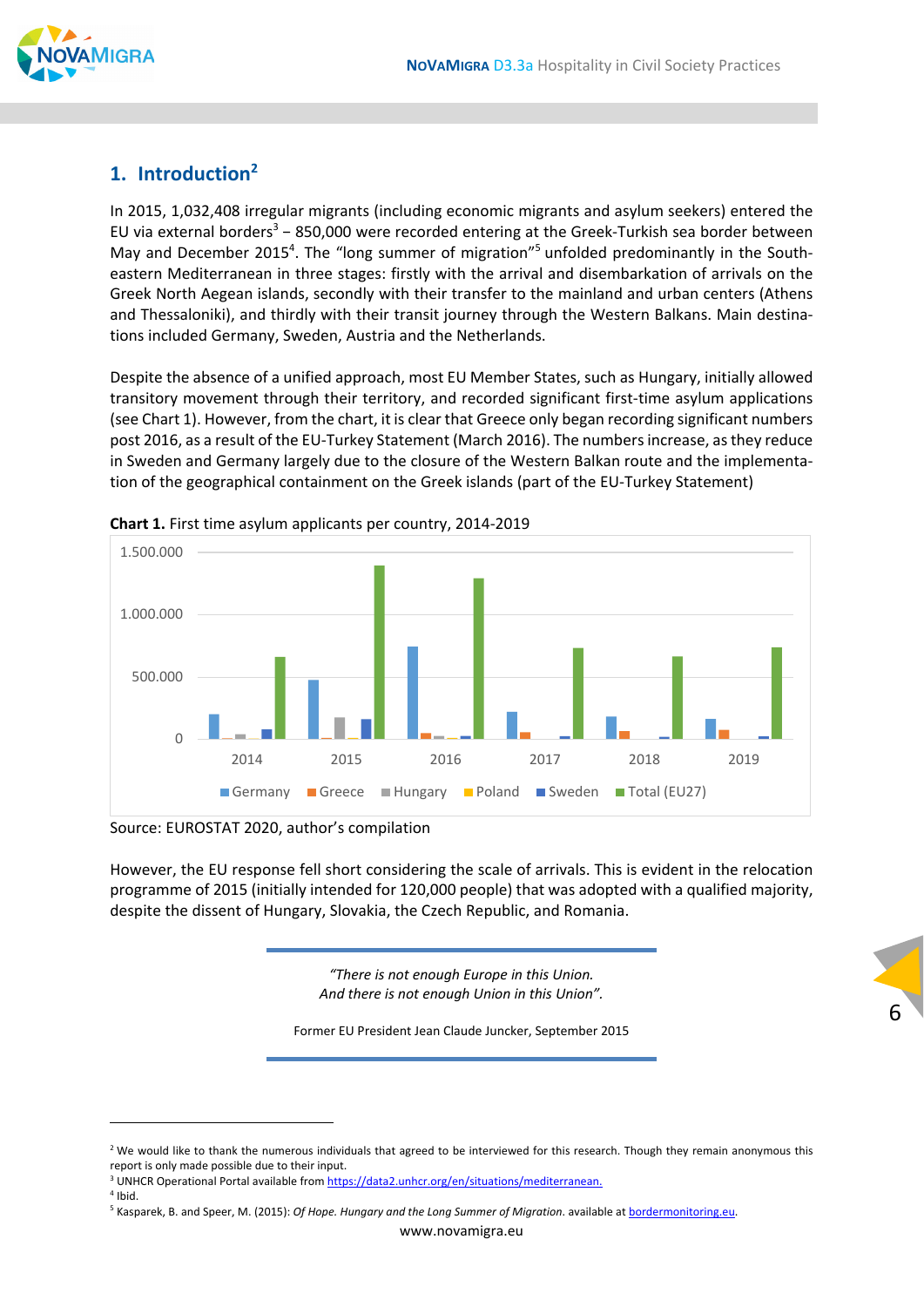

The 'refugee crisis' revealed significant differences in how member states interpret solidarity, burden sharing but also hospitality and humanitarianism. Hospitality, in addition to solidarity,<sup>6</sup> dominated public policy discourses in different ways. A 'welcome' policy was adopted in 2015, largely in response to the unfolding situation of thousands arriving at the external borders of the EU.

This was prompted, in part, by Chancellor Merkel's statement, "*Wir schaffen das*" ("We can do this") during a press conference in early September 2015. Civil society also played a crucial role driving pro‐ test movements throughout Europe, which claimed rights for people seeking asylum.<sup>7</sup> The value of hospitality was extensively acknowledged in official state discourse in countries like Greece and Ger‐ many, but also as a means of analysing how the European 'refugee crisis' and subsequent response was unfolding.<sup>8</sup>

The present report focuses on hospitality and examines the practices and actions of the civil society, particularly NGOs, across Greece, Germany, Sweden, Hungary, and Poland. The aim is to identify how civil society organizations understood but also implemented the value of hospitality amidst the evolution of the European 'refugee crisis'.

Hospitality has been historically "a religious and ethical duty, a sacred commandment of charity and generosity to assign strangers an – albeit ambivalent – place in the community. With the development of the modern nation state, these ethical obligations have been inscribed into the procedures of public political deliberation, legal procedures and administered law that determine rights and duties".<sup>9</sup> Hospitality is offered by the host, to the guest. It has been a ritual and a social custom practice for centu‐ ries,<sup>10</sup> it can be offered by states to citizens of another polity with the host unable to deny entrance to a foreigner (endowed with legal status of citizenship) if it would lead to the demise of the stranger<sup>11</sup>, it can refer to a friend but also to an enemy (*hostis/hospis*) 12.

The term hospis, as the Greek xenos and xenia, refers to an alliance, a reciprocal pact which could be transmitted and inherited to those who follow. The term hostis can refer to the stranger but also the *enemy. In the Homeric poems the stranger, is also a guest, situated outside the legal and political institution of the city state. However, the guest can transform also to a threat.* 

*This ambivalence, the possibility the guest transforms to an enemy, results in what Derrida coins hostipitality – a moment when "the cosmopolitan project becomes mired in hostility rather than hos‐* pitality"\* and where the guest is offered an in-between space in the receiving society, between inte*gration and exclusion.*

*\**Kate E. Tunstall (Ed) (2012). *Self‐evident truths? Human rights and the Enlightenment.* The Oxford Amnesty Lectures) Bloomsbury Academic.



<sup>&</sup>lt;sup>6</sup> For an analysis of the EU Value framework during the refugee crisis see Dimitriadi, A. & Malamidis, H. (2019). Talking of Values: Understanding the Normative Discourse of EU Migration Policy. *NOVAMIGRA‐Deliverable D2.1*: Norms and Values in the European Migration and Refugee Crisis. https://doi.org/10.17185/duepublico/49360.

<sup>7</sup> Della Porta, D. (2018). "Contentious Moves: Mobilising for Refugees' Rights." In *Solidarity Mobilizations in the "Refugee Crisis". Contentious Moves*, edited by D. Della Porta, 1–38, Cham: Springer International Publishing.

<sup>8</sup> DeBono, D. (2019). Plastic hospitality: The empty signifier at the EU's Mediterranean border, *Migration Studies*, 7 (3):340–361 https://doi.org/10.1093/migration/mnz015.

<sup>9</sup> Friese, H. (2010). The Limits of Hospitality: Political Philosophy, Undocumented Migration and the Local Arena. *European Journal of Social Theory*, 13(3), 323–341.

<sup>10</sup> Boudou Benjamin, « Éléments pour une anthropologie politique de l'hospitalité », *Revue du MAUSS*, 2012/2 No 40, p. 267‐284.

<sup>11</sup> In its contemporary format this is the principle of non‐refoulement. See Kant, Immanuel. *Perpetual Peace: A Philosophical Sketch.* <sup>12</sup> Honig, Bonnie (2008) 'Another Cosmopolitanism? Law and Politics in the New Europe', in Seyla Benhabib, *Another Cosmopolitanism: Hos‐*

*pitality, Sovereignty and Democratic Iterations.* Expanded Tanner Lectures with Commentaries by Jeremy Waldron, Bonnie Honig and Will Kymlicka, pp. 102–27. Oxford: Oxford University Press.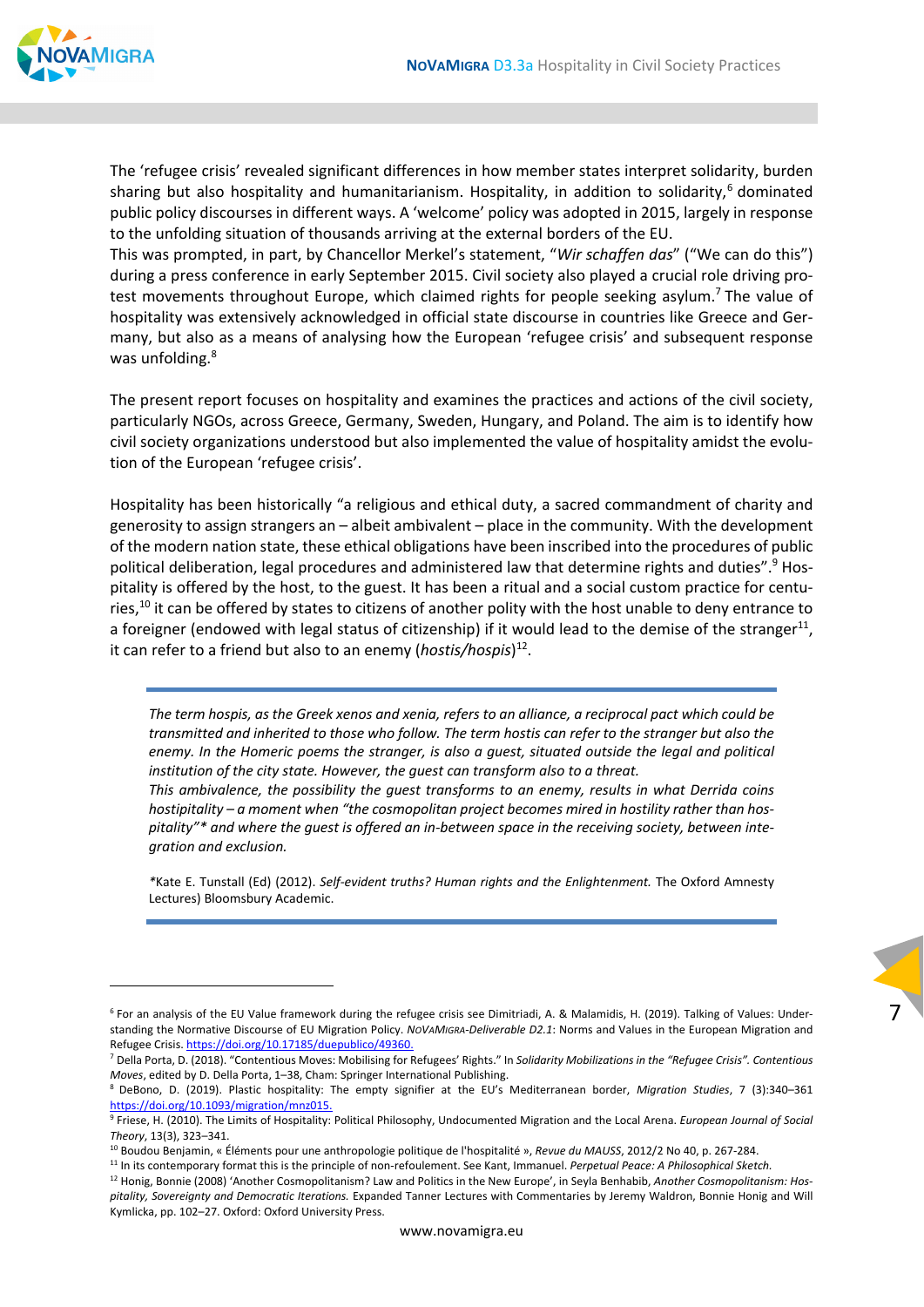

Hospitality allows for the construction of a relationship between guest and host which includes gener‐ osity, solidarity but also hostility, rejection and a demarcation of boundaries that cannot be crossed. Therefore, it has limits and can result in membership to a group but also exclusion from one.<sup>13</sup>

Hospitality isintrinsically linked with asylum. From the ancient work of Homer *Odyssey* to the *Suppliant Women* in Aeschylus's tragedy, hospitality is the measure that distinguishes "barbaric" from "civilised" societies.<sup>14</sup> It is also an act that acknowledges the individual, who is seen and recognised by the State, either as an asylum applicant, a recipient of international protection or an individual whose application for protection has been rejected.

'Asylum', as the most recognized form of hospitality provided by a State, is a process which includes different stages. In almost all the ancient tragedies, deliberations take place on whether to accept the suppliants (i.e. asylum seekers) to the city and the obligations that derive from such an act. The contemporary analogy to this exists and has been codified in the European asylum law. 'State-led hospitality', a form of hospitality governed and offered by the State and therefore bound by bureaucratic rules and procedures, manifests through the Reception Conditions Directive.<sup>15</sup>

The Reception Conditions Directive outlines the minimum standards Member States ought to uphold regarding the reception of applicants in need of international protection and those deemed to be vulnerable. The Directive incorporates standards specifically regarding housing, food, clothing, health care, education for minors and accessto employment under certain conditions. Thus, it can be inferred that from the perspective of the legislature, reception should provide an asylum applicant with the assistance necessary to remain in the country. This often serves as the first step to integration since many of the asylum applicants will receive international protection and remain in the host countries. Integration in democratic regimes, as defined by the European Commission in the early 2000s, "pre‐ supposes the acquisition of legal and political rights by the new members of a society, so that they can become equal partners ... [but it] can also mean that minority groups should be supported in maintaining their cultural and social identities, since the right to cultural choices is intrinsic to democracy".<sup>16</sup> Our approach to migrant integration is both practical and contextual. Of fundamental importance for the ability of migrants to successfully claim and achieve equal treatment is

"the acquisition of basic tools, foremost the learning of the host society language, a task that engages the responsibility of national and local authorities to make the necessary provisions for it. Integration also presupposes that state authorities actively and resolutely enforce equality and non‐discrimination. At the same time, national and local authorities must also take into account the specific needs and conditions experienced by different migrant groups – an issue that may sometimes require special efforts on their part, if not distinctive and even temporar‐ ily preferential treatment".17

8

As highlighted in the present report, Germany and Sweden have established practices, in contrast to Greece, Poland and Hungary.

<sup>13</sup> Friese, H. (2010).

<sup>14</sup> Isayev, E. (2018). 'Hospitality.' *Migration and Society* 1(1), pp 7‐21.

<sup>&</sup>lt;sup>15</sup> Directive 2013/33/EU of the European Parliament and of the Council of 26 June 2013 laying down standards for the reception of applicants forinternational protection available at https://eur‐lex.europa.eu/legal‐content/EN/TXT/?uri=celex%3A32013L0033. European Commission. Reception conditions available from https://ec.europa.eu/home-affairs/what-we-do/policies/asylum/reception-conditions\_en

<sup>&</sup>lt;sup>16</sup> Anagnostou, D., Kontogianni, A., Skleparis, D. and Tzogopoulos, G. (2016). Local Government and Migrant Integration in Greece. Mainstreaming and Monitoring Immigrants' Integration in Local Government in Greece (LOMIGRAS) project. Athens: ELIAMEP & EEA Grants. <sup>17</sup> Anagnostou, D., Kontogianni, A., Skleparis, D. and Tzogopoulos, G. (2016). p. 14.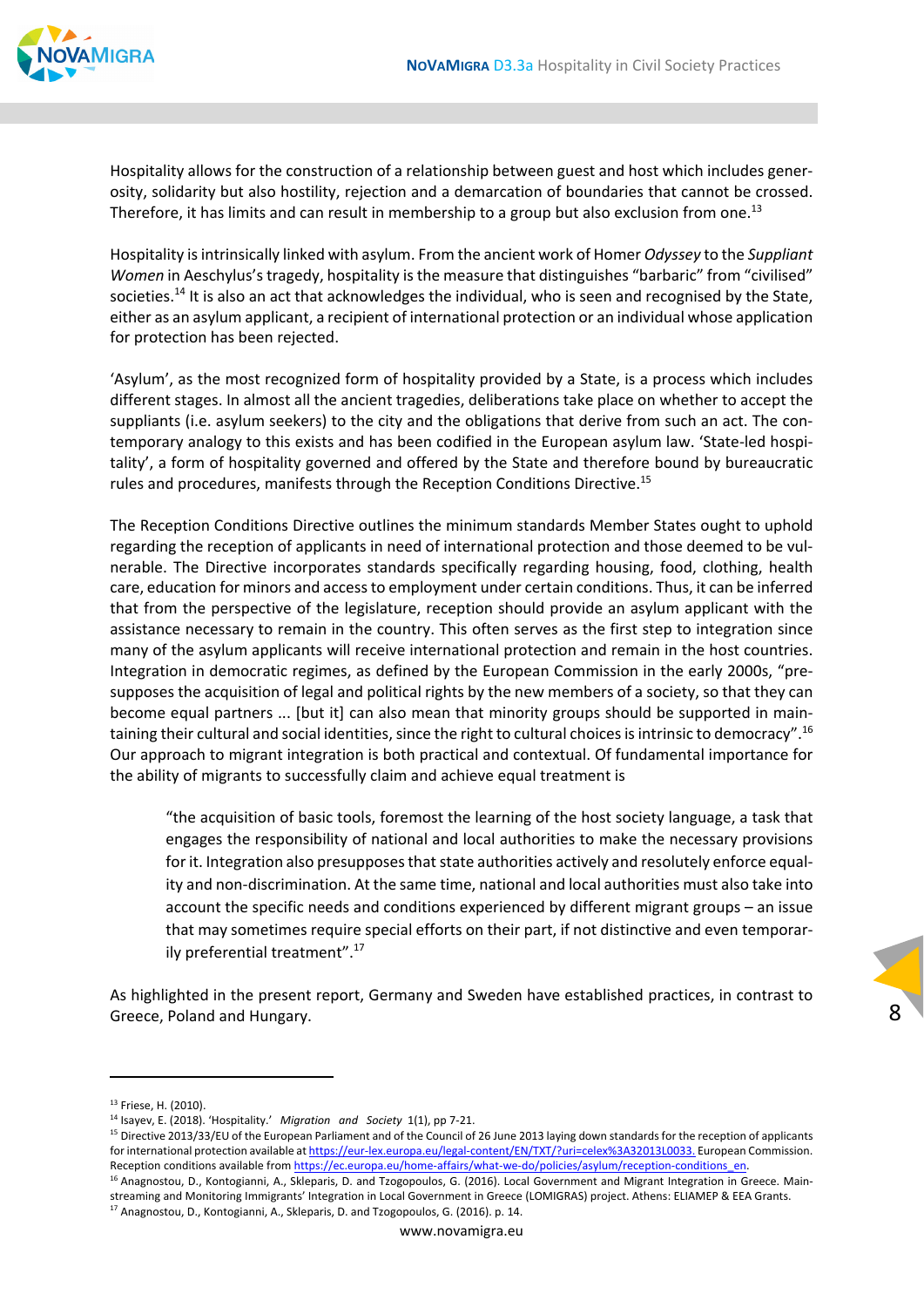

In addition to the first level of hospitality, which is provided by the state as a result of its legal obligation, a second level of hospitality is the product of 'humanitarian ethos'.<sup>18</sup> It is grounded on a shared sense of humanitarianism and ethical responsibility to assist, and is predominantly offered by civil society organizations, NGOs, and individuals, with varying levels of bureaucratization, professionaliza‐ tion, and expertise.

We consider this second level of hospitality as social hospitality, since it is not administered by the State and seeks to produce social relations between guest and host. Similar to State‐led hospitality, it constructs barriers and seeks to mediate the guests' behaviour, particularly in relation to integration. Depending on the country in question, social hospitality can also move beyond the humanitarian ethos into a form of resistance (e.g. squats organised by civil society groups), either due to the absence of State‐led solidarity or due to the presence of State‐led 'hostility' towards the guest − with 'hostility' referring to deterrence measures, ranging from fences to refusal to receive asylum seekers.

State‐led and social hospitality manifest themselves in the form of reception. Reception addresses the immediate needs of those arriving, drawing from EU and international human rights law to offer social and medical aid. For countries like Greece, at the external borders of the EU, this type of reception is known as 'first reception', indicating the initial assistance offered on arrival and during the asylum application. However, as de Bono<sup>19</sup> highlights, 'first reception' in the EU focuses on identifying, registering, and classifying arrivals, as seen in hotspots since 2015. A second stage in the process is 'secondary' reception, which refers to the access to services beyond the initial emergency (see Reception Directive above). 'Secondary' reception typically applies to recognized refugees and is linked with in‐ tegration, i.e. the provision of assistance for the settlement of recipients of international protection in the country. Acknowledging that this distinction between 'first' and 'secondary' reception does not exist as such across the EU, the report adopts the general term reception, utilizing 'first reception' only in reference to Greece.

Before we proceed with the analysis of how hospitality was understood by civil society during the 'refugee crisis', we provide information about the methodological approach that enabled usto identify the respective practices followed by the studied NGOs.

#### **2. Methodology and outline of report**

The report explores the different meanings of hospitality adopted by NGOs. The report is based on desk research (online sources, media articles and relevant bibliography) as well as insights from field research primarily conducted in Greece (ELIAMEP), complemented by fieldwork in Poland, Hungary, Sweden and Germany. Qualitative semi‐structured interviews were conducted in Athens over a period of three months in the spring/summer of 2019. The organizations explored had been identified earlier on through desk studies seeking to determine different 'value agents'<sup>20</sup> and the practices and strategies they use to transmit these values. We sought to sample NGOs offering a wide range of services to asylum seekers (see table 2), including accommodation, interpretation, cultural training, and legal as‐ sistance − all critical elements in reception. Religious and gender-oriented NGOs were also approached to identify if and how their values and services differ. Previous research<sup>21</sup> had identified that hospitality

<sup>18</sup> Barnett, M. (2011) *Empire of humanity: a history of humanitarianism*. Ithaca: Cornell University Press. pp. 10‐11.

<sup>19</sup> DeBono, D. (2019).

<sup>&</sup>lt;sup>20</sup> 'Value agents" is a term used by EU policy-makers to refer to a variety of individuals responsible for transmitting 'European values' to newly arrived refugees and immigrants. See Goździak M. E. and I. Main (2019). Summary report on value agents in public and civil society institutions. Deliverable D3.1 NoVAMIGRA project. https://doi.org/10.17185/duepublico/70631.

<sup>&</sup>lt;sup>21</sup> Goździak M. E. and I. Main (2019).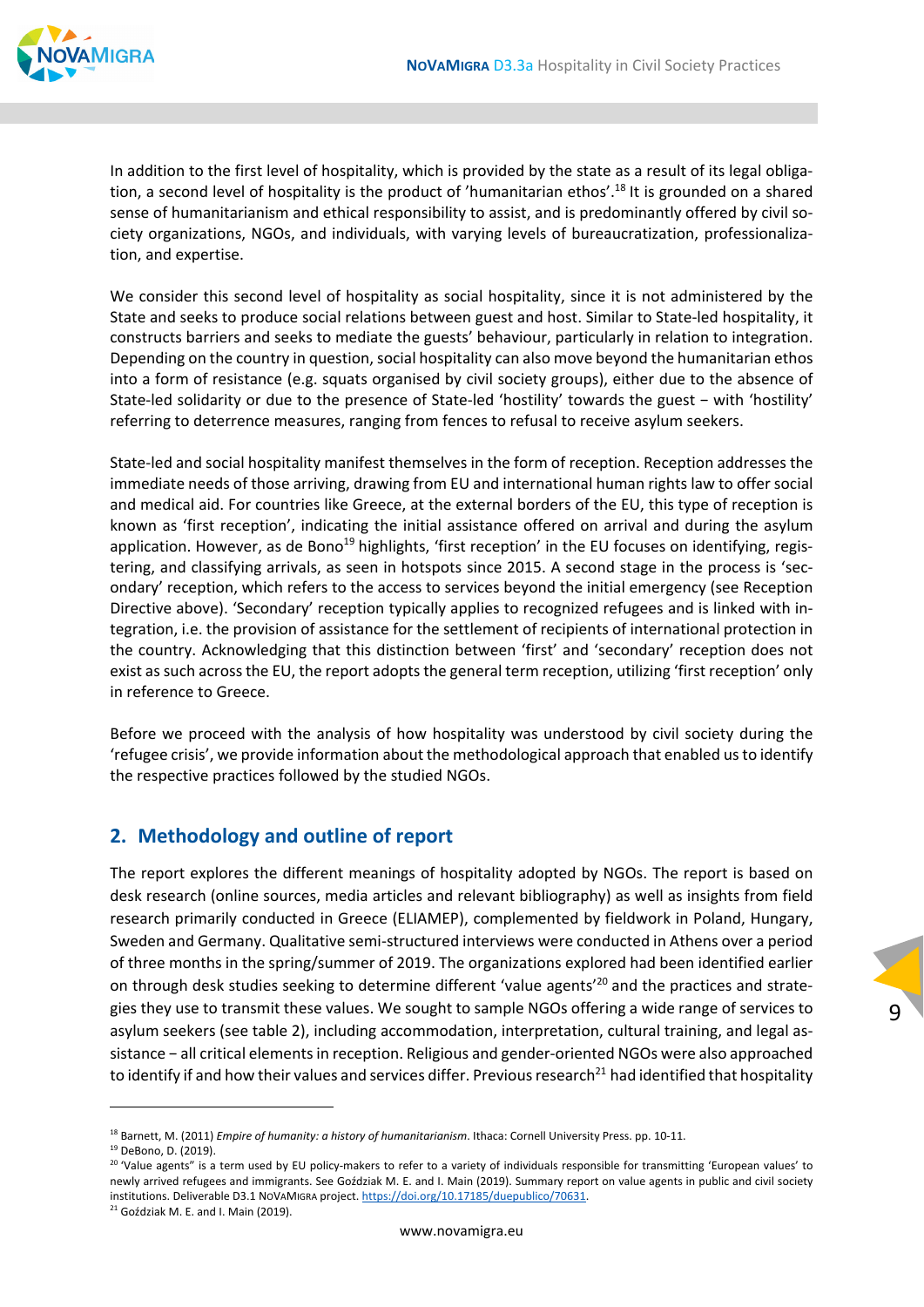

offered by NGOs was in fact a critical component of the 'management' of the 'crisis'. Hospitality was one of the values identified by the NGOs. Information on hospitality practices were also provided based on empirical research conducted in Poland and Hungary (Center for Migration Studies (CeBaM) at the Adam Mickiewicz University (AMU) as well as Sweden and Germany (Malmö Institute for Studies of Migration, Diversity, and Welfare (MIM), Malmö University). Interviews were anonymized.

The role and responsibility of the host is prolonged when hospitality is understood as part of long‐term settlement that can ultimately result in integration. However, these responsibilities vary from host to host. As field research shows, interviewees clearly distinguish between social and State-led types of hospitality.

*Hospitality has two dimensions: first, how open you are and what you do for those entering the country, and second, how you provide them with accommodation in an organized manner.22*

This distinction is embedded in the report that seeks to outline social hospitality, i.e. the hospitality provided by non‐State actors. Of those, a choice was made to focus on professional NGOs that have been providing services since the early days of the 'refugee crisis'. The main reason is that the NGOs offering professional services to asylum seekers have a clear mandate and an embedded value‐frame‐ work in their work that determines how they approach hospitality and what services they offer.

| <b>Public institutions</b>         | <b>Service provision</b>                                                 |  |  |
|------------------------------------|--------------------------------------------------------------------------|--|--|
| Municipalities                     | Accommodation, transportation, general service provision                 |  |  |
| <b>Civil society organizations</b> | <b>Service provision</b>                                                 |  |  |
| <b>Humanitarian NGOs</b>           | General service provision (food, clothes), accommodation, transporta-    |  |  |
|                                    | tion, interpretation, legal assistance                                   |  |  |
| <b>Medical NGOs</b>                | Healthcare, advocacy                                                     |  |  |
| Faith-based organizations          | Basic service provision (food, clothes) and language training; Democ-    |  |  |
|                                    | racy/advocacy training; Continuous clothing drives; advocacy on na-      |  |  |
|                                    | tional level and involvement in ecumenical advocacy for humane asy-      |  |  |
|                                    | lum politics                                                             |  |  |
| Youth organisations                | Training, advocacy for rights of second-generation migrants Protection,  |  |  |
|                                    | accommodation, advocacy, training courses, basic service provision       |  |  |
|                                    | (food, clothes)                                                          |  |  |
| <b>Gender-oriented NGOs</b>        | Cultural training courses, language courses, day care, vocational train- |  |  |
|                                    | ing courses, psychological support                                       |  |  |

#### **Table 1.** Sample

The report is structured on the basis of the themes identified in the empirical fieldwork, namely the different levels of hospitality, with a focus on accommodation. The latter was identified by interview‐ ees as the most critical component of hospitality.

Acknowledging that the countries studied are different in how they have experienced the 'refugee crisis', but also in terms of capacity and level of NGO deployment, the report draws insights and rele‐ vant information where appropriate. However, the purpose here is not to compare, but rather to

www.novamigra.eu

<sup>&</sup>lt;sup>22</sup> Former Senior member of Athens Municipality, Interview 10, Athens, 10 July 2019.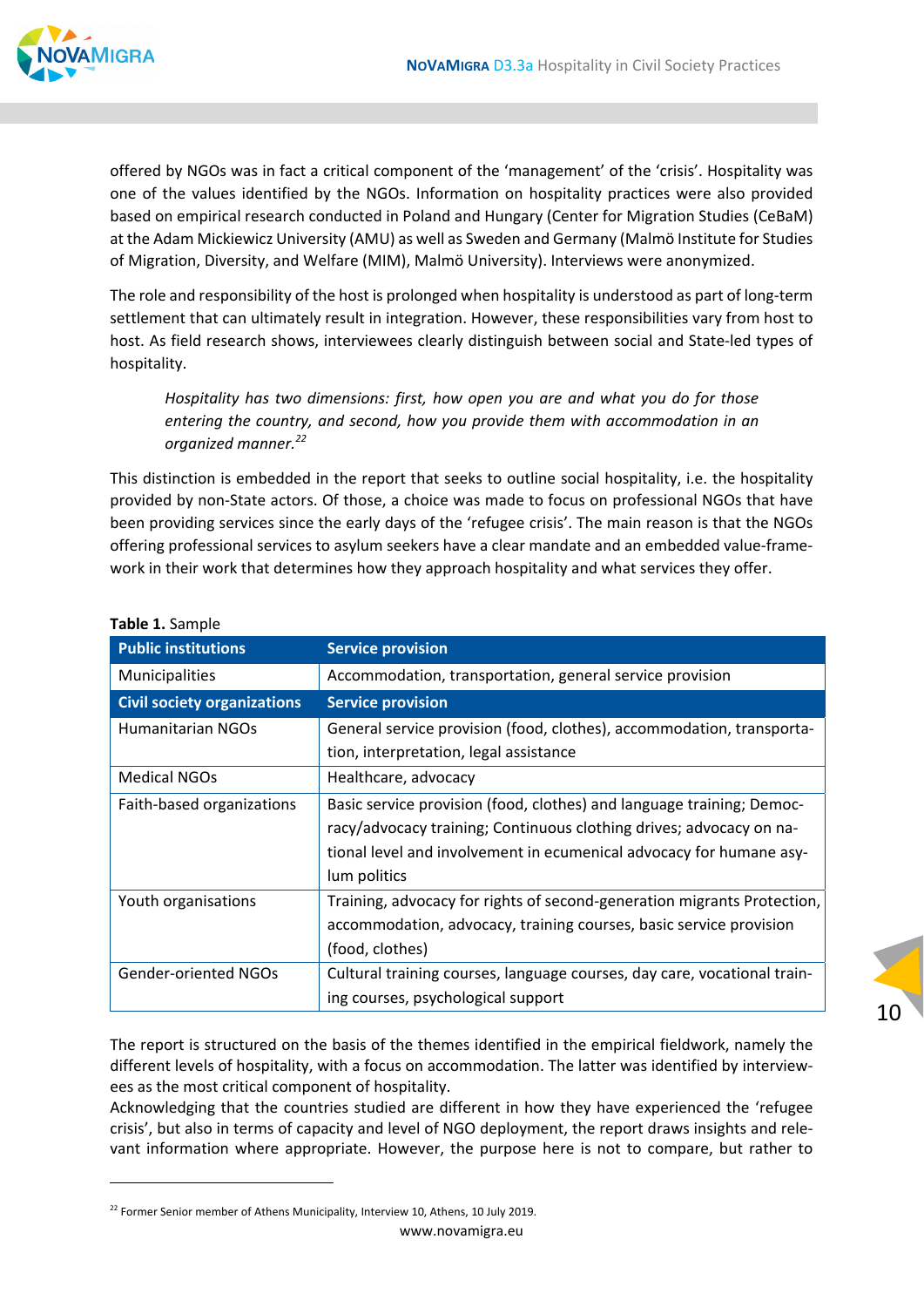

show, where possible and relevant, how NGOs implemented hospitality through reception practices. The national framework and geography are also important and result in different input from the coun‐ tries. The report does not seek to offer a comprehensive analysis of the different national frameworks and practices. Instead, it serves to illustrate that hospitality by professional NGOs across the different countries is in one way or another engrained in the practices of reception. Similarly, hospitality imple‐ mented by social movements (for example grass root movements) is not included in this report, as it is a distinct subject and widely researched.<sup>23</sup>

The report neither discusses events between 2015 and 2018 nor the long history of reception and migration in the studied countries, as there is a wealth of material available already, both for countries with long history of receiving asylum seekers (Germany and Sweden) as well as for countries that stood on the opposing end in the period 2015‐2018 (Poland and Hungary). It also does not examine EU poli‐ cies and hospitality. From an EU perspective, hospitality manifested itself with the proposal for an emergency relocation mechanism to assist Greece and Italy. The European Commission proposed to relocate 160,000 people in clear need of international protection and requested an additional 20,000 places be approved. The Visegrad Four objected to the compulsory scheme that had passed with a qualified majority vote, while the overall number of those relocated from Italy and Greece fell short of envisaged numbers.<sup>24</sup> Initially, the proposal included Hungary in the relocation mechanism, acknowledging that it had already received a significant number of asylum applications. However, the Hungarian government argued against the proposal since, "Hungary is not a frontline country," and "almost all migrants who arrive in Hungary first stepped onto EU soil in Greece".<sup>25</sup> In the end, relocation was not successful.

Rather than looking at the supranational levels, we chose to delve into the practice of reception by NGOs. This is primarily due to the fact that NGOs responded early on with concrete assistance to those arriving at the external borders, an assistance that continued throughout their journey in the Western Balkans, Hungary, Germany, and Sweden and was often complementary (as in the case of Germany and Sweden) or in opposition (Poland, Hungary) to official government policies. NGOs provided a range of services, at times critical to the survival of asylum seekers along their journey, and often were the first respondents during search and rescue and disembarkation, particularly at the external borders. Thus, their role has been critical throughout the time period in question.

Regarding terminology the report refers to asylum seekers and/or refugees, where applicable. Partic‐ ularly State‐led hospitality in the member states tends to focus on asylum seekers (in line with the Common European Asylum System) and recognized refugees. Social hospitality particularly on entry (first reception) is indiscriminate of one's status; it focuses on offering initial assistance irrespective of how one is 'classified' by the official authorities (e.g. economic migrant, asylum seeker). For this reason, we opted to utilize the terms asylum seeker and refugee, with the latter utilized only where services are offered specifically to recipients of international protection.

The report begins with a brief overview of the countries researched, and the response of national governments and civil society. State‐led reception is briefly explored, serving as a brief introduction for the reader to the countries discussed in the report. Section three (3) and four (4) discuss aspects of social hospitality, i.e. the reception services offered by NGOs on arrival to the different countries of the report. Special focus is on accommodation in section four (4), since this has been the most critical

<sup>&</sup>lt;sup>23</sup> Della Porta, D. (eds) (2018). Solidarity mobilizations in the 'refugee crisis'. London/New York: Macmillan Publishers Limited: Dadusc, D. Grazioli, M. & Martínez A. M. (Eds). (2019). Citizenship as inhabitance? Migrant housing squats versus institutional accommodation [Special Issue] *Citizenship Studies*, 23:6, 521‐539, DOI: 10.1080/13621025.2019.1634311.

<sup>&</sup>lt;sup>24</sup> Dimitriadi, A., & Malamidis, H. (2019).

<sup>&</sup>lt;sup>25</sup>Zalan, E. (2015). Hungary rejects EU offer to take refugees. available at https://euobserver.com/migration/130217.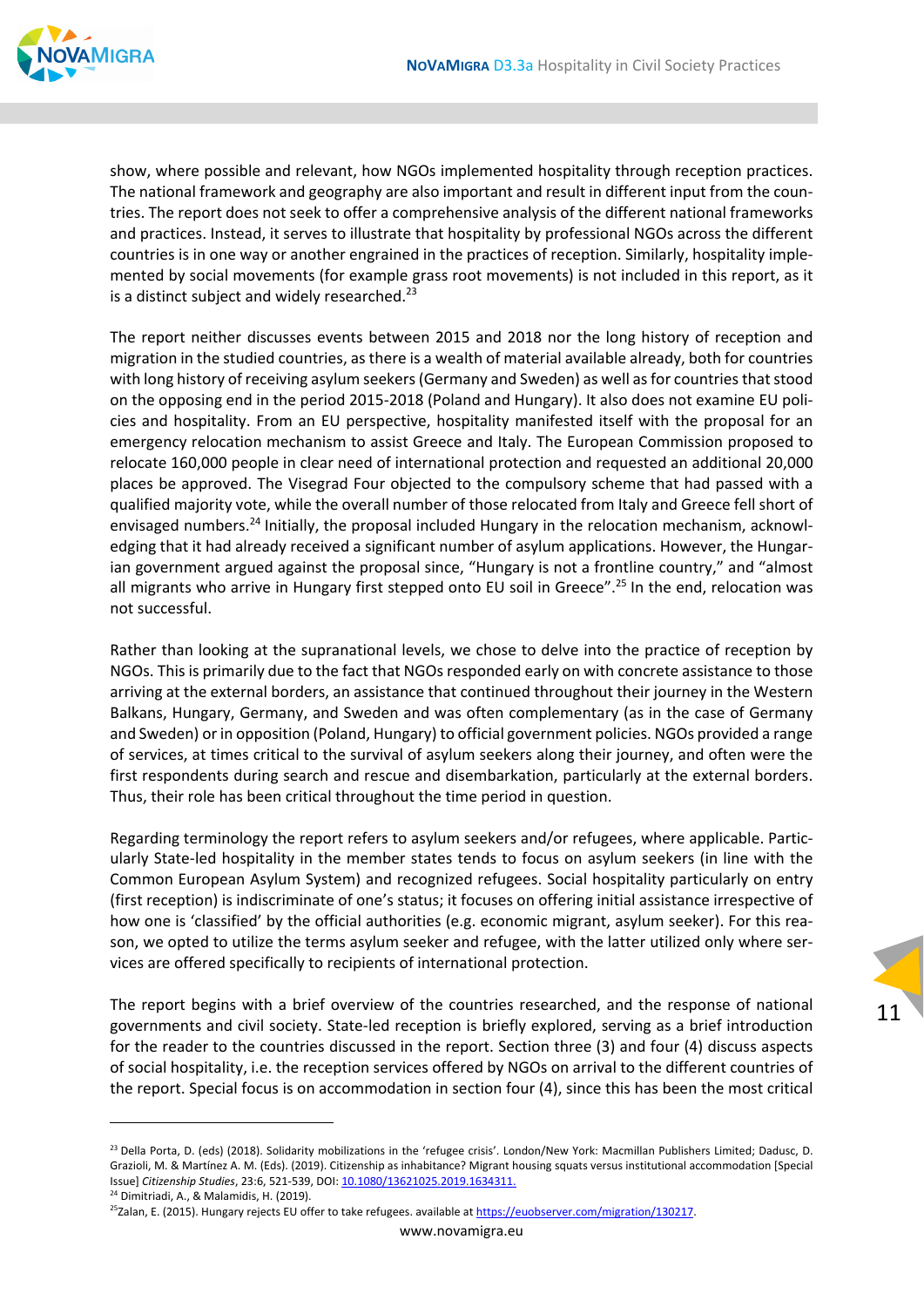

challenge for Greece. Most countries receiving asylum seekers have a national reception system in place. Thus, State‐led hospitality is pre‐established as regards accommodation. Greece is an exception to this, since it is the only country that both received migrants but also lacked State‐led hospitality. Instead, and unlike any other EU Member State, the limited reception offered was done in partnership with International Organisations and NGOs. For this reason, the partnership between State‐led and social hospitality is explored in more detail in Section 4.1 when looking at accommodation. The latter is one of the main steps in the reception process. Integration‐related services are another key element discussed in section 4.2. Section five (5) examines the guest‐host relationship and how the roles are (re)negotiated as hospitality unfolds. The policy report concludes by offering a set of recommenda‐ tions, largely drawn from the interviews and issues discussed with NGOs, but also by drawing from the overall research that has taken place in the NOVAMIGRA project.

#### **3. Hospitality at national levels**

Prompted by either State and/or civil society initiatives, in 2015 hospitality emerged in the countries of destination and along the different migratory routes. Each EU Member State reacted differently depending on their capacity, the number of arrivals, and their position in the migratory journey, i.e. whether they were a country of destination or transit. Countries that did not consider themselves des‐ tinations, including Greece, Serbia and Slovenia, initially linked hospitality with transit. Transit implies a continuation of the migratory journey; thus, hospitality is short-term. For example, Greece has encouraged transit as an 'escape' to shift the 'burden'<sup>26</sup> to the 'traditional' destination countries for more than a decade. The Western Balkan countries, similarly, adopted a hospitality discourse until the grad‐ ual closure of the route.<sup>27</sup> On the one hand, hospitality enabled these countries to show they were in line with European values and, on the other hand, the 'cost of hospitality' was short-term since migrantssought to continue their journey elsewhere. In fact, continuous movement was encouraged and expected from the entry point (Greece) to Hungary and Slovenia.

Hospitality practices differed between Member States. In some cases, like Germany and Sweden hos‐ pitality is embedded in the formal governance of reception. In contrast, Poland and Hungary lacked State‐led hospitality, though social hospitality was offered by NGOs and civil society where possible.

Hungary only emerged in 2015 as a country on the receiving end of a significant number of asylum applications from third country nationals (see chart 1 above). It is the first country in the EU to under‐ take a major restrictive turn on migration due to the European 'refugee crisis'. Since 2015, and with the exception of the Helsinki Commission that provides legal representation to asylum seekers in Hungary, no other services are offered.<sup>28</sup> Nonetheless, during the summer of 2015, many Hungarians assisted refugees in their journey through Hungary to other European countries, sharing and preparing food, organizing trips onward, while a few offered to host refugees in their homes. For example, volunteers in Debrecen managed to solicit a lot of assistance, including financial resources to cover train tickets for refugees going on to Austria from Arabic‐speaking students studying at the local university.

<sup>12</sup>

<sup>26</sup> Papadopoulou*‐*Kourkoula, A. (2008*). T*ransit *Migration: The Missing Link Between Emigration and Settlement*. Palgrave Macmillan.

<sup>&</sup>lt;sup>27</sup> Sicurella, F.G. (2017) The Language of Walls Along the Balkan Route, Journal of Immigrant & Refugee Studies, 16 (1-2): 57-75.

<sup>&</sup>lt;sup>28</sup> The only additional services available to immigrants focus on some specific categories of immigrants, such as Hungarians from Venezuela and Chinese immigrants on investor visas. See Goździak E.M. (2019) Using Fear of the "Other," Orbán Reshapes Migration Policy in a Hungary Built on Cultural Diversity. Migration Policy Institute available at https://www.migrationpolicy.org/article/orban-reshapes-migration-policyhungary.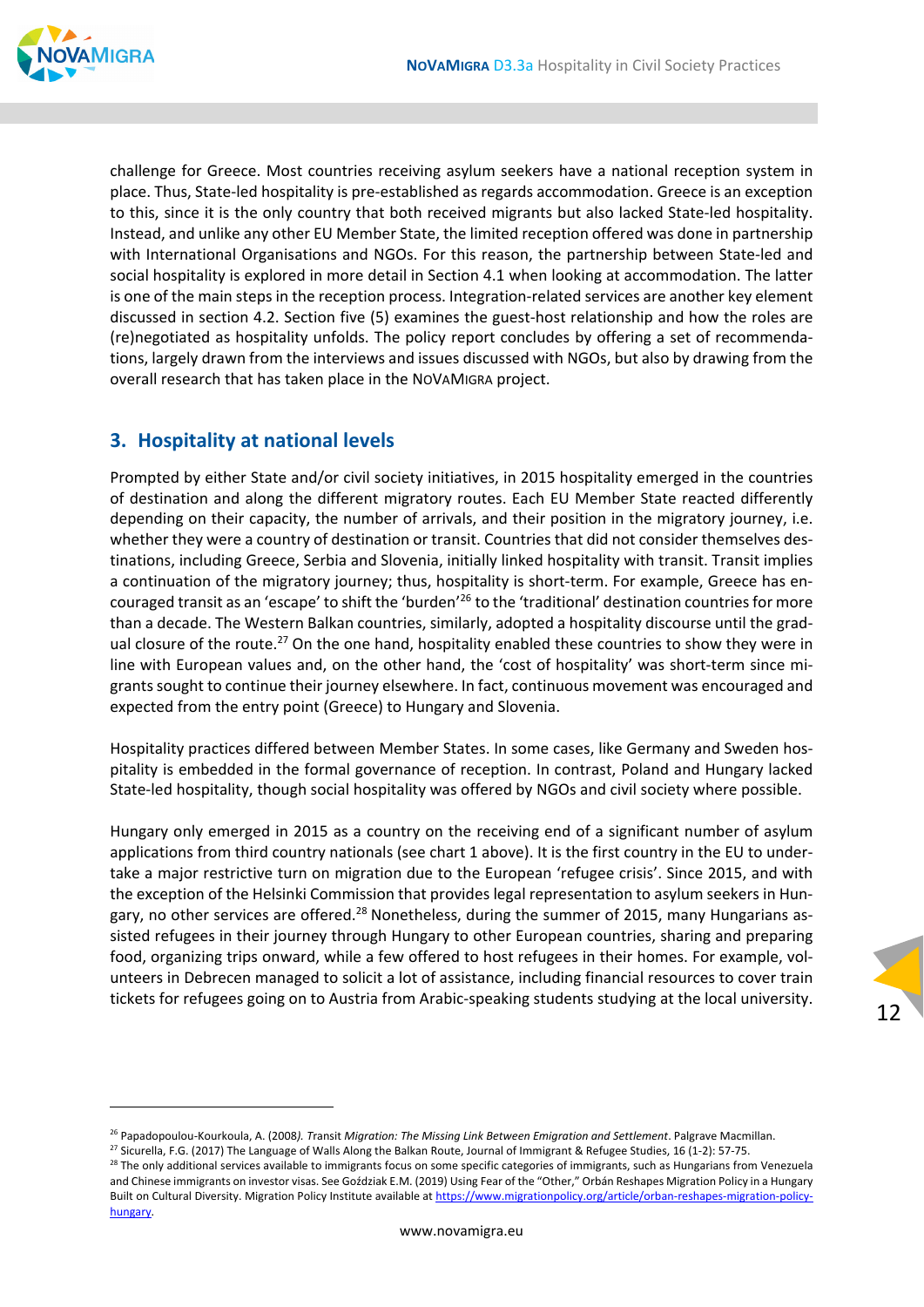

The hospitable (*ksenios*) Zeus, the king of the Gods, is the ultimate symbol of hospitality. He is associated with the welcoming of strangers in a foreign land, destined to be transformed into a friendly and homely space. It is worth noting that interviewees often defined hospitality by referring to the role of *filoxenia* (φιλοξενία) and asylum (*άσυλο*) in Ancient Greece, as well as to Aeschy‐ lus's play 'The Suppliants'

In Poland, a country that did not experience an in‐ crease in asylum seekers during the period in ques‐ tion, the field research reveals that many people engaged in practices supporting refugees already residing in the country<sup>29</sup> as well as organizing financial resources for those in other locations. There is a culture of hospitality in Poland reflected in a Polish proverb that says, "Guest at home, God at home". On Christmas Eve, Poles leave one extra ta‐ ble setting at dinner for the Stranger who might appear out of nowhere and should be welcomed. Poles also claim hospitality as one of their national traits, however this did not translate into the coun‐ try's willingness to welcome refugees.

In Greece, the absence of a State-led reception system in 2015<sup>30</sup> meant that the responsibility fell on NGOs<sup>31</sup> and informal grass-root initiatives to assist arrivals. However, unlike Hungary and Poland, they were supported in this by the political narrative, which portrayed Greece as a hospitable country with Greeks "rescuing the shipwrecked, welcoming those landing on their shores and looking after their immediate needs".<sup>32</sup> Greece lays claim to a notion of hospitality rooted in the ancient past. Memories of the forced relocation during the Greek‐Turkish population exchange in 1923 have also played a sig‐ nificant role in accepting refugees in Greece.<sup>33</sup> However, the discourse on hospitality differs from the practice. Over the past twenty years, Greece has failed to develop consistent and holistic approaches to migration from reception to integration.<sup>34</sup> Although hospitality is engrained in the historical narrative of Greece, State-led hospitality is lacking, with civil society carrying the burden of the response since 2015.

Germany did not consider itself a country of immigration, nor did it aspire to become one.<sup>35</sup> It is only in 2005, that the *Zuwanderungsgesetz* (Immigration Law) comes into effect introducing the principle of support and demand – that "refugees should not only receive welfare benefits but they should be pushed to actively participate".36 Nonetheless, Germany has strong State‐led hospitality in regard to reception, particularly for vulnerable categories, such as unaccompanied minors and women. In early 2015, Germany also adopted a narrative of hospitality. The *Willkommenskultur* or 'welcome culture' came to define an attitude of kindness and hospitality towards asylum seekers. This was supported by the official discourse which urged Germans to accept asylum seekers and see them as a long‐term benefit to society<sup>37</sup> but also by the suspension of Dublin returns for all Syrians as early as August 25<sup>th</sup>

<sup>29</sup> Womack H. and Kostrzynski, R. (2019). *Young Tajik family finds home with Polish politician. UNHCR Central Europe.* available at https://www.unhcr.org/ceu/11226‐young‐tajik‐family‐finds‐home‐with‐polish‐politician.html.

<sup>30</sup> Dimitriadi, A. Sarantaki, A‐M. (2019): National report on the governance of the asylum reception system in Greece. *In CEASEVAL RESEARCH ON THE COMMON EUROPEAN ASYLUM SYSTEM* (20). Available online at http://ceaseval.eu/publications/WP3\_Greece.pdf.

<sup>31</sup> Most NGOs are not funded by the Greek State. They receive private donations and EU-funded projects through the Asylum Migration and Integration Fund (AMIF) or grants by private institutions.

<sup>32</sup> Douzinas, C. (2017.) *Syriza in Power: Reflections of an Accidental Politician*, Polity, p. 212.

<sup>33</sup> Anastasopoulou, M. Echoes of memories of forced displacement: The case of the Greek island of Lesvos*.* In E.M. Goździak, I. Main, & B. Suter (Eds.) *Europe and the Refugee Response: A Crisis of Values?* Abington: Routledge.

<sup>34</sup> Dimitriadi, A. (2017a). "The Long Road to Integration - Possibilities and Obstacles for Newly Arrived Asylum Seekers in Greece". In: H. Giusto, I. Graus, E. Laino, E.M. Schneider (Eds) Story of a Journey Across Europe: From First Reception to Integration of Migrants. Foundation for European Progressive Studies – SOLIDAR, pp.14‐35, p. 17.

<sup>&</sup>lt;sup>35</sup> Rietig, V. and Müller, A. (2016) The New Reality: Germany Adapts to Its Role as a Major Migrant Magnet. Migration Policy Institute. available at https://www.migrationpolicy.org/article/new‐reality‐germany‐adapts‐its‐role‐major‐migrant‐magnet.

<sup>36</sup> Hamann, U. and Karakayali, S. (2016). Practicing Willkommenskultur: Migration and Solidarity in Germany. Intersections. East *European Journal of Society and Politics*, 2: 4, 69–86. pp. 81.

<sup>&</sup>lt;sup>37</sup> The Guardian (2015) Merkel urges Germans to see refugee arrivals as an opportunity. available from https://www.theguardian.com/world/2015/dec/31/merkel-urges-germans-to-see-refugee-arrivals-as-an-opportunity-in-new-year-address.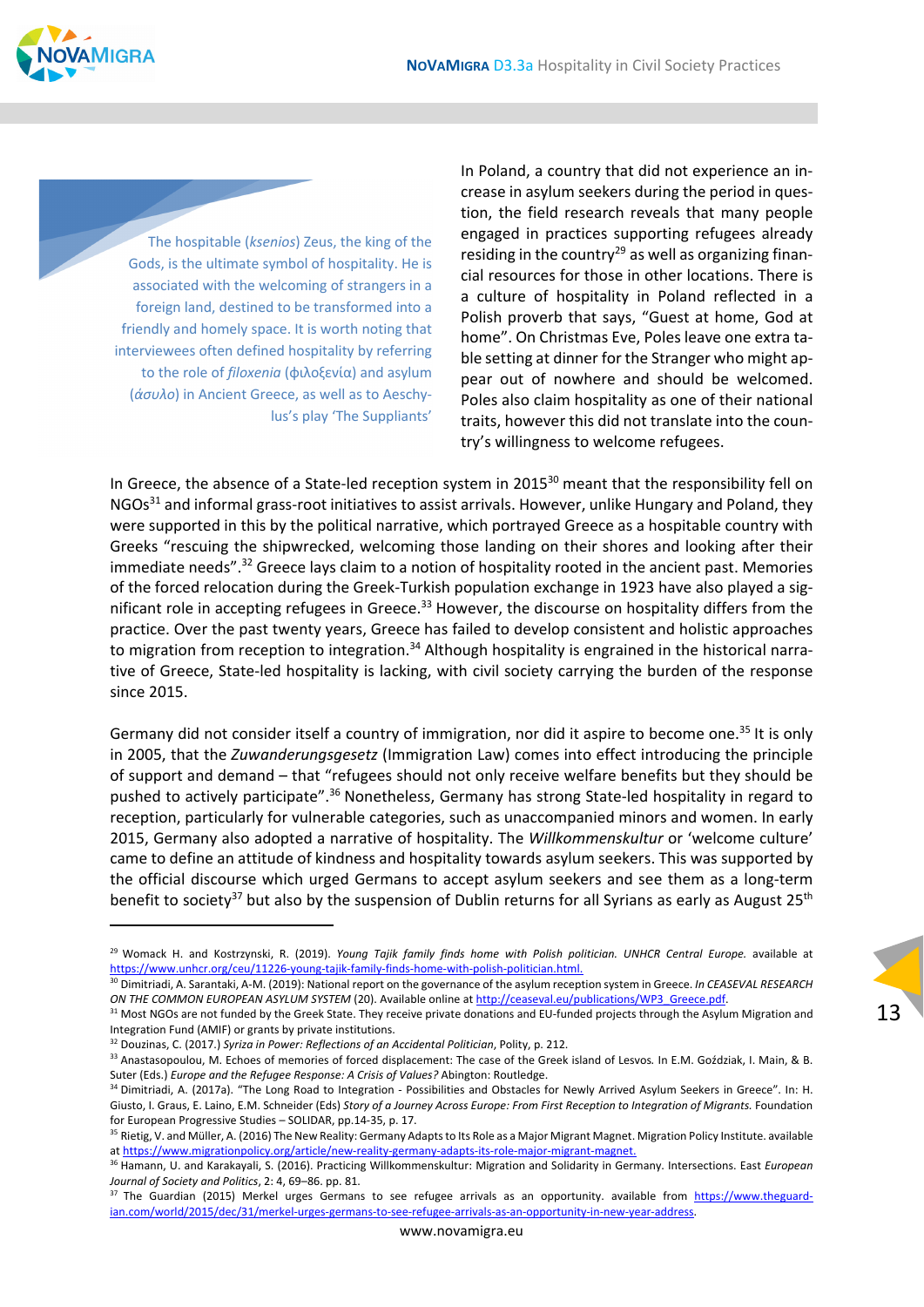

2015. Volunteers at train stations welcomed arrivals while cheering, singing, and applauding. Germans offered temporary accommodation in their private homes and organized drives for clothing and other necessary items. Germany has a long history of receiving asylum seekers. On September 5<sup>th</sup> 2015, Chancellor Merkel gave her famous statement on '*Wir schaffen das'* ('We can do it') shortly after an‐ nouncing that Germany would admit Syrian refugees irrespective of their registration in the first coun‐ try of arrival.<sup>38</sup> She further declared that "If we now have to even start apologizing for showing a friendly face in emergency situations, then this is not my country."39 It was an unprecedented step for a country that has been a hesitant host to migrants and refugees for decades.<sup>40</sup>

Hospitality for asylum seekers is also engrained in Sweden. A major receiving country of both asylum seekers and resettled refugees since the late 1970s and 1980s, Sweden became known as a humani‐ tarian heaven, embracing people fleeing persecution from Cold War blocs.<sup>41</sup> Hospitality was also prevalent in 2015. Various initiatives welcoming refugees popped up across the country, with volunteers providing "clothes and refreshments, sanitary products and toys, information and practical guidance, money for their continued journey or shelter for the night"<sup>42</sup>, but also by facilitating initiatives to support their integration. They organized language cafes, CV writing courses, sports and other leisure time clubs, and parenting courses. Folk high schools (adult education schools) received funding from the government in 2015 to arrange language and civic orientation courses for groups of newly arrived asylum seekers. The country had shown hospitality towards Syrian refugees much earlier than the 'refugee crisis', e.g. in 2012 Sweden received at least 14,000 Syrian refugees. The statement of the Swedish Prime minister in 2015 is indicative of the importance placed on hospitality, "My Europe does not build walls" and "we should not be speaking about a maximum number of asylum seekers, we help everybody in need".<sup>43</sup>

# **4. The shift in hospitality**

By November 2015, a series of events triggered a shift from hospitality to more restrictionist practices at national level. Different drivers affected different countries. The high number of asylum seekersthat were received in only a few countries (Sweden and Germany), the concerns over transforming into a multicultural society (Hungary) or national elections with religion serving as a critical driving force (Po‐ land),<sup>44</sup> as well as the terrorist attacks in Paris on November 2015 and the reports of sexual assault on New Year's Eve in Germany in 2015‐2016 resulted in a backlash towards migrants. Τhis newfound 'hos‐ tility' took different forms from outright attacks on housing for asylum seekers (Germany), border clo‐ sures and a rise in anti‐immigrant discourse (Hungary), to social benefit limitations for asylum seekers (Germany and Sweden), and geographical containment and detention for all irregular arrivals(Greece). Hungary initiated restrictions on migration early on, due to the European 'refugee crisis' with the aim to deter all irregular entries including asylum seekers. On October 2015, Hungary, announced the completion of the 348 kilometres fence along the Croatian border and proceeded with border closures. It

<sup>&</sup>lt;sup>38</sup> Vox (2015). Germany just did something huge for Syrian refugees — and for the future of Europe. available at https://www.vox.com/2015/8/28/9220395/germany-migrant-crisis; Holmes, S. M., & Castañeda, H. (2016). Representing the "European refugee crisis" in Germany and beyond: Deservingness and difference, life and death. *American Ethnologist*, 43(1), 12–24.

<sup>39</sup> Monath, H. (2015). "Dann ist das nicht mein Land" *Der Tagesspiegel*. available from https://www.tagesspiegel.de/politik/angela‐merkel‐ rechtfertigt‐fluechtlingspolitik‐dann‐ist‐das‐nicht‐mein‐land/12325248.html.

<sup>&</sup>lt;sup>40</sup> For a discussion on the Welcome culture in Germany see Fleischmann, L. & Steinhilpe, E. (2017). The Myth of Apolitical Volunteering for Refugees: German Welcome Culture and a New Dispositif of Helping. Social Inclusion (5):3, pp 17- 27. http://dx.doi.org/10.17645/si.v5i3.945.

<sup>41</sup> https://www.migrationpolicy.org/article/sweden-restrictive-immigration-policy-and-multiculturalism.

<sup>42</sup> Povrzanović Frykman M., Mäkelä F. (2020) *Post‐2015* Refugees Welcome Initiatives in Sweden: Cosmopolitan Underpinnings. In: Hemer O., Povrzanović Frykman M., Ristilammi PM. (eds) *Conviviality at the Crossroads*. Palgrave Macmillan.

<sup>43</sup> The Local (2015) Swedish PM: 'My Europe takes in refugees'. Available at https://www.thelocal.se/20150906/thousands-to-rally-for-refugees‐in‐stockholm.

<sup>44</sup> Goździak, M.E. Main, I. Kujawa, I. (2020).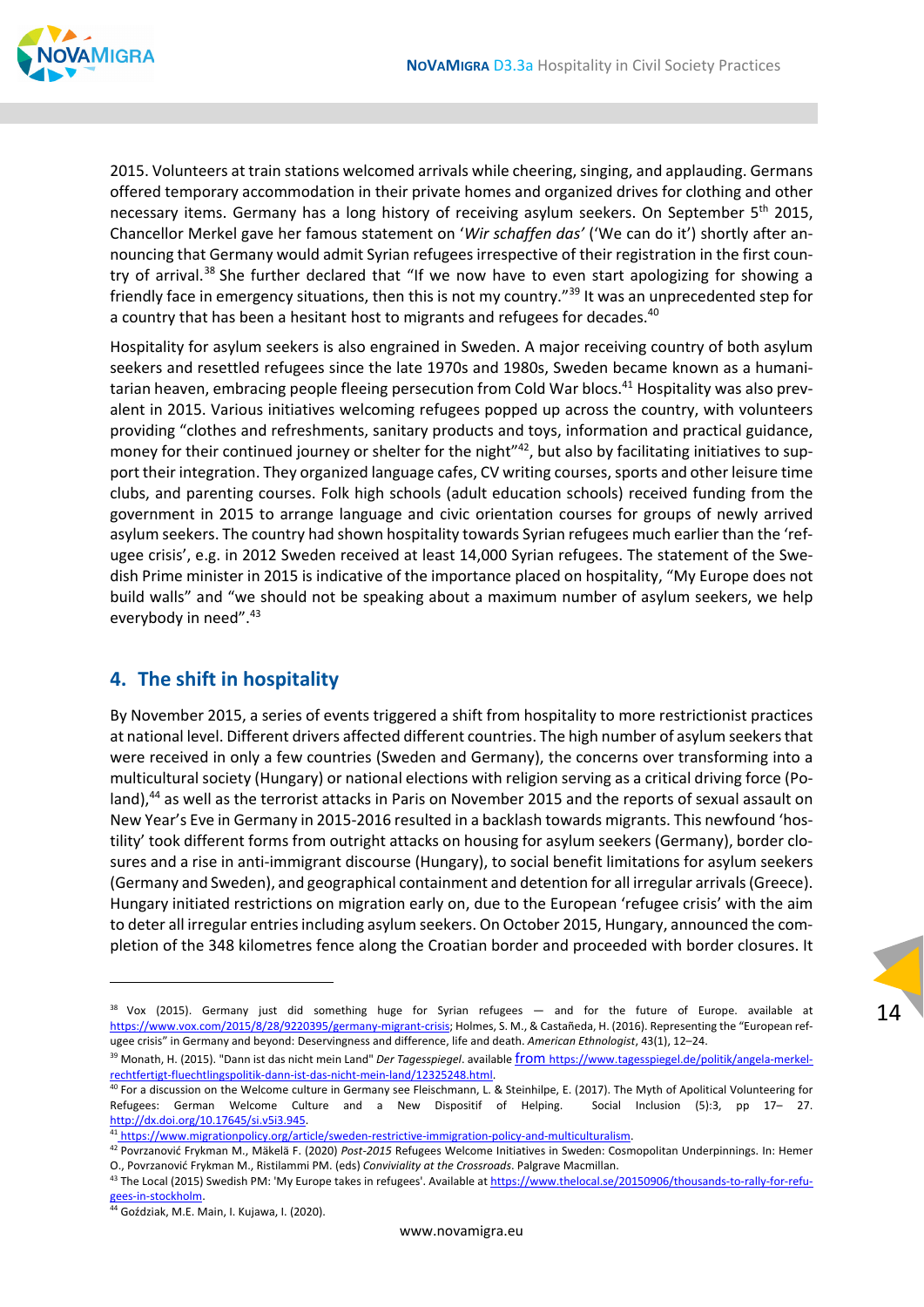

had previously sealed off the border with Serbia, effectively trapping thousands of asylum seekers along the Western Balkan corridor and diverting the movement to Slovenia. Legislative procedures aiming to criminalize the provision of assistance to migrants as well as the latter's irregular entry in the country (typically an administrative offense in the EU) have been approved by the parliament. The government explicitly argued against multiculturalism, immigration <sup>45</sup> and passed constitutional amendments that curtailed the right to asylum – actions deemed incompatible with the Asylum Qualifications Directive and the EU Charter of Fundamental Rights. In response, the European Commission initiated infringement procedures.

Poland stands separate from the other countries regarding the 'refugee crisis'. Poland only received 12,190 asylum applications in 2015, a rapidly declining figure that has reached fewer than 6,000 since. It opposed the arrival of predominantly Muslim refugees, with religion playing a crucial role<sup>46</sup> and utilized the Paris attacks to highlight the security dimension of the 'refugee crisis'. In his analysis of the role of Poland during the 'refugee crisis', Bachman argues that the Polish society is not anti‐immigrant per se but anti-Islam, with religion playing a critical role in the acceptance or rejection of refugees.<sup>47</sup>

Unlike Hungary and Poland, Greece utilized a mixed approach. The country retained the hospitality discourse but in practice sought to deter arrivals and fast track returns of those crossing the maritime borders with Turkey. The shift is predominantly attributed to the closure of the Western Balkan route and the EU-Turkey Statement that transformed the country from a place of transit to a place of immobility. The EU‐Turkey Statement of March 2016 *de facto* differentiated the asylum procedures applied in Greece between the islands and the mainland and imposed restrictions and prioritisation of returns. Asylum seekers arriving after 20 March 2016 are subject to a fast-track border procedure (not applicable in the mainland and land border) and excluded from relocation to Europe via the EU Relocation Programme (2015-2018).<sup>48</sup> Conditions rapidly deteriorated in the hotspots due to an overcrowding of asylum seekers but also a lack of adequate service provision. As a result of the Statement and ensuing legislative reforms to its implementation, the mobility of asylum seekers was restricted and "the op‐ tions for official recognition of their status were reduced"49. In addition, while in 2015 and the first months of 2016 relief efforts focused on assisting people in their transit to the Western Balkans, with the closure of this route Greece was asked to provide reception facilities as well as implement border procedures and large‐scale registration and examination of asylum claims. Absence of State‐led hos‐ pitality in the form of formal reception resulted in a rapidly deteriorating humanitarian situation, particularly on the islands.<sup>50</sup>

Greece was not the only country to implement changes, though it is the only country currently imple‐ menting two different asylum procedures in its territory. Germany and Sweden undertook amend‐ ments and legislative changes in 2015 and 2016, however it is important to note that to this day both countries continue to offer strong State-led hospitality and access to the asylum procedure, particularly in comparison to Greece.

<sup>46</sup> Goździak, M.E. Main, I. Kujawa, I. (2020).

<sup>&</sup>lt;sup>45</sup> Juhász, A., Hunyadi, B. and Zgut, E. (2015). Focus on Hungary: Refugees, Asylum and Migration. Available at https://cz.boell.org/sites/default/files/hungary\_refugees\_asylum\_and\_migration\_web.pdf.

<sup>47</sup> Bachman, B. (2016) Diminishing Solidarity: Polish Attitudes toward the European Migration and Refugee Crisis. Available at https://www.migrationpolicy.org/article/diminishing-solidarity-polish-attitudes-toward-european-migration-and-refugee-crisis

<sup>48</sup> Petracou, E., Leivaditi, N., Maris, G., Margariti, M., Tsitsaraki, P., and Ilias, A. (2018) Greece – Country Report 2018: Legal & Policy Frame‐ work of Migration Governance. *Working Papers Global Migration: Consequences and Responses Paper* 2018/04, RESPOND available from http://uu.diva‐portal.org/smash/get/diva2:1248305/FULLTEXT01.pdf. <sup>49</sup> Ibid: 67.

 $50$  Ibid.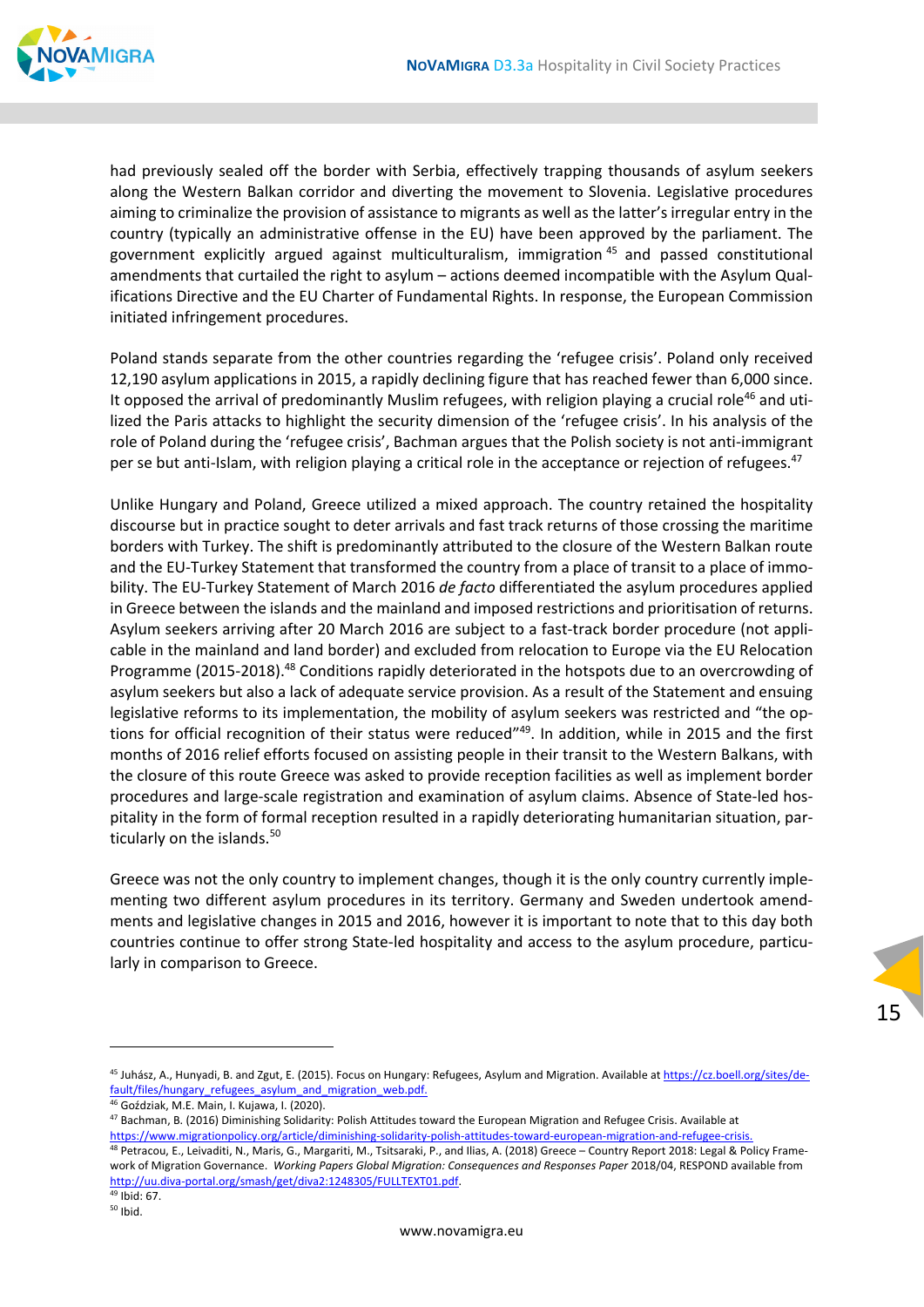

It is worth noting that Germany's hospitality was neither open-ended nor unconditional. According to Rietig and Müller, "Asylum policies never translated into an unlimited welcome for all - they were merely more open than those of other European countries".<sup>51</sup> The suspension of Dublin was only for the Syrians and only temporary, from August to October 2015. The first restrictive change came with the Integration Law introduced on 31 July 2016, Its main features were the introduction of mandatory residence requirements for recognized refugees, the re-introduction of the possibility to cut social security benefits below subsistence level for rejected asylum seekers, and the requirement to show in‐ tegration achievements in order to be eligible for a permanent residence.<sup>52</sup> In 2017, the legal framework also changed concerning the deportation, monitoring and access to personal data of asylum seekers<sup>53</sup> with deportations becoming a priority, with legislative changes continuing in 2019 to facilitate deportations of persons obliged to leave the country.54

In response to the increasing numbers, the Swedish government also reintroduced border controls followed by a highly restrictive asylum and reunification law in mid‐2016 − a major policy shift. The temporary asylum law limits opportunities for asylum seekers and their family members to be granted permanent residence permits. The law has restricted asylum seekers' rights to social and economic provisions.55 Since 2016, access to benefits, such as free housing and a daily allowance, has been elim‐ inated for rejected asylum seekers or those who have received an expulsion order as well as for those who have ignored the deadline for voluntary return. Originally intended to only be applied for three years, Sweden continues applying it, pending the reform of the Common European Asylum System (CEAS).

Throughout 2015 to 2018, NGOs sought to assist and offer hospitality to asylum seekers, often com‐ plementing State reception practices and other times undertaking the initiative in offering a variety of services such as interpretation, medical assistance, and accommodation. The remaining chapters look at how solidarity manifested through NGO practices, i.e. social hospitality, in the reception of asylum seekers.

#### **5. Social hospitality and reception**

Social hospitality can be offered at an informal level, through volunteer initiatives and ad hoc group service provisions. It can also evolve to transform into a professional service provider, an experience common across Europe during the 'refugee crisis'. The present chapter focuses exclusively on civil so‐ ciety and NGO initiatives, which were often complementary to pre‐existing national reception systems (e.g. Sweden and Germany). In 2015, many of the countries on the receiving end of migration were overwhelmed by the challenge of first reception, since thousands moved swiftly from entry points to EU Member States, often unregistered. Civil society mobilized to assist, offering different services.

A concrete example of this can be found in Sweden, a country far removed from the external EU bor‐ ders, that nonetheless, in 2015, practiced registration and identification of arrivals. The project, *Vård på Centralen* (Healthcare at the central station), was initiated by a third‐year medical student in Stock‐ holm. Upon hearing of the daily arrival of thousands of asylum seekers to Sweden, she utilised social media to raise donations for medical supplies and motivate volunteers to offer healthcare services. Six

fomigrants.net/en/post/3299/germany‐tightens‐asylum‐law‐what‐you‐need‐to‐know.

<sup>51</sup> Rietig, V. and Müller, A. (2016).

<sup>52</sup> Funk (2016).

<sup>53</sup> Infomigrants (2017) Germany tightens asylum law: what you need to know, available from https://www.in-

<sup>54</sup> ECRE (2019) German Parliament passes "Orderly-Return-Law" available from https://www.ecre.org/germany-parliament-passes-orderlyreturn‐law/.

<sup>55</sup> Skodo, A. (2017). Swedish Immigration Is Not Out of Control – It's Actually Getting More Restrictive. *The Independent*, March 4, 2017.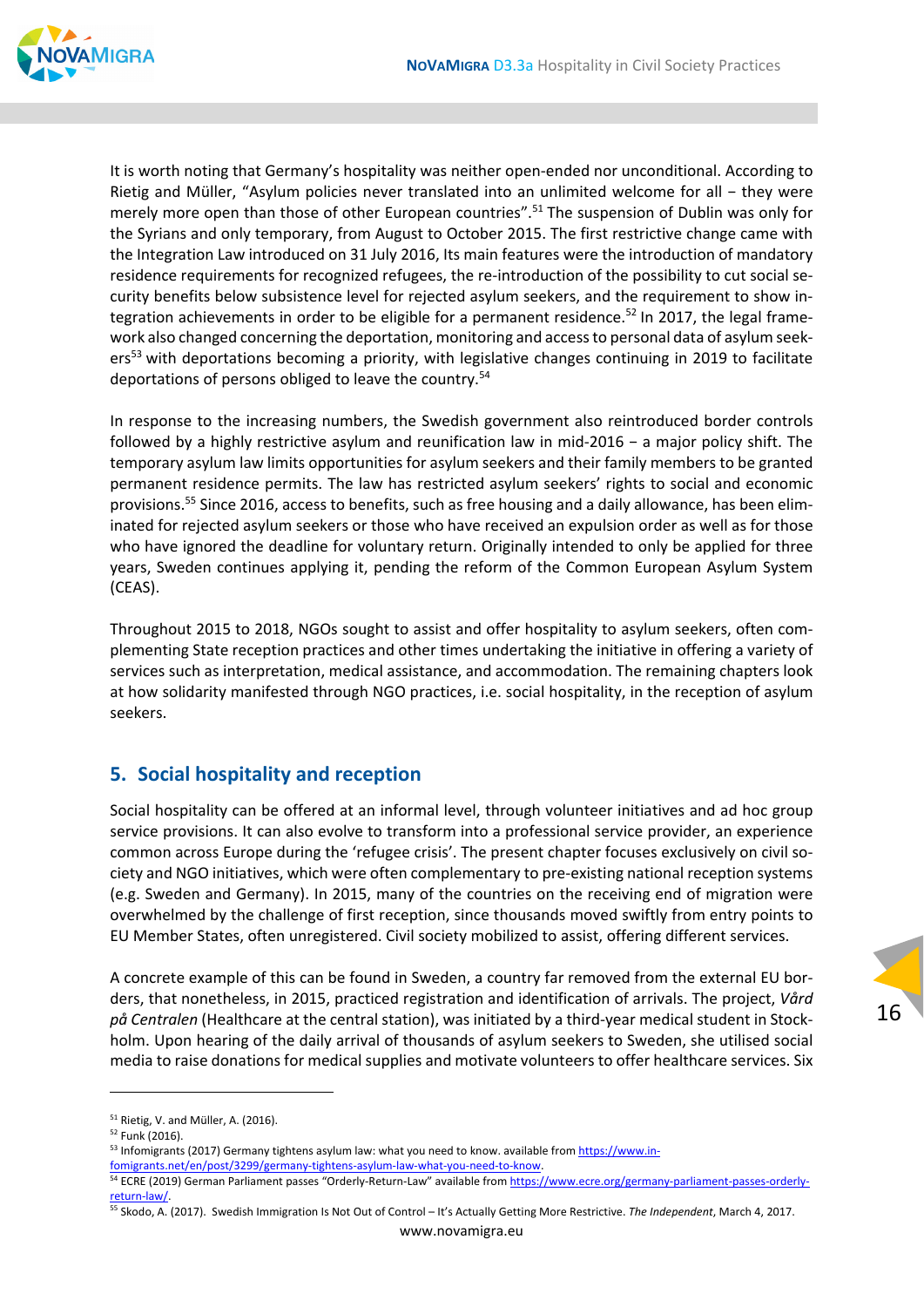

weeks later, she estimated that around 300 volunteers were involved in either donating over-thecounter medical products or helping to man the station and meet refugees.<sup>56</sup> Similar examples can be found across Sweden, such as in the city of Malmö and the port of Trelleborg in Southern Sweden, where NGOs, the national and local governments, and the Church of Sweden collaborated in organising the reception of new arrivals. A similar situation unfolded in Germany's train stations, especially in Munich, where interpretation and assistance to newly arrived asylum seekers was offered by the ref‐ ugee charity, *Willkommen in München* (Welcome to Munich), which offered interpretation in five lan‐ guages to assist with the government-organised registration.<sup>57</sup> In many cases, volunteers arranged accommodation in their own homes when the public system was overburdened.<sup>58</sup>

Several of the interviewed organizations in Poland stressed that their main aim was to address refu‐ gees' most urgent needs, such as assisting with legal issues, offering packages with toiletries, clothes, and school supplies. Others put a lot of effort in creating safe physical spaces for refugees to rest from the outside world, share similar experiences, and organize any activities they found useful. A few civil society organizations coordinated actions to welcome refugees, either by organizing their accommodation in private homes (Fundacja Ocalenie) or by providing assistance to asylum seekers.

With respect to Greece, in 2015 an unprecedented number of volunteers aided refugees on the islands and on the mainland of Greece. The closure of borders and the EU-Turkey Statement signaled the exclusion of solidarity initiatives "from 'reception' duties (FRONTEX) and the provision of first aid on the islands (now covered by NGOs)".<sup>59</sup> NGOs assisted with disembarkation, set up of coordination centers on the islands (and later on in the port of Piraeus), and assisted with food distribution, medical care, interpretation, legal assistance, transportation for those having registered and moving to the mainland. $60$ 

One of the interviewees in Greece, a senior staff member at a medical NGO, explained how during the deployment, an assessment takes place of the 'emergency' to identify not only the needs of those arriving but also those receiving, and the infrastructures available to both.

"*In these occasions, we support the society which accepts these people in order to secure, first, the host, so as to secure the guest"*. 61

In response to an emergency, this level of hospitality ceases when needs are addressed. Additional aid included the daily operation of soup kitchens, shower facilities, distribution of clothing, shoes, bed‐ clothes and basic household items, $62$  as well as emergency supplies and protection services. $63$  Nationality identification, interpretation and inter‐cultural mediation were crucial services offered by some of the NGOs,<sup>64</sup> all critical at disembarkation. Particularly in 2015, the assistance offered by NGOs accounted for the swift processing of arrivals, which in turn allowed asylum seekers to leave the islands

17

57 Conolly, K. (2015). Germany greets refugees with help and kindness at Munich central station. available at https://www.theguardian.com/world/2015/sep/03/germany-refugees-munich-central-station.

<sup>56</sup> Radio Sweden (23 October, 2015). Volunteers give some refugees their intro to Swedish healthcare. Available at https://sverigesradio.se/sida/artikel.aspx?programid=2054&artikel=6284963; Azavedo, C. (January 2016). Dealing with uncertainty: CSOs and government responses to the "refugee crisis" in Sweden, in Jakov Bojovic (Ed.) *Special Report on the civil society responses to refugee crisis*. Available at https://politheor.net/wp‐content/uploads/2016/01/Politheor‐Special‐Report‐on‐Civil‐Society‐Responses‐to‐Refugee‐Crisis.pdf.

<sup>&</sup>lt;sup>58</sup> OECD (2018), Working Together for Local Integration of Migrants and Refugees in Berlin, Paris: OECD Publishing, https://doi.org/10.1787/9789264305236‐e . pp59.

<sup>59</sup> Oikonomakis, L. (2018). "Solidarity in Transition: The Case of Greece". In D. della Porta (Ed) *Solidarity Mobilizations in the 'Refugee Crisis': Contentious Moves*, Palgrave, pp. 65‐98, pp.66‐67.

<sup>60</sup> NGO senior representative, Interview 3 Athens, 11 July 2019.

 $61$  Ibid.

<sup>62</sup> NGO Senior staff, Interview 6, 8 October 2019.

<sup>63</sup> NGO Staff, Interview 8, Thessaloniki, 23 July 2019.

<sup>&</sup>lt;sup>64</sup> Head of NGO, Interview 11, Athens, 12 July 2019.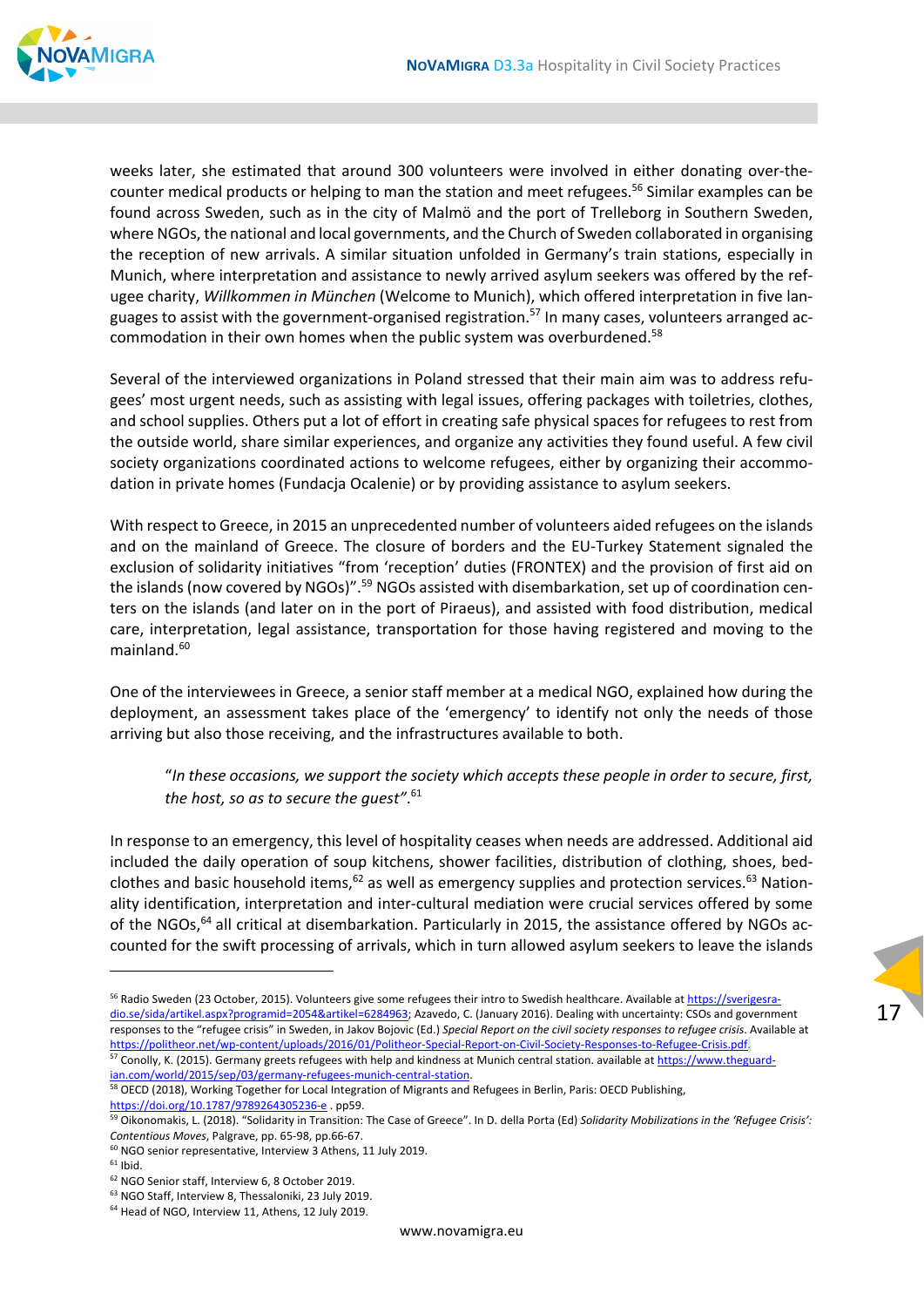

and continue their journey to the mainland and Western Balkan route. When the hotspot approach was implemented, the same assistance became critical in identifying vulnerable populations (eligible for transfer to the mainland) and for pre-registration of the intention to apply for asylum.

Hospitality, in all its manifestations, is embedded in 'first reception' regarding Greece and is integral in covering basic needs, with many interviewees referring to the Maslow pyramid as the guideline for the identification of basic needs.<sup>65</sup> The NGOs' service provision can be roughly broken down to three areas; provision of healthcare services, social services and legal aid. Healthcare services consist of medical and mental support during the 'first reception' procedures, medical and psychosocial support in ports, camps, prisons and public squares, medical mobile units and vaccination programs, as well as psychosocial counseling. Apart from these broad categories, advocacy is an activity always present in all or‐ ganizations studied, though it is often described under the terms of social responsibility or awareness raising.<sup>66</sup> Some organizations concentrate on the rights of long-term migrants, while others pay more attention to the rights of asylum-seekers. Additional actions include the protection of victims of gender-based violence, which is not only limited to NGOs focusing on women.<sup>67</sup>

#### **6. Hospitality and accommodation**

Hospitality is embedded in reception, with the latter setting the boundaries of the guest/host relation‐ ship envisaged to unfold over a longer period of time. It reflects the period of waiting asylum seekers undergo while their application is being reviewed. In many countries as previously discussed (e.g. Ger‐ many and Sweden), it is combined with language and training courses acknowledging that the individual will likely remain in the country for a period of months or years waiting for a decision, and upon it being positive, integration procedures will be initiated. Accommodation is one of the most critical elements of reception. The experiences in this domain vary from one Member State to the other.

In Greece, 'first reception', refers primarily to accommodation. This stems from the absence of a formal reception system until 2016, including accommodation structures,<sup>68</sup> which in turn made the creation of accommodation spaces a critical and urgent component. As one of the respondents from an NGO explained, solidarity and hospitality cannot be limited to statements of support; in other words, the discourse alone is insufficient to address the needs of migrants and refugees.

"*Hospitality isthe obligation of the State, and therefore itshould absolutely be defined, without being based on general claims regarding the hospitable Greeks.*"69

In the case of Greece, NGOs perceived the absence of State‐led hospitality as a structural failure.

The relocation scheme, closure of the Western Balkan route, and pressure from the European Com‐ mission urged Greece to offer accommodation to migrantsin camps. Although described astemporary accommodation units, refugee camps remain to this day as fixtures on the Greek mainland. Though they constitute a national response which is not the focus of this report, they are important to note

<sup>65</sup> NGO senior representative, Interview 3 Athens, 11 July 2019.; NGO Senior staff, Interview 6, 8 October 2019; NGO senior staff, Interview 7, Athens, 23 July 2019.

 $66$  NGO Senior staff, Interview 6, 8 October 2019.

<sup>67</sup> NGO Staff, Interview 8, Thessaloniki, 23 July 2019; NGO staff, interview 1, Athens, 9 October 2019.

<sup>&</sup>lt;sup>68</sup> see Petracou, E. et al (2018) and Dimitriadi & Sarantaki (2019).

<sup>69</sup> NGO staff, Interview 4, Athens, 18 June 2019.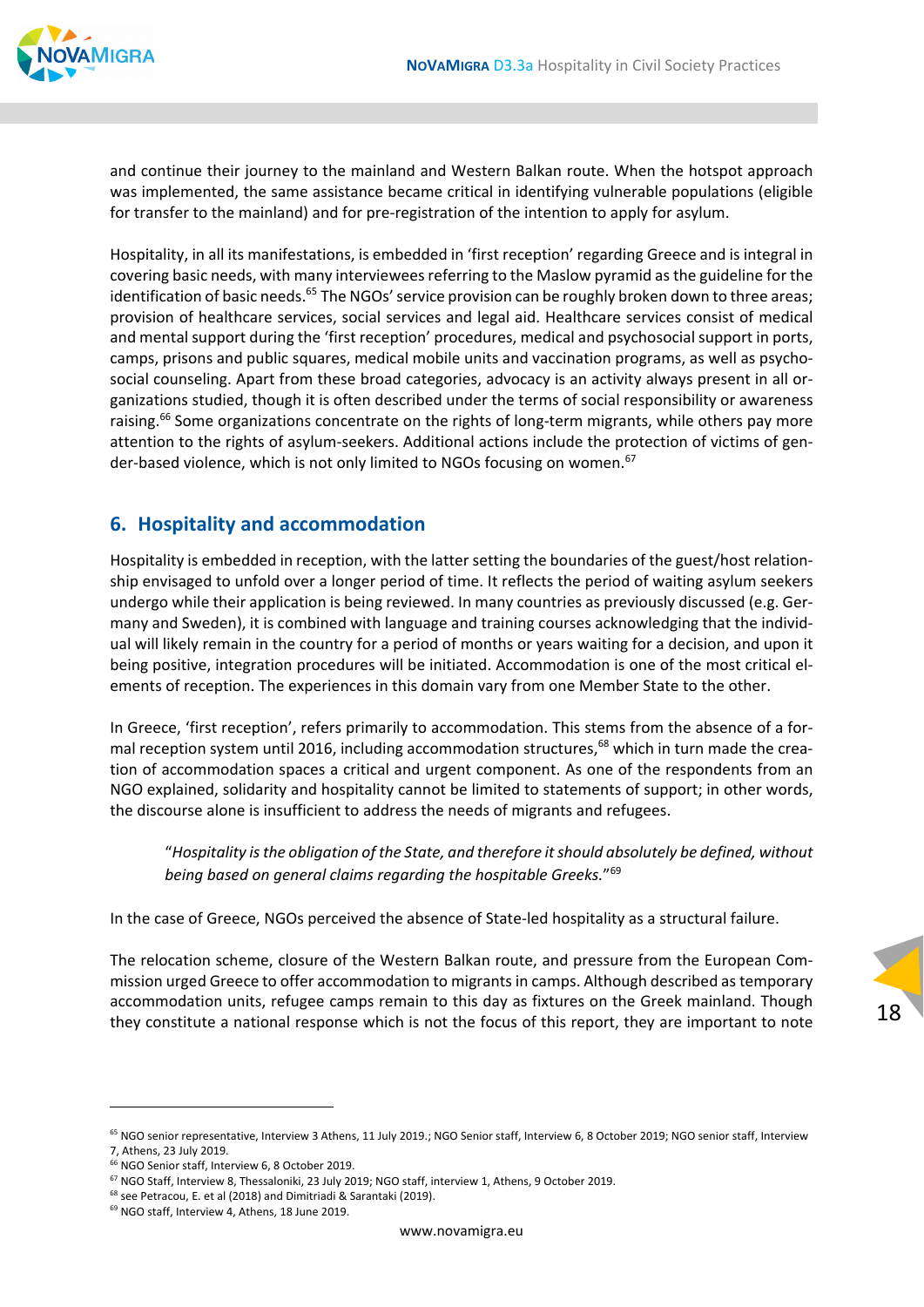

because in all of them, Site Management<sup>70</sup> was the responsibility of either the International Organisation for Migration or NGOs until 2018.<sup>71</sup> In fact, NGOs quickly became implementing partners for the Greek government as well as for International Organisations (e.g. UNHCR). This is unique in compari‐ son with other countries.

Greece is the only Member State where funding was directly offered from DG ECHO and DG Home to establish accommodation and cash aid assistance and where the synergy between International Or‐ ganisations and NGOs was crucial in setting up accommodation for asylum seekers. Though the Greek State technically has responsibility over the facilities (including hotspots, camps, apartments, and ho‐ tels) in practice, the day to day operation remained, until recently, the responsibility of the implementing partners. The scheme limits the role of NGOs only in the implementation phase, i.e. they do not participate in the design of the project. As such, it leaves little room for flexibility since they "*are obliged to respect some contractual obligations and objectives these programs have*".72 Nonetheless, the partnership between the State and NGO offers an understanding of how hospitality is approached as regards accommodation.

The ESTIA (Emergency Support to Integration and Accommodation) program is the only accommoda‐ tion scheme that seeks to transfer migrant populations from camps to urban centers. It is important to note that the program was led by UNHCR with funding from the European Commission. It was not, therefore, a State‐led accommodation system. Until January 2020, almost 25,600 accommodation places had been made available to asylum seekers<sup>73</sup> in shelters and apartments. Initially known as Housing and Relocation Program, ESTIA was set up in October 2015 and aimed to provide safe shelter to asylum-seekers that were eligible for relocation.<sup>74</sup> Two years later, the program opened for all asylum applicants, prioritizing applicants eligible for Dublin reunification and vulnerable groups.<sup>75</sup> Camps, apartments and hotels were introduced as complementary forms of accommodation in the asylum bill introduced in 2016 (Law 4375/2016).

*"We do not consider camps and safe zones as (practices of) hospitality, and we are hesitant to* accept hotels as forms of hospitality. But we are closer to it with forms like the semi-autono*mous or autonomous accommodation unit*s",76 adds a member of a Greek NGO.

Nevertheless, all those accommodation schemes seem to occupy a rather temporal and short‐term approach to hospitality. Even ESTIA was not designed for permanent housing, because once the individual receives positive recognition, they have 30 days to leave the accommodation facilities. This ap‐ plies not only to the ESTIA program but to all accommodation facilities under the purview of International Organisations and NGOs and the Greek State. Those that refuse to leave are evicted. Interviewees<sup>77</sup> noted inconsistencies in the program, the most prominent being the inability to create bonds

 $70$  Site Management Support (SMS) is offered by NGOs and International Organisations. It seeks to ensure protection of and assistance to refugees and migrants living in formal settlements (i.e. State-led reception), as well as to monitor informal settlements and advocate on behalf of their residents to ensure assistance. Depending on location and service provider, it can range from advocacy to actual management of services offered in the settlement.

 $71$  According to the IOM report in October 2019 there were 29 camps hosting around 22,300 people. 8 of these camps were under the management of the Reception and Identification Service, 6 under the Ministry of Defence, 13 were jointly managed both by Reception and Identification Service and the Ministry of Defence, 2 were under the jurisdiction of municipal and regional authorities and 2 refugee camps found to be without any representative at all. Moreover, 27 of the refugee camps were considered Long Term Accommodation Sites, 1 site consisted of 9 hotels and 1 site was considered a transit site. Available at https://greece.iom.int/sites/default/files/October\_2019\_1.pdf. <sup>72</sup> NGO Senior staff, Interview 6, 8 October 2019.

<sup>73</sup> UNHCR (2020). ESTIA program. available at http://estia.unhcr.gr/el/.

<sup>74</sup> Dimitriadi, A. (2017), pp.14‐35, p.17.

<sup>75</sup> Kourachanis, Ν. (2018b) "From camps to social integration? Social housing interventions for asylum seekers in Greece", *International Journal of Sociology and Social Policy*, https://doi.org/10.1108/IJSSP‐08‐2018‐0130 , p.5.

<sup>&</sup>lt;sup>76</sup> NGO senior staff, Interview 7, Athens, 23 July 2019.

<sup>77</sup> NGO Senior staff, Interview 6, 8 October 2019.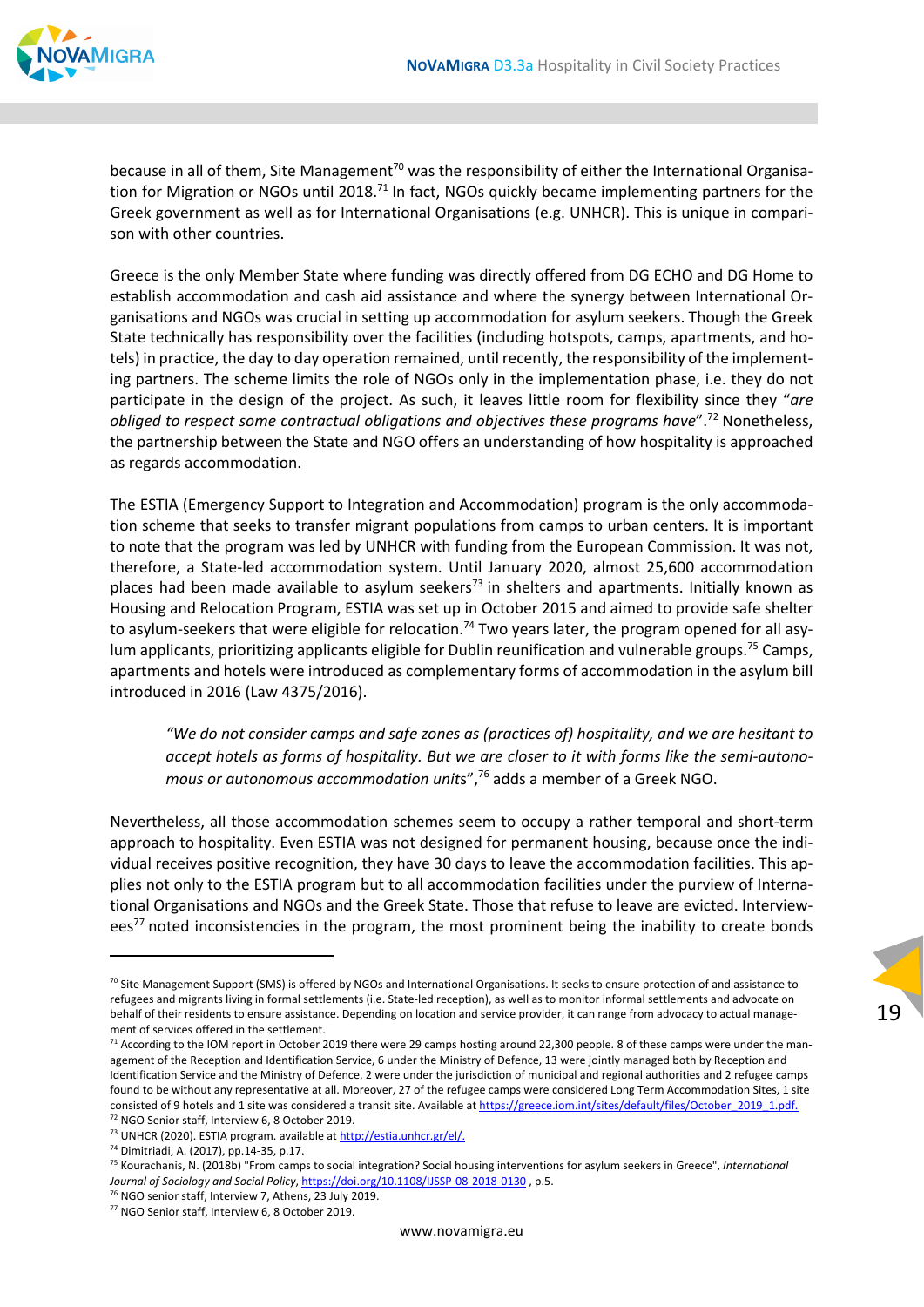

with the hosting societies. The fact that those who receive protection are faced with the prospect of eviction (with evictions having started in May 2020) poses a broader challenge to integration. Never‐ theless, it is one of the most concrete examples of hospitality in terms of accommodation in Greece to this day.

The temporal element is also visible in the accommodation offered to unaccompanied minors placed in foster family programs. This practice was implemented for unaccompanied refugee minors, with domestic families providing hospitality until the completion of the family re‐unification procedure. Again, a specific timeframe is envisaged in the scheme that concludes once family reunification takes place. An interviewee notes,

"*This is the ultimate example of solidarity […], it is very touching, you open the door and you take someone into your home, a foreign kid. And the most amazing thing is that you help the* kid while knowing that it isn't going to be yours! You help it in order to save it from the streets. *And after 7 or 8 months, the kid leaves to Germany. This is extremely difficult and there are families that have been destroyed because they could not handle the separation.*"78

The temporal element is critical here. Though the measure is undoubtedly beneficial, hospitality is linked with temporary stay.

ESTIA apartments and shelters constitute the majority of accommodation places but they are not the only ones. Many NGOs run their own shelters, which can be better positioned within the integration perspective on hospitality. These types of shelters use their own channels of resources, ensuring that they could plan their activities in the long term. One example isthe shelter of an organization with capacity up to 40 persons, which implements a community‐based approach.

"*The meaning of hospitality and the meaning of retribution to the hosting society, the meaning of community hospitality is reinforced. We organize many actions in the shelter which are open to the neighborhood; respectively, other actions may include refugees cleaning the neighborhood's square. In general, there are efforts to create real bonds be‐ tween the neighborhood and the refugees.*" (NGO staff, Interview.4, Athens, 18 June, 2019)

Taking for granted that migration flows will continue unabated; interviewees note that hospitality in‐ cludes aspects of caring. The aspect of care is quite important here since it serves to convert hospitality from a one-way process (host provides hospitality to the guest) to a two-way process (guests can complement the needs of host). In the case of Greece, caring enables refugees to better complement the needs of the Greek society and economy. As an interviewee comments, hospitality does not only in‐ clude accommodation, but also employment, skills assessment as well as other tasks which serve ref‐ ugees' integration that should start immediately upon arrival in Greece.<sup>79</sup> Hospitality endorses the issue of accommodation but it does not limit itself to that; rather, it facilitates the creation of a secure environment, where the provision of food, clothes, education and legal assistance as well as access to healthcare ensure that refugees' basic needs are met.<sup>80</sup> In this sense, hospitality is part of social integration and continues all along the integration path until the acquisition of citizenship.

<sup>78</sup> Head of NGO, Interview 11, Athens, 12 July 2019.

<sup>79</sup> Ibid.

<sup>80</sup> NGO staff, Interview 4, Athens, 18 June, 2019.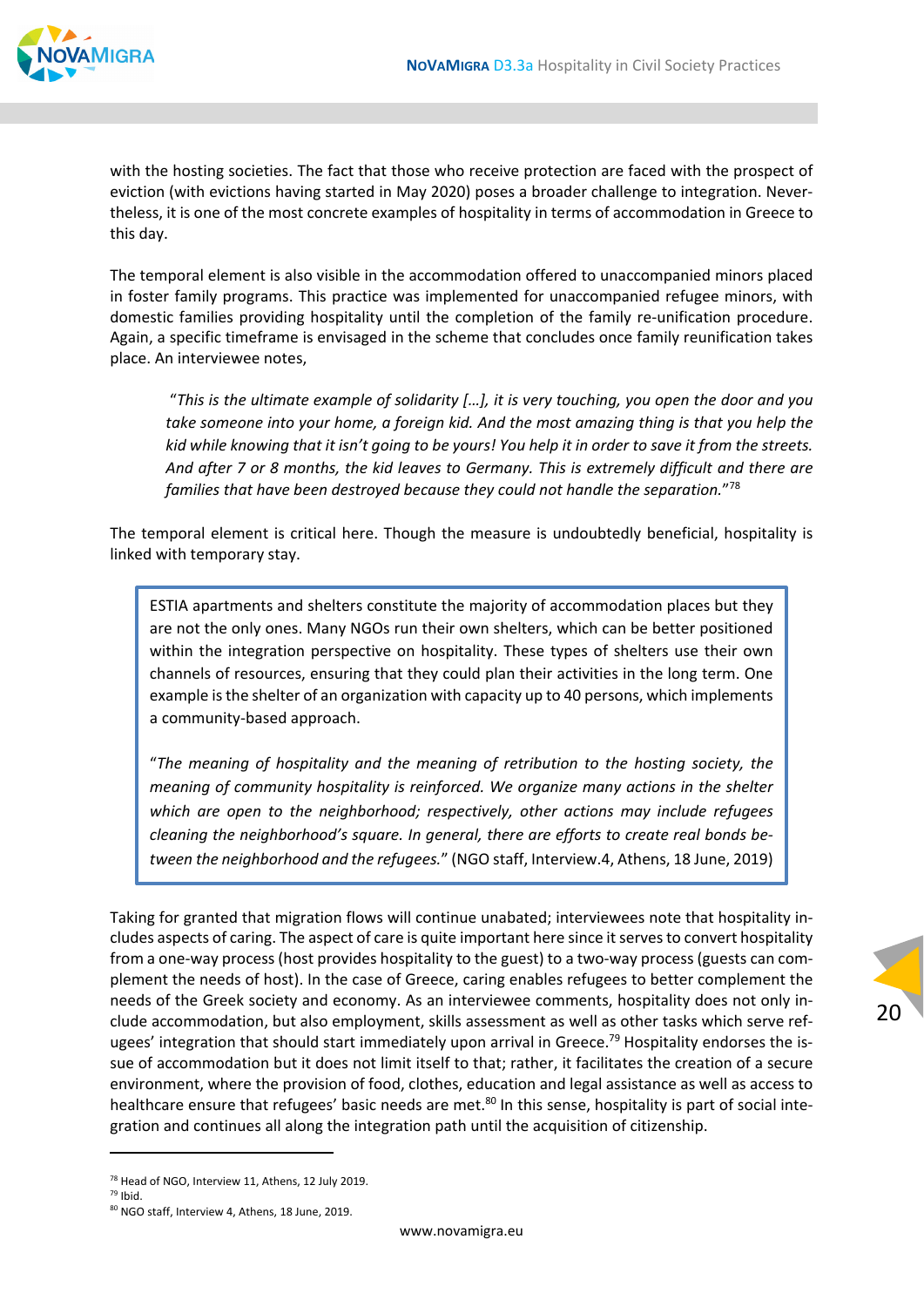

"*Hospitality is primarily a procedure to understand that we are not alone on this planet; that we are just a drop in the ocean; that our lives are interconnected. […] After many wars, we managed to establish some principles in order to understand each other as hu‐ mans. But I think sometimes solidarity loses its meaning. For us, solidarity is to put your‐ self in someone else's shoes." (NGO staff, interview 8, Thessaloniki, 23 July 2019)*

Accommodation, however, was a challenge even for countries with an organised reception system. Germany, for example, has structured its accommodation system for asylum seekers in such a way as to offer emergency/reception accommodation (temporary for 6 months), collective/decentralised ac‐ commodation (for asylum applicants with high recognition rates) and separate facilities for the vulner‐ able. However, in cities like Berlin that received a high influx, public venues (including schools, gymnasiums and parts of the former airport building in Tempelhof) were transformed into temporary emer‐ gency accommodation.<sup>81</sup> As of March 2018, asylum seekers continued to reside in temporary emergency accommodation, which is characterised by limited private space and lack of infrastructure.<sup>82</sup> Accommodation is structured and implemented at the local/regional and national level, in partnership with NGOs that do not undertake the same level of responsibility as in Greece.

Field research in Sweden underscores that the unprecedented volume of asylum seekers revealed significant housing shortages. However, in contrast to Greece, where accommodation overshadowed all other concerns, in Sweden and Germany accommodation is one part of a holistic response, which in‐ cludes language courses, training schemes and cultural integration.

Municipal authorities also played a significant role in the 'refugee crisis'. In Greece, increased arrivals of asylum seekers during the summer of 2015 resulted in large migratory flows in the northern border, while groups of migrants also concentrated in the urban centres of Athens and Thessaloniki. Municipalities located at respective geographical areas received increased pressure and tried to assist in the accommodation needs of asylum-seekers.<sup>83</sup> Athens' City Council offered a space in the area of Elaionas (an industrial run down area in Athens) to the Ministry for the creation of the first open reception center and set forward an initiative for the coordination, exchange of ideas and best practices of civil society actors.<sup>84</sup> The municipal authority of Thessaloniki collaborated with civil society organisations and neighboring municipalities. Moreover, it partnered with the UNHCR in the Refugee Assistance Collaboration Thessaloniki (REACT) program in order to provide housing to asylum seekers and vulnerable groups.<sup>85</sup> In all the initiatives, NGOs were implementing partners, offering services ranging from interpretation to psychological counselling and legal assistance.

In Poland, several city councils also extended hospitality to refugees and proposed to offer them sup‐ port and a place to live, when the government refused to participate in the allocation of refugees.<sup>86</sup> They undertook actions to improve the situation of refugees and migrants already residing in the country. It was also possible to fund stipends and bring several Syrians to study at Polish universities (grant‐ ing them student visas but no asylum) (e.g. in Poznań).

<sup>81</sup>OECD (2018), *Working Together for Local Integration of Migrants and Refugees in Berlin*, OECD Publishing, Paris. https://doi.org/10.1787/9789264305236‐e.

<sup>82</sup>OECD, 2018.

<sup>83</sup> Dimitriadi, A., & Sarantaki, A.-M. (2019), pp. 25.

<sup>84</sup> Dimitriadi and Sarantaki, (2019): 25-36.

<sup>85</sup> Dimitriadi and Sarantaki, (2019), pp 25.

<sup>86</sup> Womack, H. (16 February, 2018) Polish city leads the way in solidarity with refugees: The city of Gdansk has offered a warm welcome to migrants and refugees. Available at https://www.unhcr.org/en‐us/news/stories/2018/2/5a83febd4/polish‐city‐leads‐way‐solidarity‐refu‐ gees.html.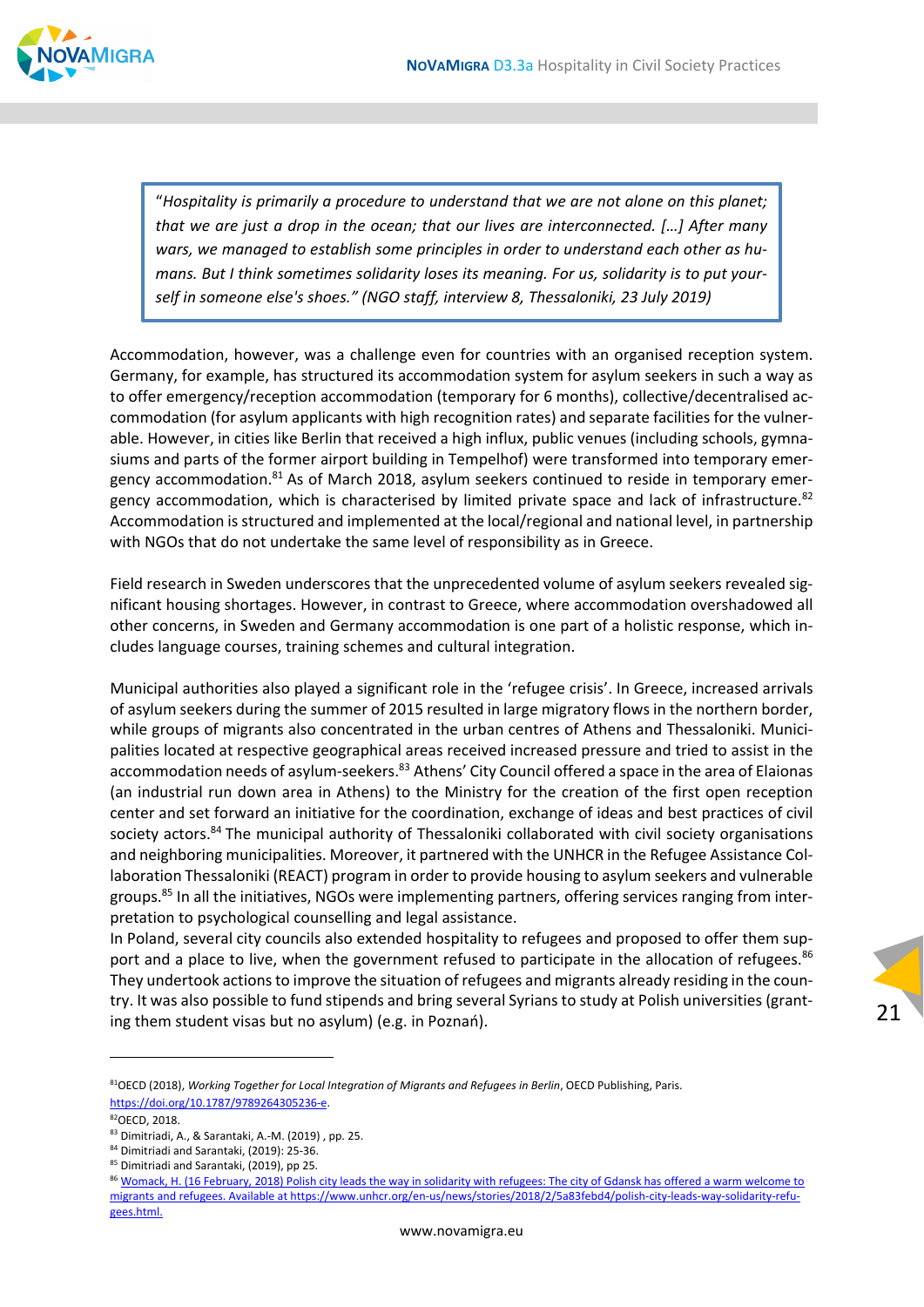

In Sweden, asylum seekers are mainly accommodated in private houses and apartments rented by the Migration Agency or provided by private entities. Though accommodation is provided by the State, NGOs have had the responsibility for organising activities that seek to engage asylum applicants in a meaningful way since 2017, including activities that "promote the target group's knowledge of Swe‐ dish, knowledge of Swedish society and the Swedish labour market and health".<sup>87</sup> As in Germany, Swedish civil society involvement is complementary to a pre‐existing and robust national framework.

# **7. Hospitality beyond accommodation**

Contrary to the mere provision of accommodation, field research showsthat a number of NGOs across different Member States moved beyond basic reception practices, offering different social services. For example, in Greece, housing programs often include the provision of schooling equipment as well as creative occupations for minors.<sup>88</sup> The range of social services provided included the provision of vouchers for supermarkets, the organization of numerous recreational activities in camps, apartments, and NGOs' premises, cultural mediation actions and organisation of inter-cultural sports events.<sup>89</sup>

These actions aim to introduce asylum‐seekers to the social and cultural aspects of the domestic soci‐ ety in order to further ease their respective integration. Inter‐cultural mediators are used in order to establish relations with beneficiaries who have quite different social and cultural characteristics. However, their roles differ.

Intercultural mediators are usually permanent residents in the country of arrival with migrant or sec‐ ond‐generation backgrounds. They are able to foster trusting relations with beneficiaries and, when possible, are able to introduce aspects of the country's domestic culture and value system to beneficiaries. Many organizations note that it is quite important for their employees to be of migrant origin, since it enables NGOs to understand in-depth anxieties, stress, fears and the everyday needs of their beneficiaries. One of the NGOs noted that 60% of their employees are migrants

"*It's an interesting experiment because we have multiple issues that emerge,*" referring to the cultural and religious differences. The interviewee notes that, "*We address everything from the same starting point; first and foremost, we are human beings. The humanity is common.*"90

On the one hand, this experience is quite empowering and emancipatory according to interviewees. The process of helping yourself while helping others also highlights elements of fulfilment, belonging and personal transformation. On the other hand, it is a dynamic process, without rigid roles for senders and receivers.

This is part of a broader understanding of hospitality that aims to produce long-term stay and eventually also integration.

22

The Church of Sweden, a religious civil society actor aiming for integration, exemplifies this. As the largest civil society organization in Sweden as well as the former State church, it held a key role during

<sup>87</sup> Asylum Information Database (AIDA). Conditions in reception facilities Sweden. available at https://www.asylumineurope.org/reports/country/sweden/reception‐conditions/access‐forms‐reception‐conditions/conditions‐reception.

<sup>88</sup> NGO Senior staff, Interview 6, 8 October 2019; NGO founding member, interview 9, Athens, 1 July 2019; Head of NGO, Interview 11, Athens, 12 July 2019.

<sup>89</sup> NGO staff, interview 1, Athens, 9 October 2019 ; Head of NGO, Interview 11, Athens, 12 July 2019.

<sup>90</sup> NGO Senior staff, Interview 6, 8 October 2019.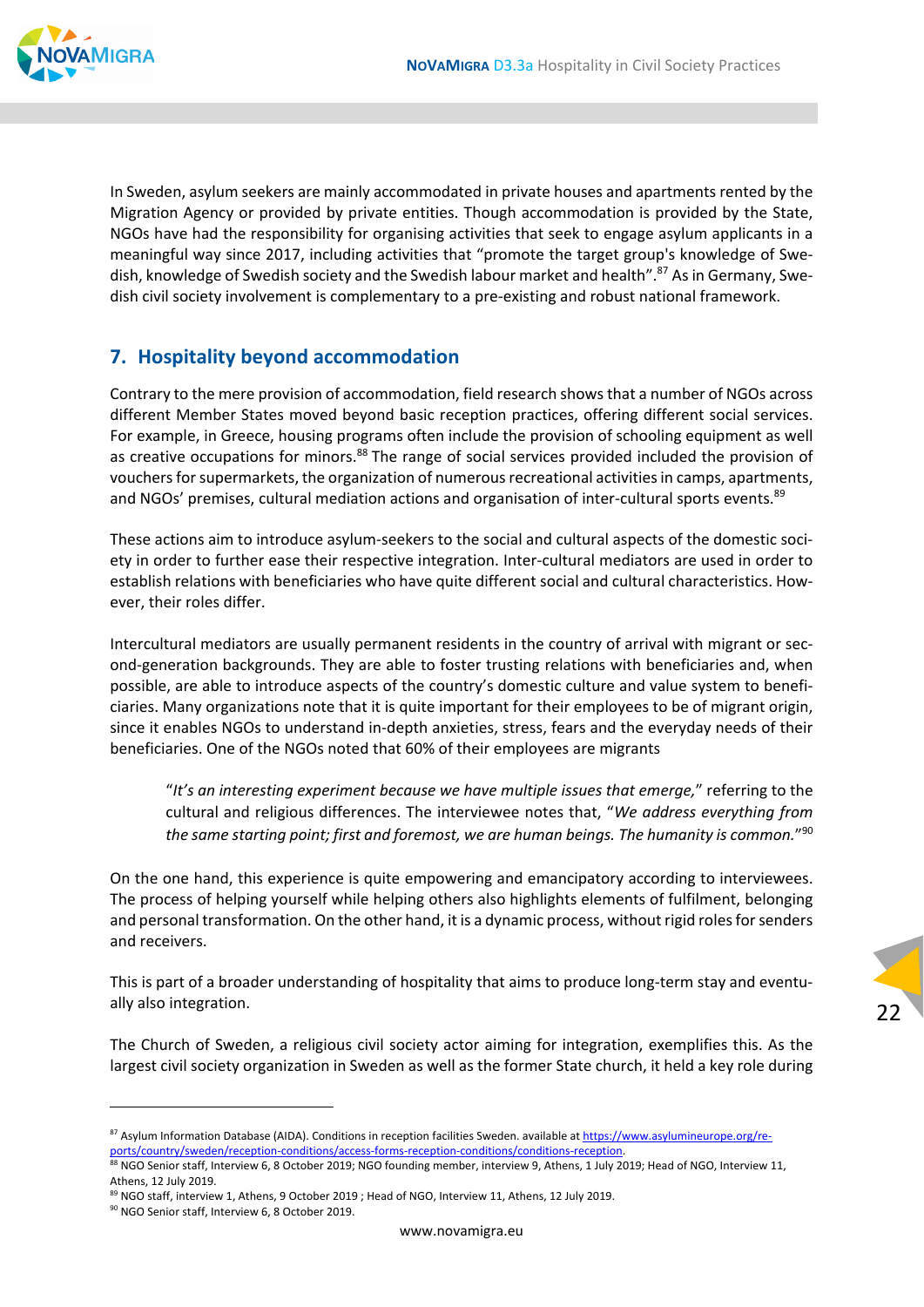

the period in question regarding the reception of asylum seekers. According to field research conducted in Sweden, refugees were hired by the Lund diocese as inter-cultural mediators between refugees and the parish volunteers. The idea came to fruition following the engagement of a former refu‐ gee in the aftermath of the 'refugee crisis'. There was a need for linguistic services but also for the agent to be culturally familiar with the service recipients in order to carry out work targeting asylum seekers. Eventually, a group of ten former refugees were hired part-time to facilitate the communication between refugees attending church initiatives catering to their needs and the parish volunteers and members who are in charge of these initiatives. According to the fieldwork from Sweden, these 'bridge builders' are recruited among refugees who have attended the church initiatives regularly and who have reached a relatively high level of Swedish fluency. The initiative can also be understood as a form of integration effort, as it supplies selected refugees with salaried work. One bridge builder who was interviewed underscored how this engagement, although only for a few hours a week, was much better than other type of 'integration' initiatives offered in his municipality.

Cultural understanding can facilitate economic and social integration. The latter is crucial for minors, especially those unaccompanied. In Greece, an initiative was introduced between 2016 and 2018, known as the 'buddy' program by an NGO assisting minors. With many refugee shelters in its jurisdiction, the organization assigned each of its volunteers to a minor. Buddies were responsible for guiding asylum‐seeking minors across the city of Athens and introducing them to different social and cultural traditions of Greece. In this way, the buddy became the mentor of the respective asylum‐seeker. Apart from being of similar age, buddies and minors developed equal relationships, and, as the interviewee admits, eliminated tensions that could arise. This is clear in examples where minors preferred to trust and inform the buddies, and not the social workers working in the shelters, for some health problems they faced.<sup>91</sup>

Mentoring programs for migrants organized by NGOs also took place in Poland. One example is MINT (Mentoring for Integration of Migrant Children), which supports newly arrived migrant and refugee youth by coupling them up with local youth, who first underwent a training program. MINT is organized by Fundacja Ocalenie in a partnership with Terre des Hommes Hungary, Organization for Aid to Refu‐ gees (Czech Republic), Terre des Hommes Romania, and Slovene Philanthropy (Slovenia).

Overall, hospitality is not limited to the provision of accommodation. Organizations infuse their ser‐ vices with additional cultural and recreational activities, such as photography, theatre and cinema groups, and organizing excursions across the cities.

"*Accommodation is a nodal service, but it does not stand alone. […] hospitality, meaning the provision of accommodation, for us it is combined with case manage‐ ment, taking care of bureaucratic issues, such as social insurance, tax and unemployment agencies, teaching them how to move around the city and going to the super‐ market, developing new capacities and skills in order to find employment, etc" (NGO staff, Athens 9 October 2019)*

Apart from coupling accommodation with additional actions, another central element accounts for the diversity of NGOs' beneficiaries. A decade of economic hardship decimated social service provisions. As a result, in most cases NGOs could not afford to focus only on asylum seekers or migrants but needed to offer different service provision to different groups, including Greek citizens. For example,

<sup>91</sup> NGO senior staff, Interview 7, Athens, 23 July 2019.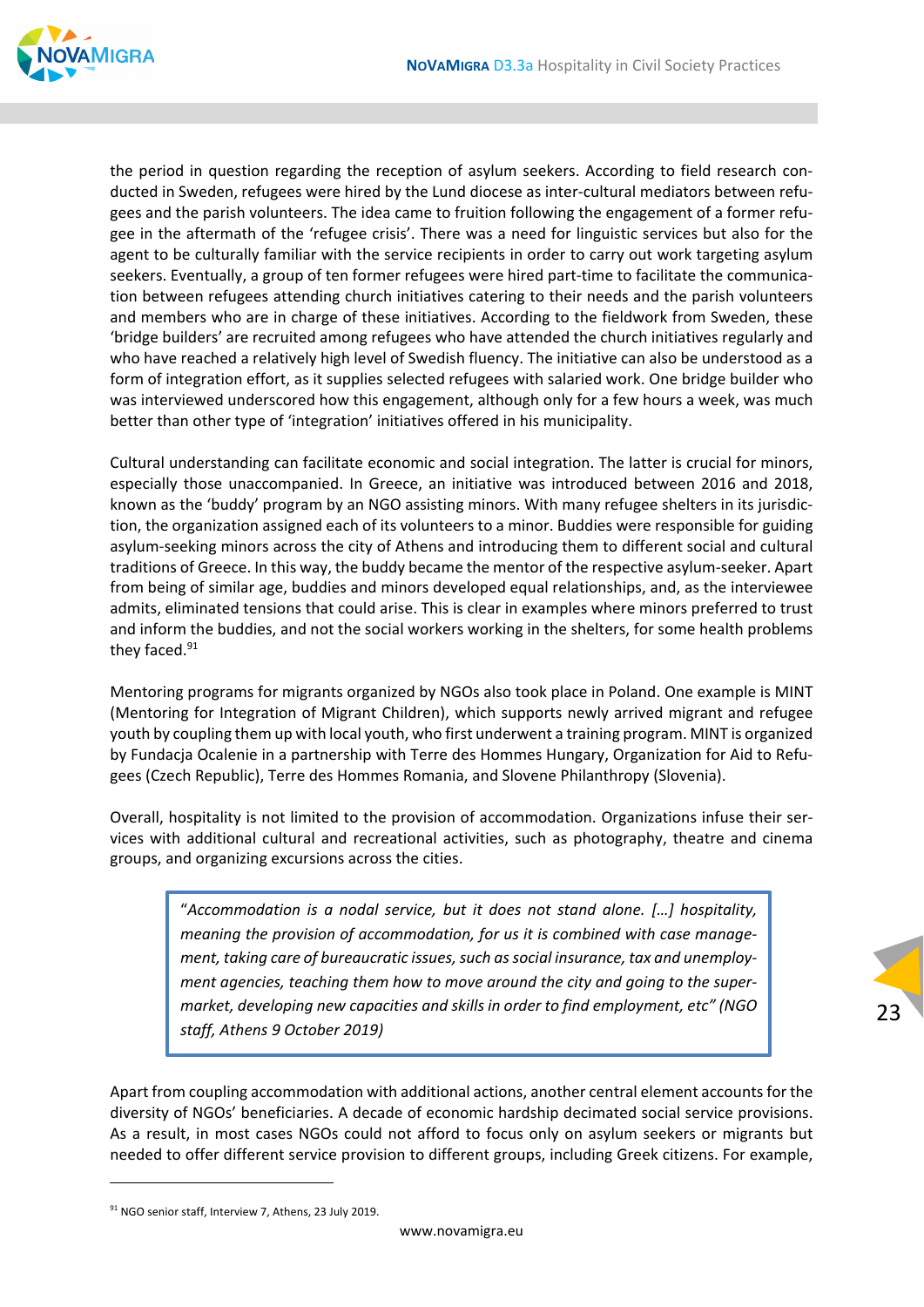

an NGO in Greece which specializes on the prevention of children'ssocial exclusion does not only focus on the minors. As an interviewee states, "*If parents are unemployed or homeless, then children are* de facto *affected.*"92 Following the same logic, some organizations running shelters for minors, do not differentiate asylum‐seekers from other children.

This model of interaction, where different target groups come together, is applied by many organiza‐ tions. For example, when residing in camps, many women who are victims of gender‐based violence do not have any interaction with other women. Bringing all women together when organizing work‐ shops, is a practice which, according to an interviewee, enables the development of mutual respect, the exchange of experiences with other women and a shared sense of empowerment.<sup>93</sup> It also facilitates the process of integration, where possible. Thus, a holistic approach is applied that brings recep‐ tion together with integration.

The provision of language courses, educational activities for human rights, seminars regarding access to the labor market (such as vocational training or instructions on how to write CVs and apply for jobs), as well as seminars on how to search for housing, serve an integral role in hospitality.<sup>94</sup> The education of asylum‐seeking minors and the assistance provided by NGOs regarding their incorporation in the domestic school system are also crucial elements of hospitality. According to our field research in Greece, these actions do not only refer to the incorporation of migrants in the domestic life of the countries of arrival, but also serve to strengthen their general skills, which can be used in other social environments in case of relocation.

Apart from Greece, NGOs hold an active role in integration initiatives in many other European coun‐ tries. Germany is a country with strong civil society integration initiatives that had been active even before the crisis, often with the support of foreign (institutional) donors. Research for this report in Germany identified civil society implementing integration initiatives, such as organizing schooling for refugee children and general language courses (tandems), as well as creating joint sports associa‐ tions.<sup>95</sup> In Poland, some organisations sought to provide practical support to improve the lives of asylum seekers. An example is the group 'With bread and salt' created in 2012 which was transformed to 'Polish Hospitality Foundation' in 2017. They describe their goal as, "actions meaning to improve the lives of immigrants and refugees" <sup>96</sup> by raising awareness among Polish people and providing reliable social communication.

Sweden is another country where a strong civil society is engaged in recreational activities (culture, sports, politics) with less emphasis on the production of lasting social services. In the past two decades, this has been slowly changing. Since 2000<sup>97</sup> and 2010 the government has sought to increase the role of civil society in the production of social services. In 2016, civil society's role in integration efforts became more explicitly defined,<sup>98</sup> including involvement in language training, civil orientation, labour market integration and health. Another crucial aspect is its role in the provision of social contacts. In the fall of 2015, civil society actors were involved in both immediate help (shelter, food, clothes, infor‐ mation) and facilitation of integration. Even after 2015, civil society organisations continue to be in‐ volved in facilitation of integration through organizing language cafés, CV writing courses, inclusion in

<sup>92</sup> NGO Staff, Interview 8, Thessaloniki, 23 July 2019.

<sup>93</sup> NGO staff, interview 1, Athens, 9 October 2019.

<sup>94</sup> ibid; NGO founding member, interview 9, Athens, 1 July 2019.

<sup>95</sup> See also European Website for Integration available at https://ec.europa.eu/migrant-integration/governance/germany.

<sup>96</sup> Polish Hospitality Foundation, mission statement available at: http://polskagoscinnosc.org/en/.

<sup>&</sup>lt;sup>97</sup> Government Offices (2000) En uthållig demokrati! Politik för folkstyrelse på 2000-talet. (A sustained democracy! Politics for people's governing in the 21th century). SOU 2000:1. Department of Culture: Stockholm.

<sup>&</sup>lt;sup>98</sup> Government Offices (2016) Palett för ett stärkt civilsamhälle (Palette for a strengthened civil society). SOU 2016:13. Department of Cul*ture: Stockholm*.pp.13.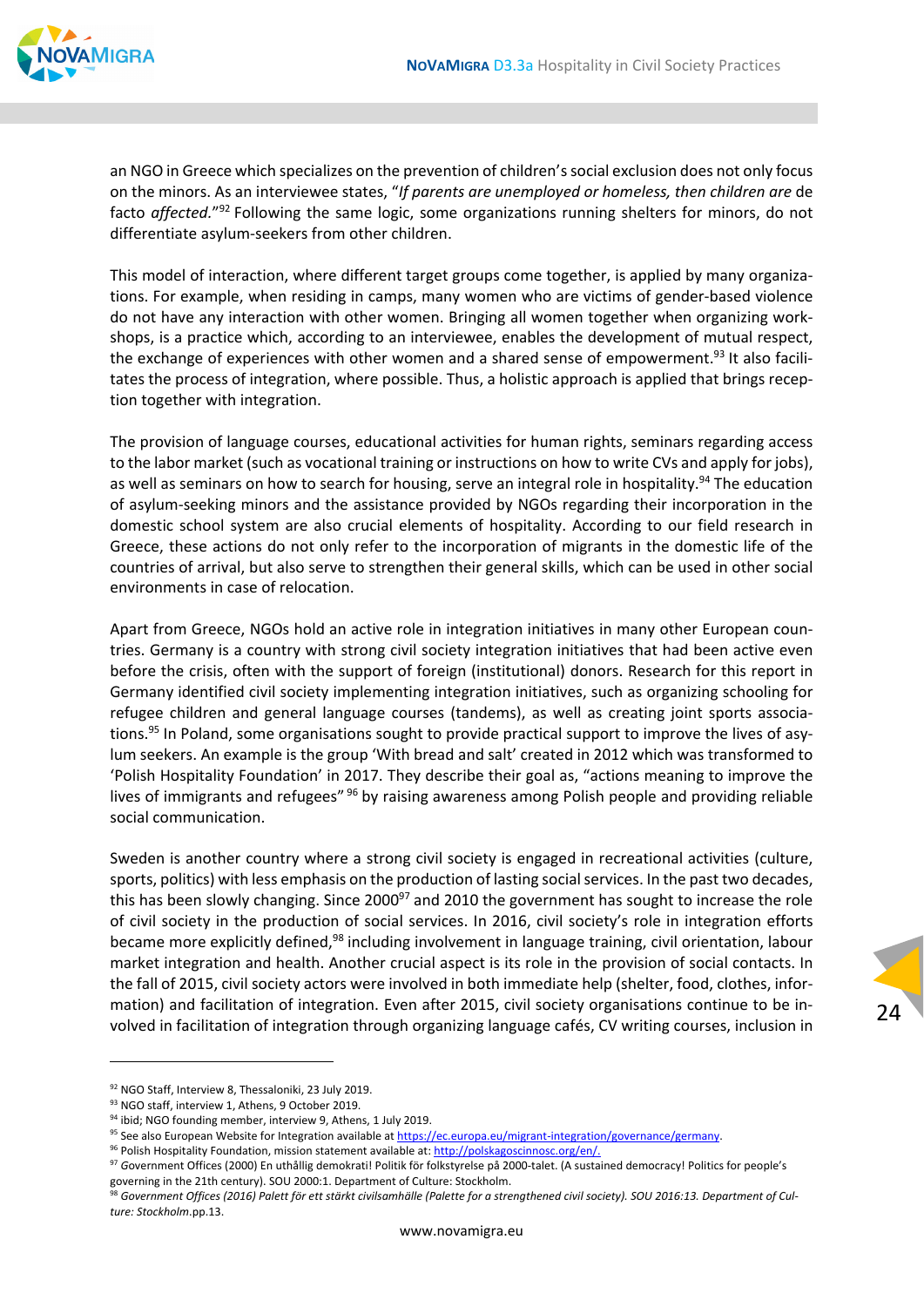

sport and other leisure time clubs, and parenting courses. According to field research conducted in Sweden, ethnic organizations were involved in integration activities, however their role was not thoroughly supported by the public authorities.

Religious organizations were also active in the provision of humanitarian support across Europe. With respect to Greece, the Orthodox Church of Greece, which is the main religious institution of the country, has a long tradition of philanthropic actions and charity work. Through local congregations, the Orthodox Church provided support to marginalized and impoverished populations, including mi‐ grants.<sup>99</sup> At the same time, Orthodox and Catholic Christian NGOs provided support to refugees. Pope Francis issued an appeal to Europe's Catholics for "every parish, religious community, monastery and sanctuary to take in one refugee family — an appeal that, if honored, would offer shelter to tens of thousands."100

However, both the Hungarian and Polish clergy chose to ignore the call, even though some isolated priests stood in solidarity with the refugees. Quite noteworthy were the efforts of the Catholic bishop, Miklos Beer, and the Lutheran bishop, Tamas Fabiny, who joined efforts to publicly welcome refugees and show hospitality, with the former hosting refugeesin his home. Additionally, the Church of Sweden coordinated clothing distribution, as well as a weekly 'clothes cellar' event. The church eventually set up a meeting place for refugees to practice the Swedish language and receive assistance with bureau‐ cratic paperwork.<sup>101</sup>

#### **8. Guest and host roleplaying**

Previous sections discussed how hospitality can be seen from the perspectives of reception. Through‐ out the roles of hosts and guests change, as does the hospitality offered, which has limits and boundaries. This was highlighted in an interview with a representative from a municipal authority in Athens who noted that boundaries

"*depend on the current capacity and strength of society. In the beginning we [Greece] were in solidarity with asylum‐seekers. However, when they started arriving in Piraeus port, we ad‐ dressed them as* '*invasion*'".102

This view is not marginal among the studied organizations. Thinking unconditional hospitality as 'open borders policy', the head of an NGO in Greece notes that "*we do not advocate for open borders. It is* not possible! Do you think that Europeans are ready for open borders? No! So, this (open border ap*proach) is dangerous and I don't agree*".103

However, this view is strongly related with the characteristics that the guests bear, since hospitality should be conditional for migrants but unconditional for asylum‐seekers.

25

10.1080/13537903.2018.1469265.; Molokotos‐Liederman, L. (2016). The impact of the crisis on the Orthodox Church of Greece: a moment of challenge and opportunity?. *Religion, State and Society*, 44(1): 32‐50, DOI: 10.1080/09637494.2016.1155819.

<sup>100</sup> The Guardian (2015), 'Vatican to take in two refugee families as Pope calls for 'every religion' to help' available at:

https://www.theguardian.com/world/2015/sep/06/pope‐francis‐calls‐on‐catholics‐to‐take‐in‐refugee‐families. <sup>101</sup> Goździak, M.E. Main, I. Kujawa, I. (2020).

 $102$  Ibid.

<sup>99</sup> Makris, G. and Bekridakis, D. (2013). The Greek Orthodox Church and the economic crisis since 2009. *International journal for the Study of the Christian Church*, 13(2):111‐132, DOI: 10.1080/1474225X.2013.793055; Makris, G. and Meichanetsidis, V. (2018). The Church of Greece in critical times: reflections through philanthropy. *Journal of Contemporary Religion*, 33(2): 247‐260, DOI:

<sup>103</sup> Head of NGO, Interview 11, Athens, 12 July 2019.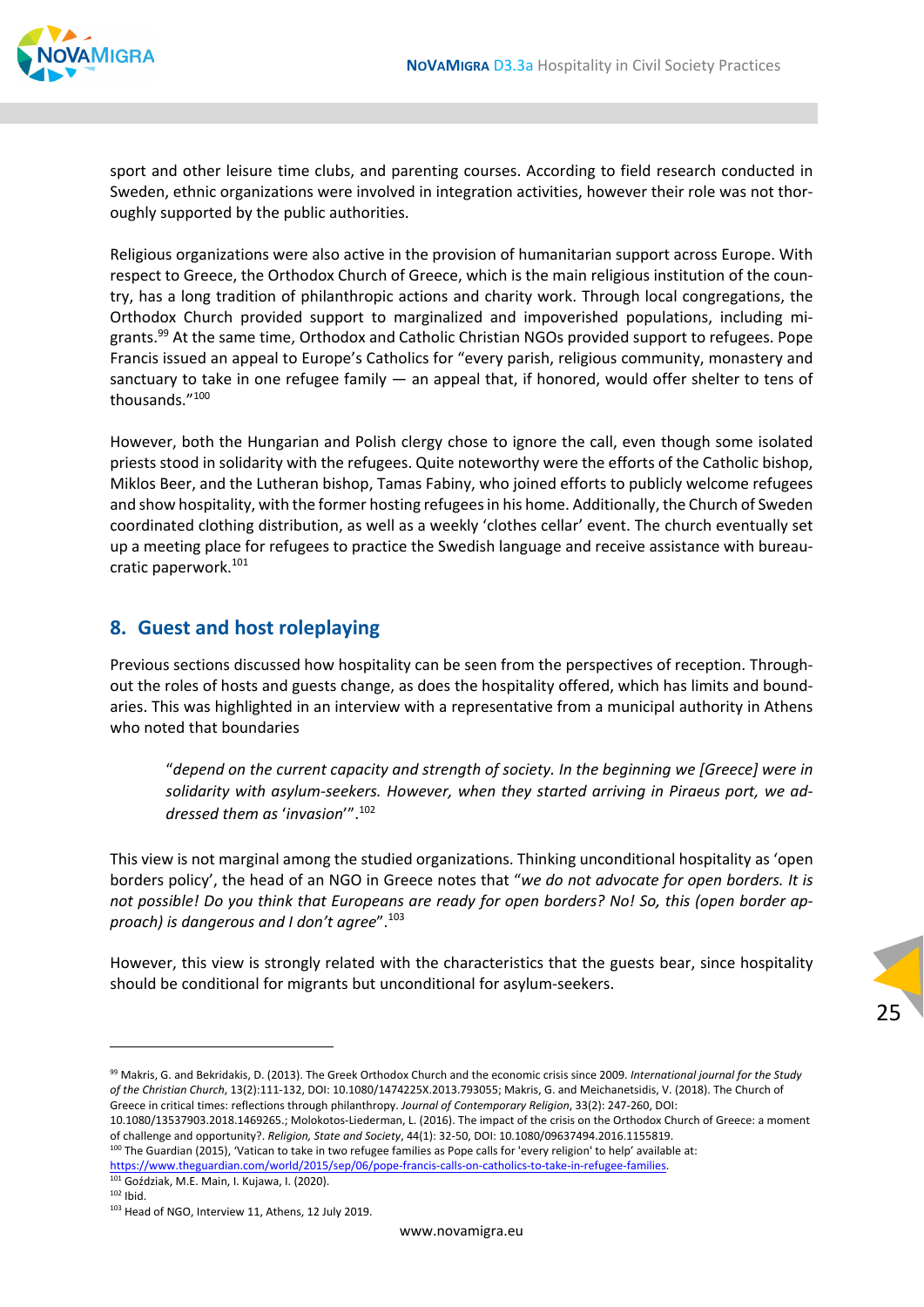

"Africa is not possible to fit in Europe! It simply does not fit! There is not enough space and we cannot send messages such as 'the door is open'. [...] I am telling these for migrants. For the *refugees […] we should open the door directly*".104

As the interviewee claims, unconditional hospitality applies for certain guests and not for others – a controversial approach in times when the line distinguishing between migrants and refugees is quite blurred.

The aforementioned instances refer to the first-reception approach. At the same time, hospitality through accommodation acquires a pivotal role. For some interviewees this type of hospitality pre‐ pares asylum-seekers to enter the respective societies and ideally result in the asylum-seekers' integration.<sup>105</sup> As an interviewee from a NGO in Greece notes, this type of hospitality teaches asylumseekers to "*respect individual property, the place which hosts them, their neighbors, etc.*" and in gen‐ eral, "*it teaches them how things work in Greece*".106 Nevertheless, many organizations note that if hospitality is to be conditioned, different limits should apply to different guests (adults, women and unaccompanied minors).<sup>107</sup>

The role of hosts seems to be mostly administrative when dealing with adults and families but much more educational when dealing with minors. More specifically, in the case of adults and families, the setting is already formed and there is not enough room for maneuver.<sup>108</sup> With regards to the Greek case, the role of the host regarding adult accommodation is limited in informing and assisting adults and families with bureaucratic issues regarding their accommodation, while the host intervenes only in cases when there is violation of the accommodation rules. For example, the damage or even de‐ struction of property in asylum‐seekers' accommodation units qualifies for intervention, according to one interviewee.<sup>109</sup> Although such incidents took place relatively often, they are usually a product of insecurity in regard to the length of stay and future options regarding housing, combined with the fact that "*pretty much all adults are diagnosed with psychological problems*".110 When confronted with such incidents, the people responsible for the damages were not expelled from the housing projects; rather they were transferred to other accommodation units, where the NGO employees were more experienced in dealing with such cases.<sup>111</sup>

On the contrary, in the case of minors, the setting is often considered fluid, therefore, the level of intervention of the host is rather flexible.<sup>112</sup> Commenting on the role of the host in apartments for families and shelters for minors, an interviewee notes,

"The conditions are different. In the first case, there is a clear power structure; it is the parent and the kid. You cannot intervene. You do not have any role to play. You have just to look after *if for example the water supply functions, if there is any health issue, if everything is arranged* for the kid to go to school. But you don't have to play the parental role. In the case of the *shelter, you get some kind of authority; an authority which a family already has.*"113

 $104$  Ibid.

<sup>105</sup> Athens, 10 July 2019.

<sup>106</sup> Interview.2, Athens, 12 June 2019.

<sup>107</sup> NGO staff, interview 1, Athens, 9 October 2019; NGO Staff, Interview 8, Thessaloniki, 23 July 2019.

<sup>108</sup> NGO senior staff, Interview 7, Athens, 23 July 2019.

 $109$  Ibid.

<sup>110</sup> NGO Staff, Interview 2, Athens, 12 June 2019.

<sup>&</sup>lt;sup>111</sup> NGO senior staff, Interview 7, Athens, 23 July 2019; Interview 8.

<sup>112</sup> Interview 7; NGO founding member, interview 9, Athens, 1 July 2019.

<sup>113</sup> Interview 7.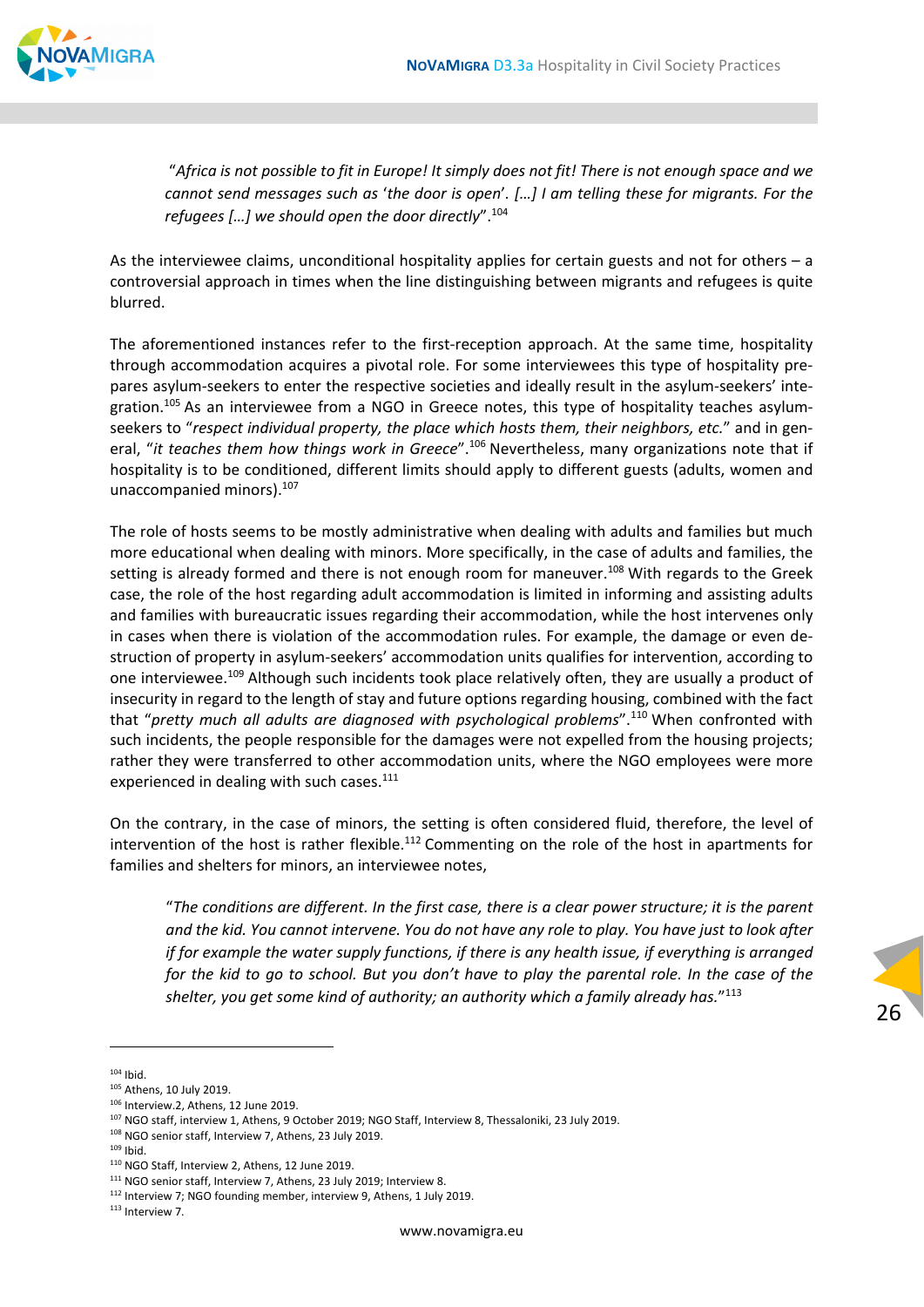

However, flexibility is not only found at the levels of intervention but is also witnessed in reference to the expectations of the hosts. Commenting on hosting unaccompanied minors, an interviewee from an NGO in Greece notes that,

"*It is completely different to host refugee families or a refugee couple. Because you cannot* send a fourteen-year-old minor to work on the construction sector. On the contrary, an adult, *who isin a productive age, cannotstay all day long in an apartment. This person needsto make* some steps (get a job) in order to get integrated, even if his stay (in Greece) is for a short time. [...] When I say that you should be more flexible with a minor, I mean that I don't expect the minor to get a job. But you cannot be flexible with a minor in cases where he does not respect the rules of the shelter, such as not showing up on time, not respecting the other kids in the *shelter, or destroying the shelter*".114

With regards to unaccompanied minors, the role of the host seems to be more influential, but it is often limited to offering psychological assistance and guidance (including information from access to school to asylum). The host cannot impose, only suggest and assist. The minimal influence of the host is clear considering the lacklustre results – low school attendance and high drop‐out rates. According to an interviewee from an NGO in Greece, "*Many shelters and accommodation structures for minors did not impose any obligation to minors to attend schools. Of course, there were many schools which didn't want to accept (refugee) children. But this shouldn't stop anybody, not even the minors them‐ selves, from attending schools.*"115

"*We did our best to enrol the children in schools. We had to fight the resistance of many headmasters, parents' associations, schools' associations, find open posts, etc. However, many children were registered in schools and after a couple of months, dropped out or they left the country themselves by following dangerous paths, due to the delays of family re‐ unification procedures*" (NGO senior staff, Interview 7, Athens, 23 July 2019)

Despite the drop-outs, schooling is critical because it encourages socialisation and offers a certain structure in the daily life of the child.<sup>116</sup> Although consultation may not always accomplish its set goals (such as maintaining high school attendance) it is still considered useful and as an element of hospital‐ ity.

Hosts differentiate also on how they perceive their role in relation to the recipients of the services. Participants noted that there can be different types of hosts; those who apply a strict approach to rules and regulations and those who seek to apply a friendlier (and thus more relaxed) approach, which deals with the strict or friendly roles of hosts. Some organizations compare their host role with the type of hospitality found in the domestic sphere.<sup>117</sup> The latter is usually based on loose structures and is combined with a friendly atmosphere, where hosts aim to establish equal relationships with guests. On the contrary, other organizations adhere to a 'stricter' dimension, as is evident in the shelters for minors. According to an interviewee from an NGO in Greece,



- $115$  Ibid.
- <sup>116</sup> Interview 7.

<sup>114</sup> NGO founding member, interview 9, Athens, 1 July 2019.

<sup>117</sup> NGO staff, interview 1, Athens, 9 October 2019; Interview 7.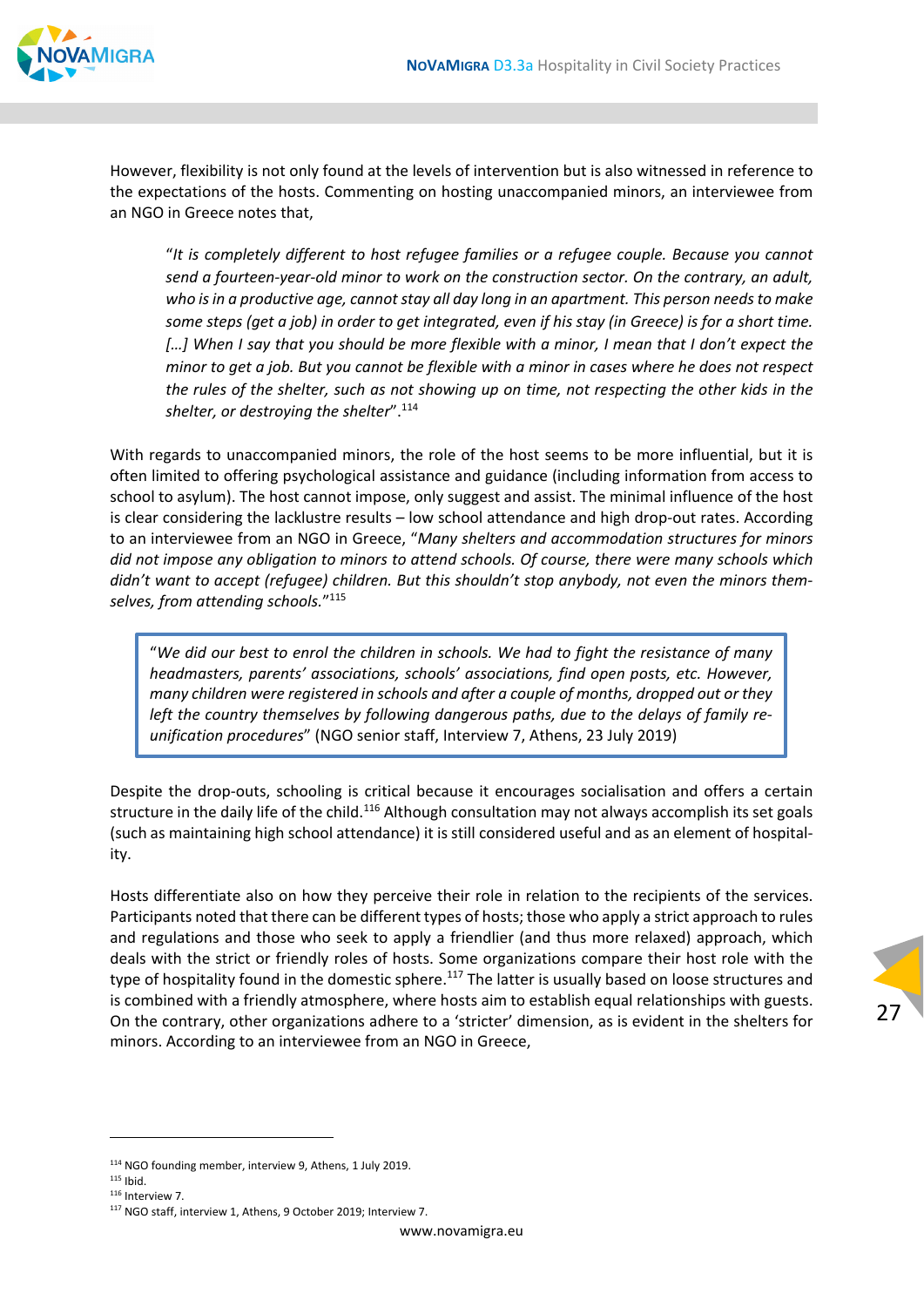

"Kids should learn to behave as if they were in a family house and not in prison or in peniten*tiaries. So, we believe that a shelter needs very precise and strict rules, in contrast with other NGOs which opted for less strict rules.*"118

Having a non‐strict approach creates an open environment which respects the freedom of movement for tenants. Taking into consideration that the population residing in shelters is subject to continuous changes (beneficiaries of relocation, refugee status, etc.), and the fact that shelters are considered open structures, the consulting approach is not an easy task. At the same time, this non‐binding con‐ sulting type of hospitality seems to exacerbate certain vulnerabilities; the disappearance of minors is probably the most important ones in the case of Greece.

Minors' disappearance is a common problem that NGOs involved in accommodation projects face. The significant delays of family reunification procedures leads to asylum-seeking minors to come in contact with smugglers in an attempt to leave the country as fast as possible.<sup>119</sup> Research on the drivers and dynamics of Mediterranean migration in 2015 conducted by the MEDMIG project shows the extent to which smugglers are involved in transporting (mostly adult) migrants in and out of countries due to the lack of alternate safe and legal routes.<sup>120</sup> Our field research also highlighted the use of smugglers by minors, which results in their disappearances from the refugee shelters. The absence of strict regulations in shelters seems to further contribute to the departure of minors:

"*We run open shelters. Therefore, there were many instances where we missed children. They couldn't wait and, in their effort to reunite with their family faster, they used smugglers. So, the shelters have some rules regarding hospitality, some recommendations, such as to take care of the shelter and not paint on its walls. But at the end, they are open accommodation schemes.*"121

On this ground, another interviewee comments that,

"*Minors cannot be sent back to their countries of origin. They will stay in Europe. Why do they keep offering us money to create more shelters? […] They keep rejecting their applications and* kids remains in limbo for two years. [...] we (NGOs) are the ones who have to calm down a kid *who cries and asks, 'Why should I go to the Greek school since I want to go to Germany?*"122

Although there are various definitions for the role of hosts and their exhibition of hospitality, their administrative and strict dimensions seem to be best aligned with the first-reception approach to hospitality. In this case, hospitality is addressed in a typical and conventional manner. Hospitality issubject to sets of rules and power relations between a host and guest. The host is approached asthe sovereign: they determine the setting in which the guest is hosted and establish the rules for hospitality. The

28

119 NGO senior staff, Interview 7, Athens, 23 July 2019.

<sup>118</sup> NGO founding member, interview 9, Athens, 1 July 2019.

<sup>120</sup> Crawley, H., Düvell, F., Jones, K., McMahon, S. and Sigona, N. (2016). Destination Europe? Understanding the dynamics and drivers of Mediterranean migration in 2015. *Unravelling the Mediterranean Migration Crisis (MEDMIG) Final Report*. Available at http://www.med‐ mig.info/wp‐content/uploads/2016/12/research‐brief‐destination‐europe.pdf , pp. 48‐59.

<sup>&</sup>lt;sup>121</sup> NGO senior staff, Interview 7, Athens, 23 July 2019.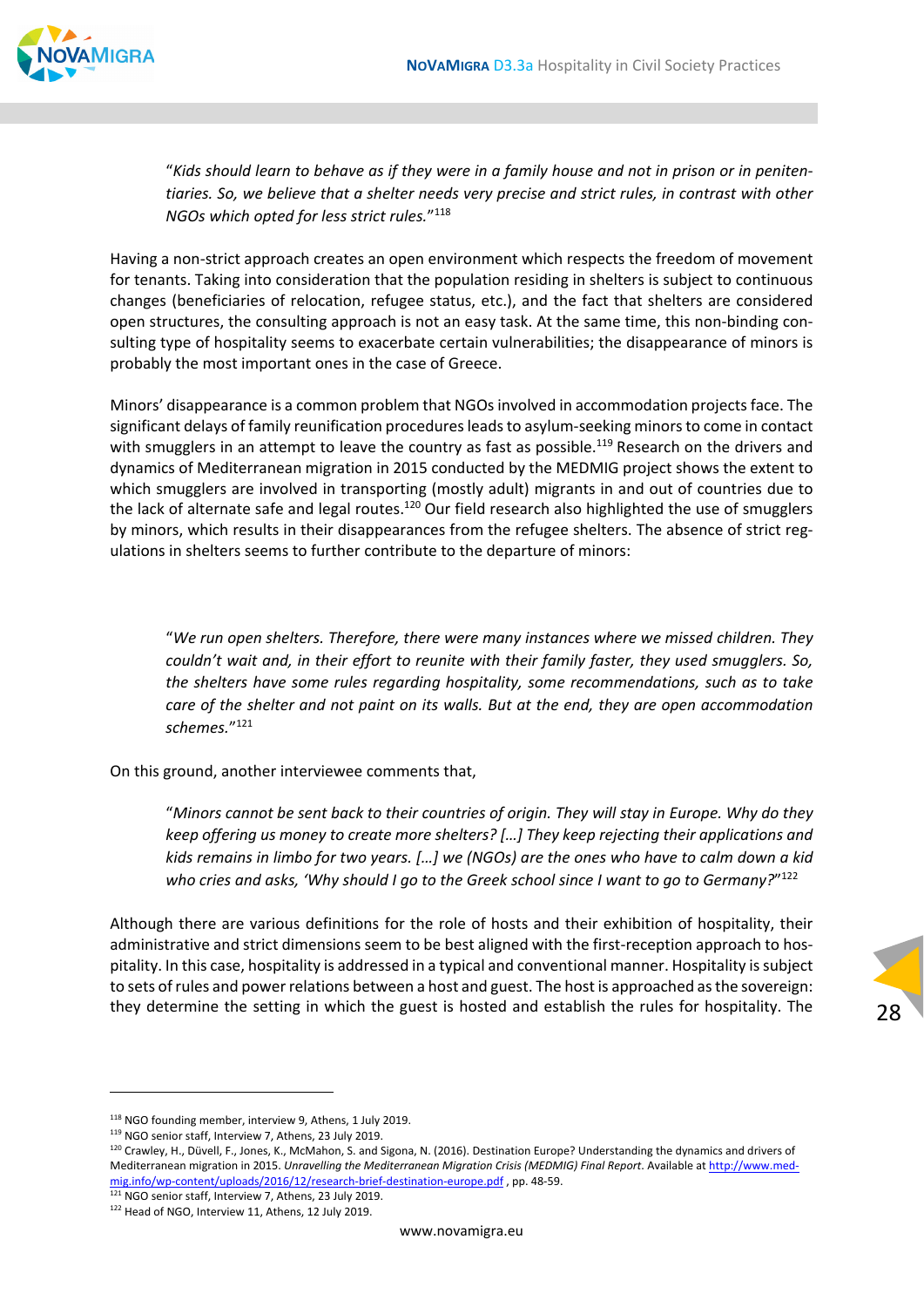

guest is obliged to comply with the rule, whereby the guest loses their agency.<sup>123</sup> In particular, hospitality is not necessarily treated as a responsibility that should be fulfilled, but rather as standardized tasks undertaken by the host. Thinking of it as a service provided by organizations, an interviewee comments that hospitality,

"*Is quite specific and narrowly defined, it includes power relations and obligations of the per‐ sons who are hosted, and therefore, it is far from an open approach of* '*you have the freedom to do whatever you want.*"124

On the contrary, hosts who uphold an educational perspective often compare their roles with that of parents and seem to favor an integration perspective on hospitality. However, even this role faces significant limitations in regard to the potential strict exercise of 'parenthood'.

A final aspect that is central to the guests‐hosts roles deals with the role of donors. Field research in Sweden shows that much of the funding (but not all) designated for integration activities by the civil society comes from the government. Overall, the events of 2015 challenged the view of the state as the strong welfare provider and transformed the relationship between the state and civil society into one that was more equal.<sup>125</sup> However, field research in Greece suggests that donors are often international organizations and EU institutions which play an intervening role. This is most clearly reflected in the case of refugee shelters, where donors want to host as many minors as possible.<sup>126</sup> This method ensures that fewer kids will be homeless, however, it also augments overcrowding and introduces ob‐ stacles to operating smoothly. In this regard, as an interviewee shared, "*NGO employees act more as guards, who restore the order, and less as social workers,*"127 an approach shared by other organiza‐ tions as well. $128$ 

<sup>&</sup>lt;sup>123</sup> M. Deleixhe has argued that hospitable public policies poorly implemented tend to increase the inequality between host and guest since they perpetuate the dependency and deprive the guest of her/his autonomy. Deleixhe, M. (2016). *Aux bords de la démocratie. Contrôle des frontières et politique de l'hospitalité*. Paris: Classiques Garnier.

<sup>124</sup> NGO staff, Interview 4, Athens, 18 June, 2019.

<sup>&</sup>lt;sup>125</sup> Osanami, T. S. Öberg, K. Righard, E. (2018). The role of Civil Society in the Integration of Newly Arrived Refugees in Sweden, in Agnese, L. (ed.) *Newcomer Integration in Europe: Best Practices and Innovations since 2015*. Brussels: Foundation for European Progressive Studies. <sup>126</sup> NGO founding member, interview 9, Athens, 1 July 2019.

 $127$  Ibid.

<sup>128</sup> NGO staff, interview 1, Athens, 9 October 2019.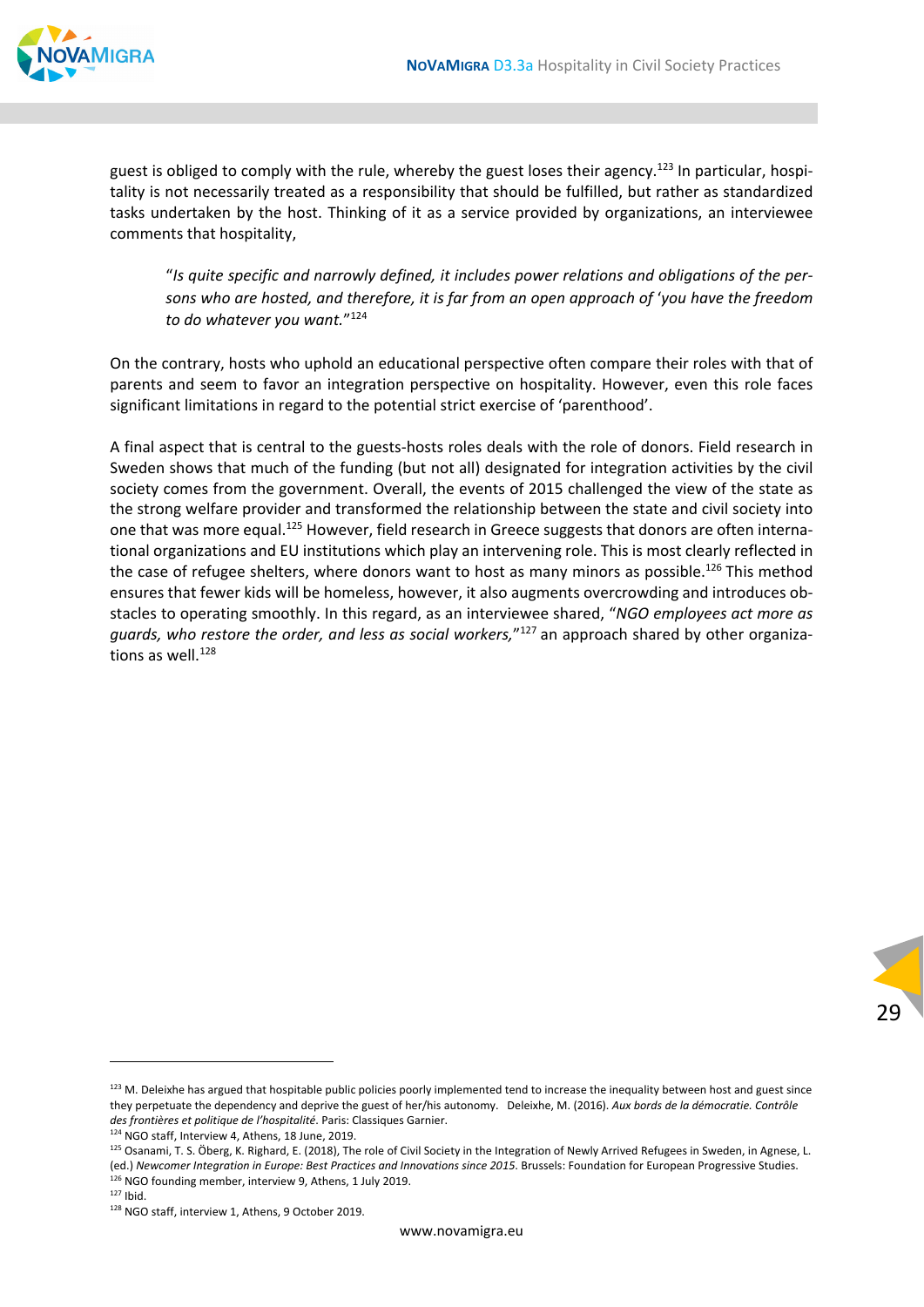## **9. Conclusions**

Hospitality was prevalent in the public discourses and policy responses of many of the countries dis‐ cussed in the present report. Defined and conditioned both for hosts and guests, it results in a set of formal and informal rules. As an interviewee from Greece suggests, in the past decades elderly people used to visit friends and relatives without informing them beforehand. Back then, the host would take care of the guest, but the guest had to comply with the house rules and respect the fact that hospitality will take place for a short time.<sup>129</sup> Field research reveals similar narratives expressed in other European countries: Germany claims to have created an image as the 'world champion of hospitality'130; Sweden early on declared its willingness to accept asylum seekers showcasing hospitality. Poles also say that hospitality is their national characteristic; Hungarians consider themselves hospitable and hospitality is regarded as a Hungarian national characteristic, part of the Hungarian ethos. Hospitality in the majority of EU countries during the 'refugee crisis' of 2015-2018 is a mixture of boundaries but also their absence. The guests did not ask permission of the host to enter Europe, and the host(s) did not provide a specific framework either. Rather, the latter evolved and changed according to events and triggers.

Throughout 2015, local communities were empowered, made to be hospitable and expressed their solidarity to the asylum seekers reaching Europe. There are various explanations and influences for this mobilization. The shocking pictures of boats and subsequent shipwreck, the composition of the asylum‐seekers' population which consisted of women and children, but also the political leaders who adopted a welcoming approach towards asylum‐seekers, motivated communities across Europe to of‐ fer assistance. By 2016, a shift became noticeable and as the years progressed, hospitality became increasingly limited to a select few arrivals.

Hospitality continues to take on different forms, both in the State‐led context but also in respect to the role of civil society. Civil society organizations under study understand hospitality as temporal, set in a specific time frame and as a reaction to an emergency (in this case, the 'refugee crisis'). Many civil society organizations offer services that are part of a broader integration framework. However, integration is generally regarded as a subsequent stage following hospitality. Although the 2015 'refugee crisis' concluded according to the European Commission in 2018, the reception of asylum seekers re‐ mains critical, especially in countries of first arrival, sustaining the feeling of emergency.<sup>131</sup>

The broader political context has changed. The EU‐Turkey Statement of March 2016 and the closure of the Western Balkan route altered the landscape, with Greece transforming into a destination coun‐ try, while Germany and Sweden continue to receive asylum applicants albeit far fewer than before. Hungary and Poland continue to abstain from reception of asylum applicants. Civil society is also under attack for its role in the 'refugee crisis'. From Hungary to Greece, but also Italy, civil society is increas‐ ingly being criminalized or placed under stricter control.

EU policies raised disproportionate pressure for some countries and burden sharing was mostly re‐ duced to economic assistance. The closure of the Balkan route and the EU‐Turkey Statement changed the understanding of hospitality. Hospitality was no longer a spontaneous activity offered by NGOs or individuals to asylum-seekers, but rather became an official obligation for some Member-States.<sup>132</sup>

<sup>129</sup> NGO senior representative, Interview 3 Athens, 11 July 2019.

<sup>130</sup> Vollmer, B. & S. Karakayali (2018). The Volatility of the Discourse on Refugees in Germany, *Journal of Immigrant & Refugee Studies*, 16:1‐2, 118‐139, DOI: 10.1080/15562948.2017.1288284, 2018: 127.

<sup>131</sup> Malamidis, H. (2019b). The EU's Refugee "Crisis" in Greece, Year Four. Available at https://blog.novamigra.eu/2019/12/06/the-eusrefugee‐crisis‐in‐greece‐year‐four/.

<sup>132</sup> NGO senior representative, Interview 3 Athens, 11 July 2019.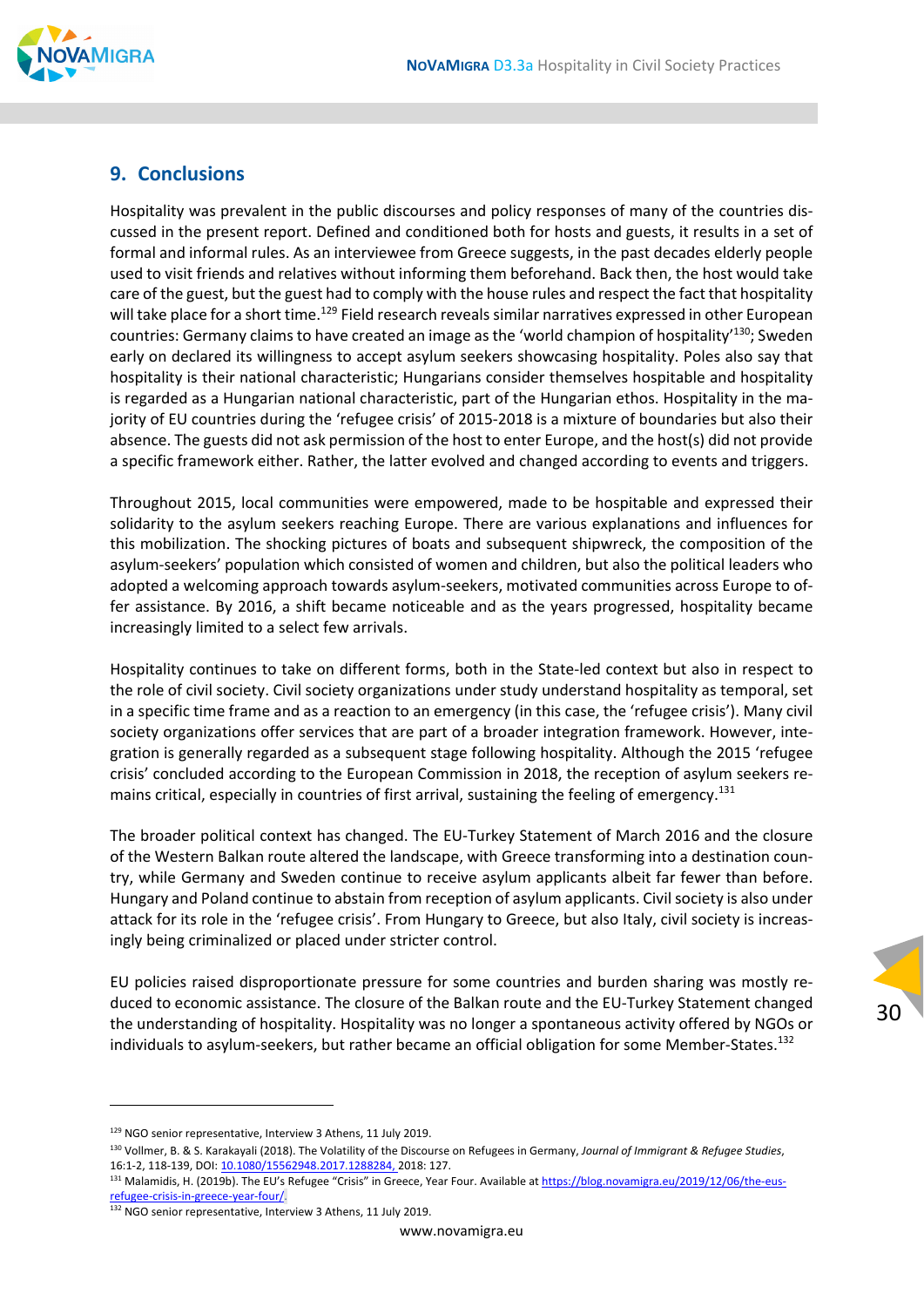

At the same time, the COVID‐19 pandemic is creating additional difficulties. Border closures are the new 'normal', making access to territory and protection even harder for asylum seekers. EU Member States are increasingly adopting more restrictive approaches to asylum and the benefits offered to asylum applicants. The present study sought to highlight how hospitality was understood and practiced by NGOs in 2015‐2018, offering a snapshot of the key issues identified by participants in regard to the practice of hospitality toward asylum seekers. Civil society organizations throughout 2015‐2018 and continuing to this day, have worked to assist those seeking protection in the EU. In other words, they have shown and continue to show hospitality on arrival and during their stay in the host countries.

#### **10. Policy recommendations**

Hospitality, whether short or long term, requires provision of services. It also requires that access is ensured to the EU and the asylum process. The policy recommendations that follow draw from the input offered by practitioners regarding the reception of asylum seekers in the EU.

- **Ensure safe accessto territory of host countriesto apply for asylum:** Hospitality entails access to one's home, and in the case of asylum seekers, access to a host State. To apply for asylum, one must first be able to access the territory for the submission of an application.
- **Improve asylum processing time and family reunification procedures:** Our field research shows that both asylum applications and family re-unification procedures can be rather lengthy. Reducing the time required while ensuring a fair asylum hearing, especially for minors, is essential for facilitating short-term hospitality for those fleeing war and persecution.
- **Incorporation of the role of NGOs in the Common European Asylum System:** Creating link‐ ages with NGOs and incorporating civil society in aspects of the CEAS (e.g. Reception Conditions Directive) would facilitate a better working relationship but would also assist in estab‐ lishing a common codified framework of operation across the EU in terms of reception.
- **State and NGO partnerships for national reception systems:** Across Europe, some national reception systems have incorporated partnerships with NGOs in the provision of services; this should be further encouraged and facilitated as it allows for more flexibility and the provision of different meaningful services including training, education, and creative activities. At the same time though, NGOs' actions should be carefully coordinated in order to reduce instances of overlapping, while they should complement each other in order to draw a holistic pathway to asylum seekers' integration.
- **Employment of refugees in reception services**: Our field research shows that inter‐cultural mediators, used in various posts, are of great importance for the hospitality of refugees. Therefore, one suggestion is to provide motives for NGOs and state authorities to hire refugees and long-term migrants for posts related to the reception and integration of newly arrived refugees. This strategy may be beneficial for refugees in terms of finding employment, and there‐ fore, assisting with their economic integration. Moreover, this method creates a more hospitable environment for new arrivals, which can also be beneficial for their social integration.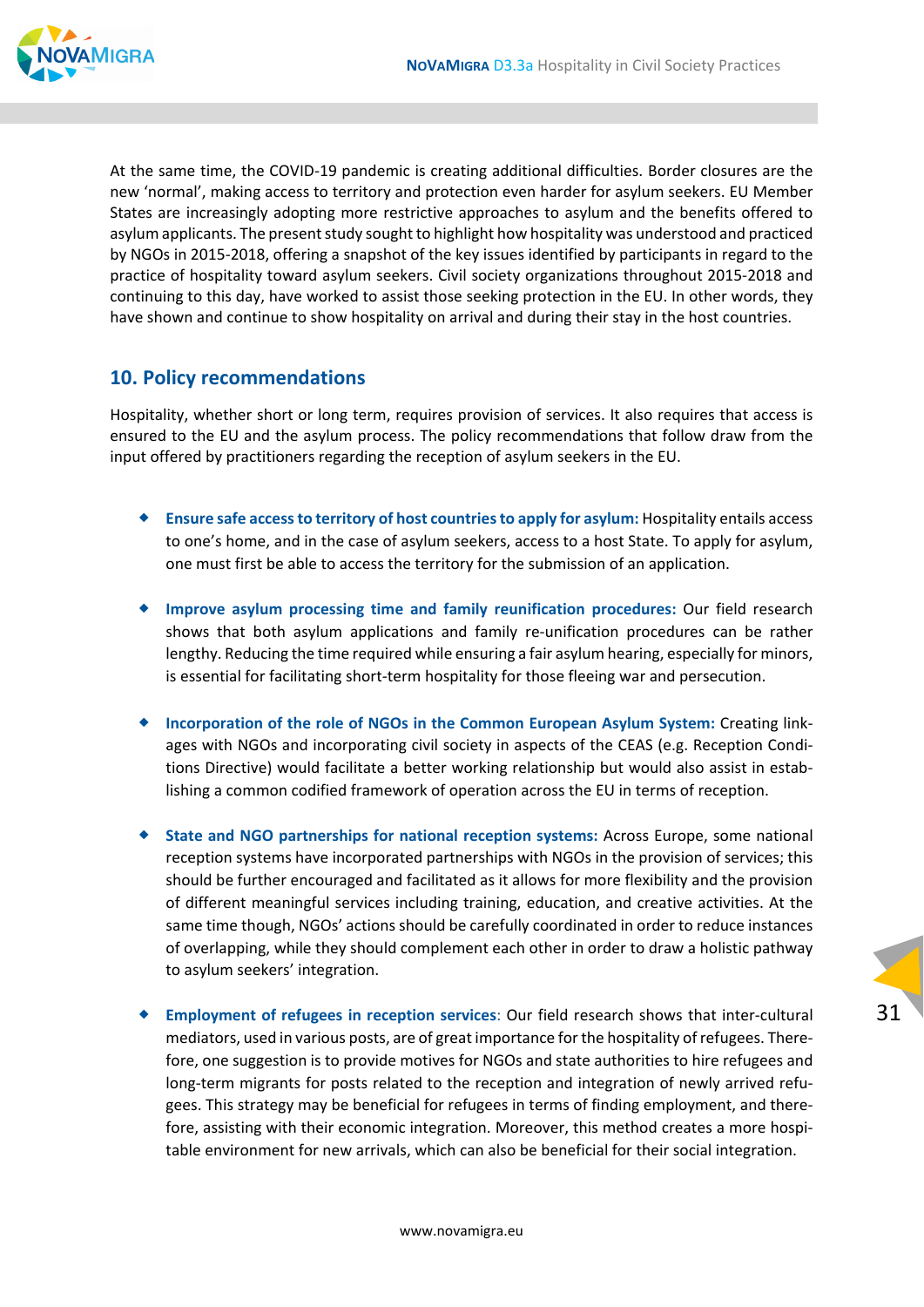

- **Information campaigns for host societies**: For hospitality to succeed, the host society needs to be informed and 'educated' about rights and obligations of both host and guest. It is im‐ portant to provide best practices and address concerns in such a way as to build the capacity for hospitality and reduce xenophobic sentiments.
- **Recognition of the skills of refugees and needs of local societies:** Skills assessments for refu‐ gees and needs assessments for local communities are essential, in order to ease the process of hospitality and address concerns regarding cultural, social and economic integration.
- **Encourage provision of social integration measures through civil society**: The provision of language and civic courses, as well as access to welfare services are additional stages for social and State‐led approaches to hospitality and crucial for the integration of asylum seekers and refugees.
- **Inclusion of civil society in consultation processes:** Civil society's role must be strengthened and supported by the European Commission in the design of policies and identification of pri‐ orities at EU and national levels.
- ◆ Promote the exchange of best practices for the development of formal (State) reception sys**tems across the EU:** This is critical for front line States like Greece that still lack an efficient national reception system
- **Clearly define the practical application of hospitality at State and civilsociety levels**: It would reduce divergence between member states but also between NGOs and civil society in the services offered and practices applies. In the long run it could lead to limited harmonisation across the EU of key actors in reception.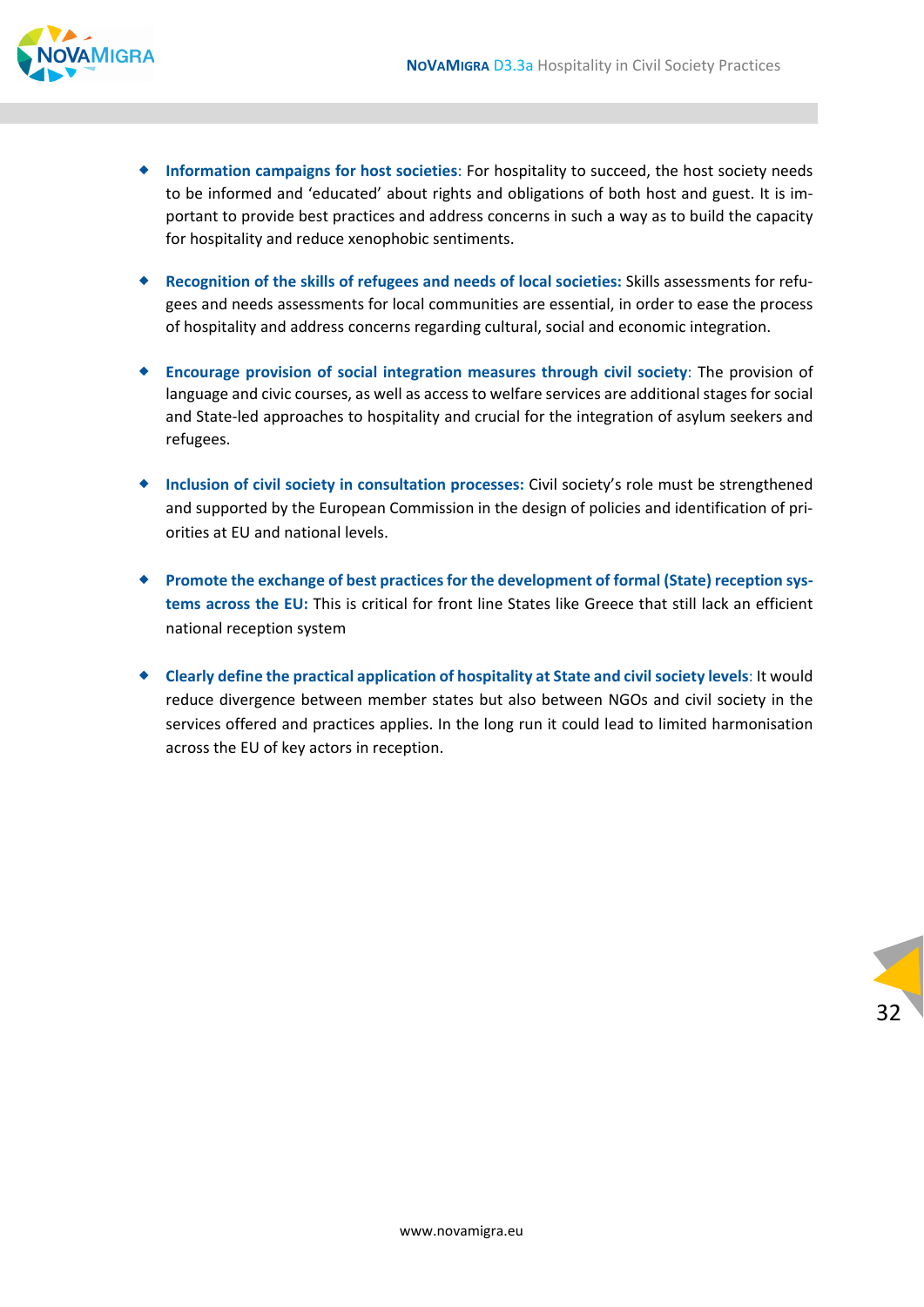

# **11. Select bibliography**

Anagnostou, D., Kontogianni, A., Skleparis, D. and Tzogopoulos, G. (2016) Local Government and Mi‐ grant Integration in Greece. *Mainstreaming and Monitoring Immigrants' Integration in Local Govern‐ ment in Greece (LOMIGRAS)* project. Athens: ELIAMEP & EEA Grants.

Deleixhe, M. (2016). *Aux bords de la démocratie. Contrôle des frontières et politique de l'hospitalité*. Paris: Classiques Garnier.

Anastasopoulou, M. Echoes of memories of forced displacement: The case of the Greek island of Lesvos. In E.M. Goździak, I. Main, & B. Suter (Eds.) *Europe and the Refugee Response: A Crisis of Values?* Abington: Routledge.

Bachman, B. (2016) *Diminishing Solidarity: Polish Attitudes toward the European Migration and Refu‐ gee Crisis*. Migration Policy Institute. Available at https://www.migrationpolicy.org/article/diminish‐ ing‐solidarity‐polish‐attitudes‐toward‐european‐migration‐and‐refugee‐crisis.

Barnett, M. (2011) *Empire of humanity: a history of humanitarianism*. Ithaca: Cornell University Press.

Boudoum B. « Éléments pour une anthropologie politique de l'hospitalité », *Revue du MAUSS,* 2012/2 No 40, p. 267‐284.

Crawley, H., Düvell, F., Jones, K., McMahon, S. and Sigona, N. (2016). Destination Europe? Understand‐ ing the dynamics and drivers of Mediterranean migration in 2015. *Unravelling the Mediterranean Mi‐ gration Crisis (*MEDMIG) Final Report. Available at http://www.medmig.info/wp‐content/up‐ loads/2016/12/research‐brief‐destination‐europe.pdf, pp. 48‐59.

Dadusc,D. Grazioli, M. & Martínez A. M. (Eds). (2019). Citizenship as inhabitance? Migrant housing squats versus institutional accommodation [Special Issue] *Citizenship Studies*, 23:6, 521‐539, DOI: 10.1080/13621025.2019.1634311DeBono, D. (2019). Plastic hospitality: The empty signifier at the EU's Mediterranean border, *Migration Studies*, 7 (3):340–361 https://doi.org/10.1093/migration/mnz015.

Della Porta, D. (2018). "Contentious Moves: Mobilising for Refugees' Rights." In *Solidarity Mobiliza‐ tions in the "Refugee Crisis". Contentious Moves*, edited by D. Della Porta, 1–38, Cham: Springer Inter‐ national Publishing.

Della Porta, D. (eds) (2018). Solidarity mobilizations in the 'refugee crisis'. London/New York: Macmil‐ lan Publishers Limited.

Dimitriadi, A. (2017). "The Long Road to Integration ‐ Possibilities and Obstacles for Newly Arrived Asylum Seekers in Greece". In: H. Giusto, I. Graus, E. Laino, E.M. Schneider (Eds) *Story of a Journey Across Europe: From First Reception to Integration of Migrants*. Foundation for European Progressive Studies – SOLIDAR, pp.14‐35, p. 17.

Dimitriadi, A., & Malamidis, H. (2019) *Talking of Values: Understanding the Normative Discourse of EU Migration Policy*. NOVAMIGRA Deliverable D2.1: Norms and Values in the European Migration and Ref‐ ugee Crisis, https://doi.org/10.17185/duepublico/49360.

Dimitriadi, A. Sarantaki, A‐M. (2019): National report on the governance of the asylum reception sys‐ tem in Greece. In CEASEVAL RESEARCH ON THE COMMON EUROPEAN ASYLUM SYSTEM (20). Available online at http://ceaseval.eu/publications/WP3\_Greece.pdf.

Directive 2013/33/EU of the European Parliament and of the Council of 26 June 2013 laying down standards for the reception of applicants for international protection available at https://eur‐lex.eu‐ ropa.eu/legal‐content/EN/TXT/?uri=celex%3A32013L0033 European Commission. Reception condi‐ tions available from https://ec.europa.eu/home-affairs/what-we-do/policies/asylum/reception-conditions en.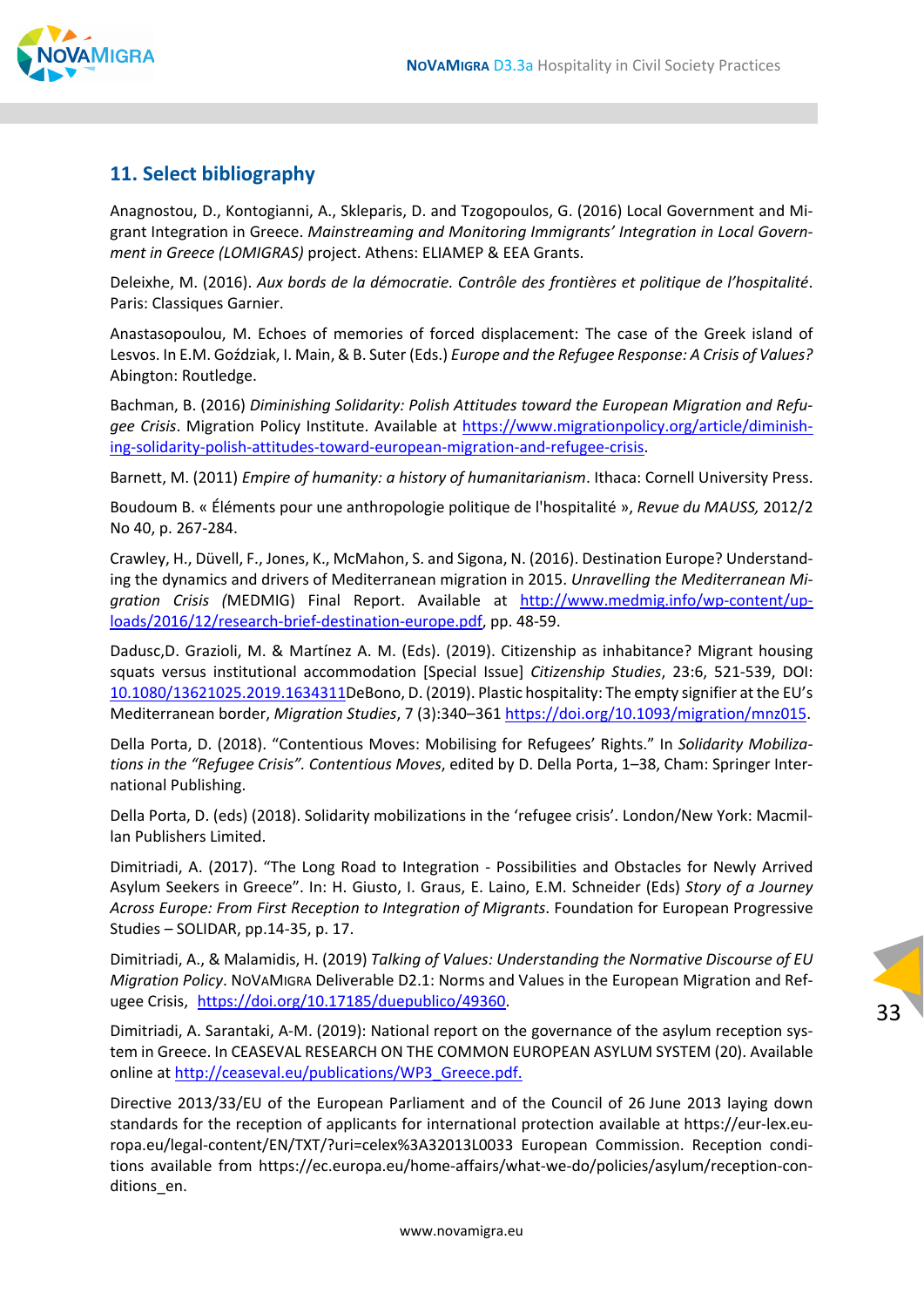

Douzinas, C. (2017.) *Syriza in Power: Reflections of an Accidental Politician*. Polity.

Fleischmann, L. & Steinhilpe, E. (2017). The Myth of Apolitical Volunteering for Refugees: German Wel‐ come Culture and a New Dispositif of Helping*. Social Inclusion* (5):3. DOI: 10.17645/si.v5i3.945.

Friese, H. (2010). The Limits of Hospitality: Political Philosophy, Undocumented Migration and the Lo‐ cal Arena. *European Journal of Social Theory*, 13(3), pp. 323–341.

Government Offices (2000) En uthållig demokrati! Politik för folkstyrelse på 2000‐talet. (A sustained democracy! Politics for people's governing in the 21th century). SOU 2000:1. Department of Culture: Stockholm.

Government Offices (2016) Palett för ett stärkt civilsamhälle (Palette for a strengthened civil society). SOU 2016:13. Department of Culture: Stockholm. pp.13.

Goździak M. E. (2019) Using Fear of the "Other," Orbán Reshapes Migration Policy in a Hungary Built on Cultural Diversity. Migration Policy Institute available at https://www.migrationpolicy.org/arti‐ cle/orban‐reshapes‐migration‐policy‐hungary.

Goździak M. E. and I. Main (2019). Summary report on value agents in public and civil society institu‐ tions. Deliverable D3.1 NOVAMIGRA project. doi 10.17185/duepublico/70631.

Hamann, U. and Karakayali, S. (2016). Practicing Willkommenskultur: Migration and Solidarity in Ger‐ many. Intersections. *East European Journal of Society and Politics*, 2: 4, 69–86. pp. 81.

Holmes, S. M., & Castañeda, H. (2016). Representing the "European refugee crisis" in Germany and beyond: Deservingness and difference, life and death. *American Ethnologist*, 43(1), 12–24.

Honig, B. (2008) 'Another Cosmopolitanism? Law and Politics in the New Europe', in Seyla Benhabib, *Another Cosmopolitanism: Hospitality, Sovereignty and Democratic Iterations. Expanded Tanner Lec‐ tures with Commentaries by Jeremy Waldron, Bonnie Honig and Will Kymlicka*. Oxford: Oxford Univer‐ sity Press.

Isayev, E. (2018). 'Hospitality.' *Migration and Society* 1(1): ‐21.

Kant, I. *Perpetual Peace: A Philosophical Sketch*. FQ Classics.

Kasparek, B. and Speer, M. (2015): Of Hope. Hungary and the Long Summer of Migration. available at www.bordermonitoring.eu.

Kourachanis, Ν. (2018b) "From camps to social integration? Social housing interventions for asylum seekers in Greece", *International Journal of Sociology and Social Policy*, https://doi.org/10.1108/IJSSP‐ 08‐2018‐0130.

Makris, G. and Bekridakis, D. (2013). The Greek Orthodox Church and the economic crisis since 2009. *International journal for the Study of the Christian Church*, 13(2):111‐132, DOI: 10.1080/1474225X.2013.793055.

Makris, G. and Meichanetsidis, V. (2018). The Church of Greece in critical times: reflections through philanthropy. *Journal of Contemporary Religion*, 33(2): 247‐260, DOI: 10.1080/13537903.2018.1469265.

34

Molokotos‐Liederman, L. (2016). The impact of the crisis on the Orthodox Church of Greece: a moment of challenge and opportunity?. *Religion, State and Society*, 44(1): 32‐50, DOI: 10.1080/09637494.2016.1155819.

OECD (2018), Working Together for Local Integration of Migrants and Refugees in Berlin, Paris: OECD Publishing, https://doi.org/10.1787/9789264305236‐e.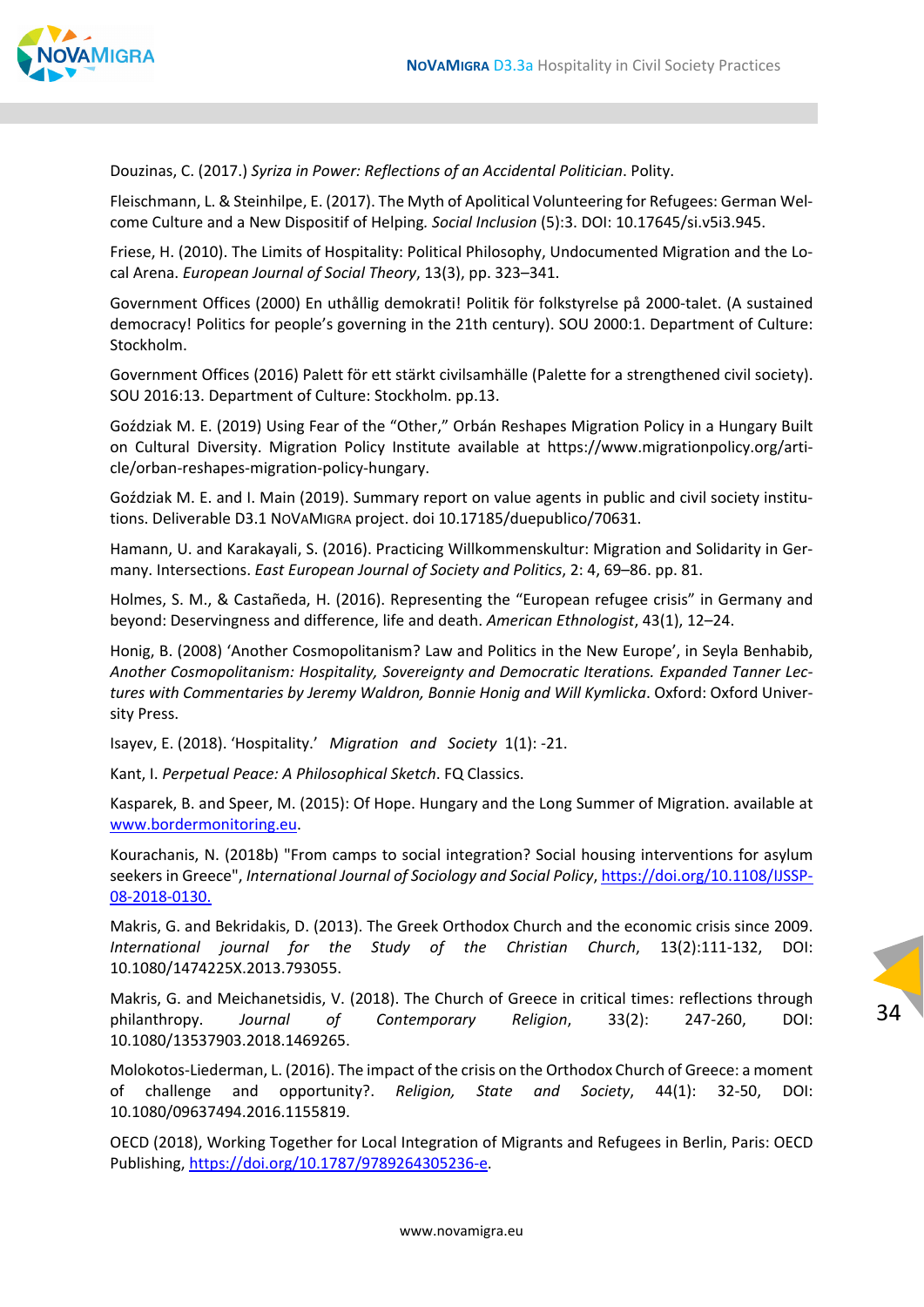

Oikonomakis, L. (2018). "Solidarity in Transition: The Case of Greece". In D. della Porta (Ed) *Solidarity Mobilizations in the 'Refugee Crisis': Contentious Move*s, Palgrave.

Osanami Törngren, S., Öberg, K. and Righard, E. (2018), The role of Civil Society in the Integration of Newly Arrived Refugees in Sweden, in Agnese, L. (ed.) *Newcomer Integration in Europe: Best Practices and Innovations since 2015*. Brussels: Foundation for European Progressive Studies.

Papadopoulou‐Kourkoula, A. (2008). *Transit Migration: The Missing Link Between Emigration and Set‐ tlement*. Palgrave Macmillan.

Petracou, E., Leivaditi, N., Maris, G., Margariti, M., Tsitsaraki, P., and Ilias, A. (2018) Greece – Country Report 2018: Legal & Policy Framework of Migration Governance. *Working Papers Global Migration: Consequences and Responses Paper 2018/04*, RESPOND available from http://uu.diva‐por‐ tal.org/smash/get/diva2:1248305/FULLTEXT01.pdf.

Povrzanović Frykman M., Mäkelä F. (2020) Post‐2015 Refugees Welcome Initiatives in Sweden: Cos‐ mopolitan Underpinnings. In: Hemer O., Povrzanović Frykman M., Ristilammi PM. (eds) *Conviviality at the Crossroads*. Palgrave Macmillan.

Rietig, V. and Müller, A. (2016) *The New Reality: Germany Adapts to Its Role as a Major Migrant Mag‐ net*. Migration Policy Institute.

Sicurella, F.G. (2017) The Language of Walls Along the Balkan Route, *Journal of Immigrant & Refugee Studies*, 16 (1‐2): 57‐75.

Tunstall, E. K. (Ed)(2012). *Self‐evident truths? Human rights and the Enlightenment. The Oxford Am‐ nesty Lectures).* Bloomsbury Academic.

Vollmer, B. & S. Karakayali (2018). The Volatility of the Discourse on Refugees i+A1:A43n Germany, *Journal of Immigrant & Refugee Studies*, 16:1‐2, 118‐139, DOI: 10.1080/15562948.2017.1288284 2018: 127.

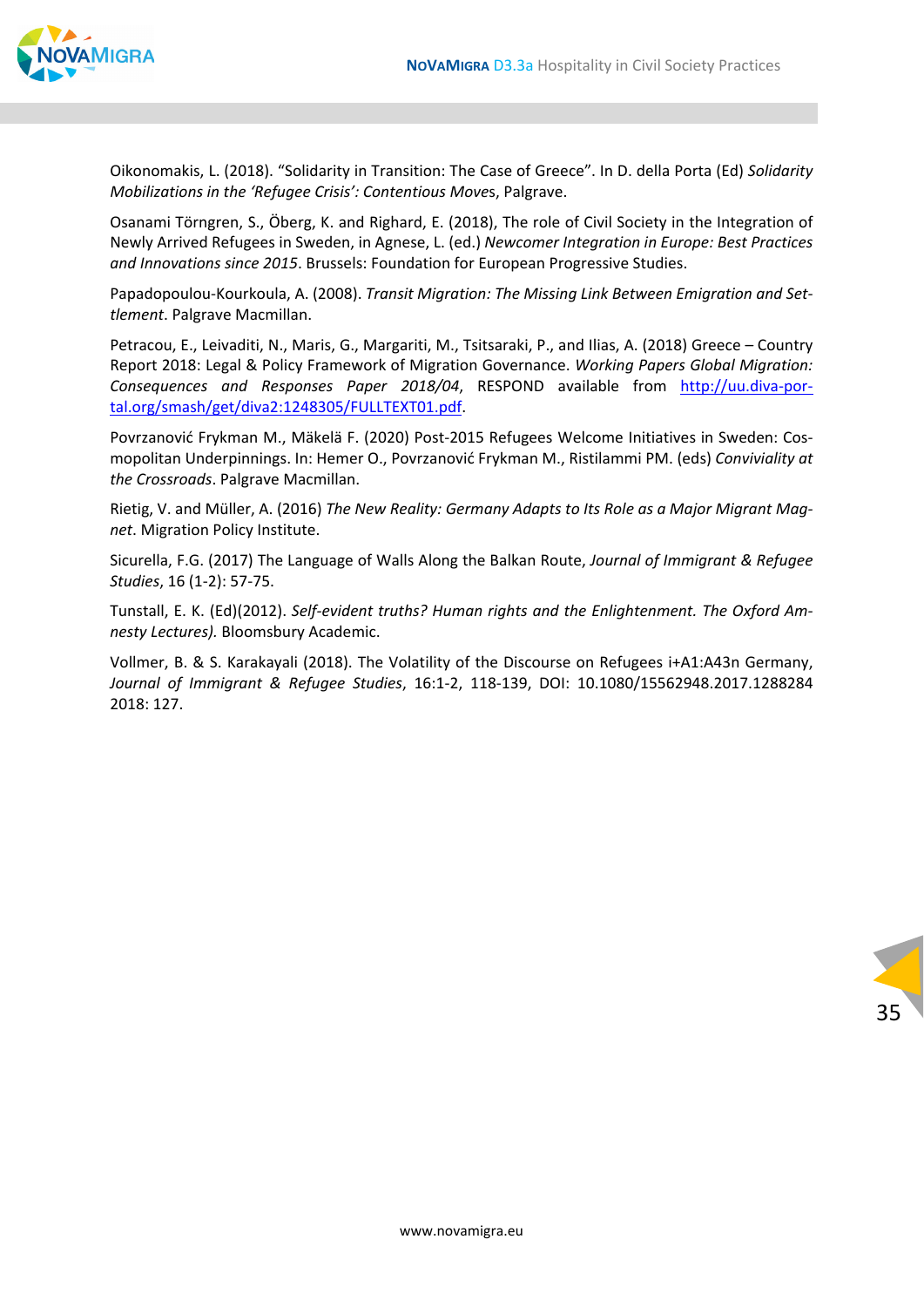

# **Document metadata**

| <b>Title of Deliverable</b>      | <b>Humanitarianism and Hospitality in Civil Society Practices</b><br>during the European 'Refugee Crisis'. |            |  |  |
|----------------------------------|------------------------------------------------------------------------------------------------------------|------------|--|--|
| Deliverable No.                  | D3.3a                                                                                                      |            |  |  |
| <b>Work Package</b>              | WP3                                                                                                        |            |  |  |
| <b>Dissemination level</b>       | <b>Public</b>                                                                                              |            |  |  |
| <b>Nature</b>                    | <b>Report (Briefing Paper)</b>                                                                             |            |  |  |
| <b>Target Group</b>              | <b>European Commission / General public</b>                                                                |            |  |  |
| <b>Contractual Delivery Date</b> | 30.09.2020                                                                                                 |            |  |  |
| <b>Actual Delivery Date</b>      | 30.09.2020                                                                                                 |            |  |  |
| <b>Version</b>                   | 1.0                                                                                                        |            |  |  |
| <b>Responsible editors</b>       | A. Dimitriadi, H. Malamidis                                                                                |            |  |  |
| <b>Contributors</b>              | Elżbieta M. Goździak, Izabela Kujawa, Izabella                                                             |            |  |  |
|                                  | Main (AMU); Franziska Böhm, Ingrid Jerve                                                                   |            |  |  |
|                                  | Ramsøy, Brigitte Suter (MAU)                                                                               |            |  |  |
| <b>Internal Reviewer</b>         | Martin Deleixhe, UP1                                                                                       | 22.07.2020 |  |  |
|                                  | Therese Hermann, UDE                                                                                       | 15.09.2020 |  |  |
| <b>Approved by</b>               | WP leader<br>16.09.2020                                                                                    |            |  |  |
|                                  | Coordinator                                                                                                | 30.09.2020 |  |  |

#### **Version history**

| <b>Version</b> | <b>Date</b> | <b>Description</b>                              |
|----------------|-------------|-------------------------------------------------|
| 0.1            | 01.07.2020  | First outline by responsible editor             |
| 0.2            | 22.07.2020  | Ready for internal review                       |
| 0.3            | 17.09.2020  | Approved by WP3 leader and ready for formal re- |
|                |             | view by PMO                                     |
| 0.4            | 21.09.2020  | Review by PMO                                   |
| 0.5            | 28.09.2020  | Ready for review by Coordinator                 |
| 1.0            | 30.09.2020  | Final version submitted to EC                   |